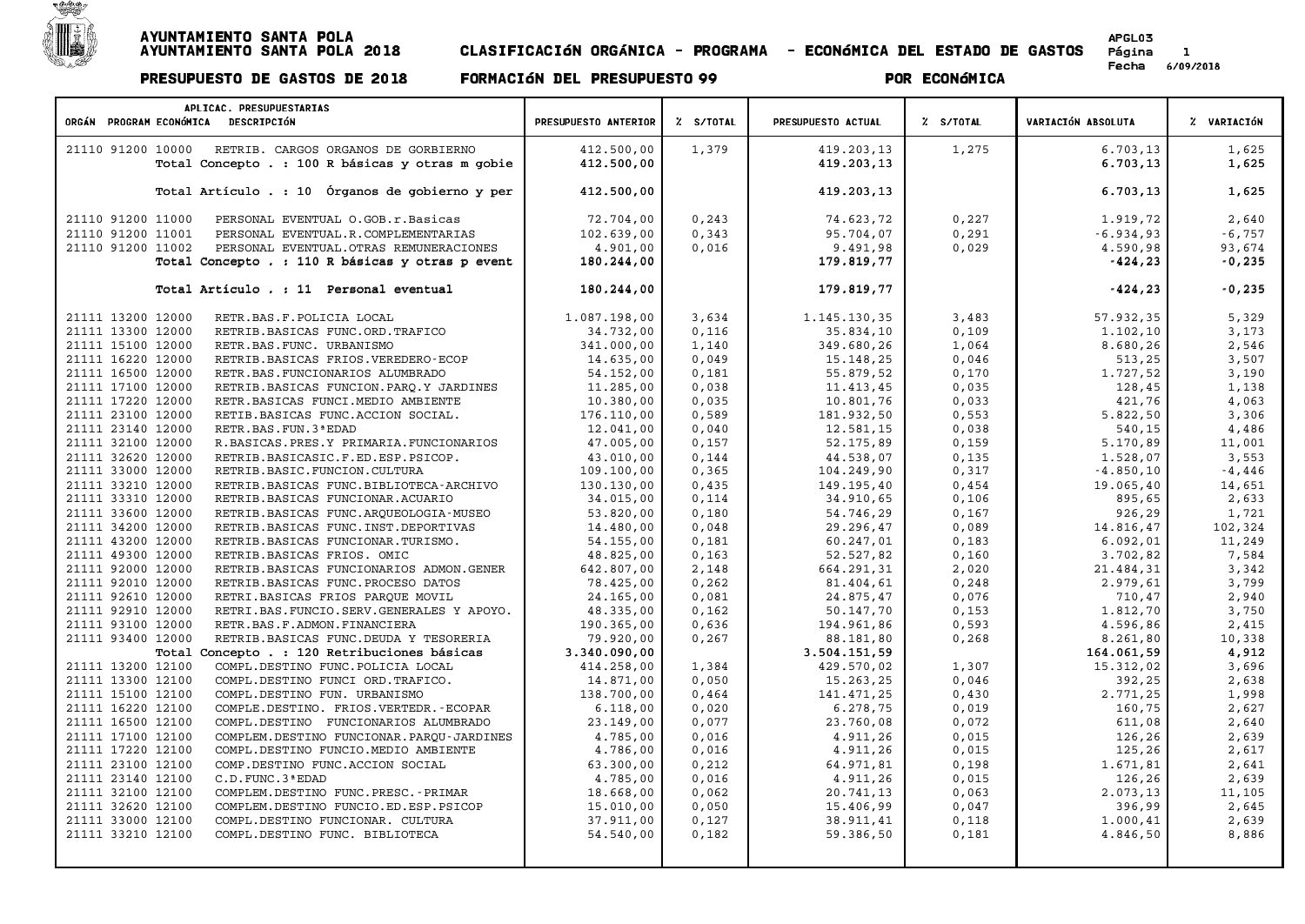

| APLICAC. PRESUPUESTARIAS<br>ORGÁN PROGRAM ECONÓMICA<br>DESCRIPCIÓN | PRESUPUESTO ANTERIOR | Z S/TOTAL | PRESUPUESTO ACTUAL | Z S/TOTAL | VARIACIÓN ABSOLUTA | % VARIACIÓN |
|--------------------------------------------------------------------|----------------------|-----------|--------------------|-----------|--------------------|-------------|
|                                                                    |                      |           |                    |           |                    |             |
| 21111 33310 12100<br>COMPLEM.DESTINO FUNCIONAR.ACUARIO             | 13.511,00            | 0,045     | 13.867,71          | 0,042     | 356,71             | 2,640       |
| 21111 33600 12100<br>COMPLEMENT.DESTINO FUNC.ARQUEOLO.             | 19.545,00            | 0,065     | 20.060,89          | 0,061     | 515,89             | 2,639       |
| 21111 34200 12100<br>COMPL.DESTINO FUNCIONAR.INST.DEPORTIVAS       | 6.118,00             | 0,020     | 12.621,24          | 0,038     | 6.503,24           | 106,297     |
| 21111 43200 12100<br>COMPL.DESTINO FUNCION.TURISMO                 | 22.616,00            | 0,076     | 25.130,49          | 0,076     | 2.514,49           | 11,118      |
| 21111 49300 12100<br>COMPL.DESTINO FRIOS.OMIC-COMERCIO             | 19.788,00            | 0,066     | 20.719,07          | 0,063     | 931,07             | 4,705       |
| 21111 92000 12100<br>COMPL.DESTINO FUNC. ADMON. GENERAL.           | 276.058,00           | 0,923     | 288.240,65         | 0,877     | 12.182,65          | 4,413       |
| 21111 92010 12100<br>COMPL.DESTINO FUNC.PROCESO DE DATOS.          | 32.018,00            | 0,107     | 32.862,73          | 0,100     | 844,73             | 2,638       |
| 21111 92610 12100<br>COMPLE.DESTINO FRIOS.PAR.MOVIL                | 11.006,00            | 0,037     | 11.296,66          | 0,034     | 290,66             | 2,641       |
| 21111 92910 12100<br>COMPL.DESTINO FUNCI.SERV.GRALES. Y APOYO      | 19.926,00            | 0,067     | 20.452,14          | 0,062     | 526,14             | 2,640       |
| 21111 93100 12100<br>COMPL.DESTINO F.ADMON.FINANCIERA              | 80.082,00            | 0,268     | 86.879,76          | 0, 264    | 6.797,76           | 8,488       |
| 21111 93400 12100<br>COMPL.DESTINO FUNCIO.DEUDA Y TESORERIA        | 38.036,00            | 0,127     | 39.041,63          | 0,119     | 1.005,63           | 2,644       |
| 21111 13200 12101<br>COMP.ESPECIFI.FUNCION. POLIC.LOCAL            | 915.377,00           | 3,059     | 948.137,55         | 2,884     | 32.760,55          | 3,579       |
| 21111 13300 12101<br>COMPL.ESPECIF. FUNCION.TRAFICO                | 14.762,00            | 0,049     | 15.151,23          | 0,046     | 389,23             | 2,637       |
| 21111 15100 12101<br>COMPLE.ESPECI.FUNCIONAR.URBANISMO             | 160.460,00           | 0,536     | 164.771,54         | 0,501     | 4.311,54           | 2,687       |
| 21111 16220 12101<br>COMPLEM ESPECI. FUNCION.VERTEDERO ECOPAR      | 12.645,00            | 0,042     | 12.979,71          | 0,039     | 334,71             | 2,647       |
| 21111 16500 12101<br>COMPL.ESPECIFI.FUNCIONARIOS ALUMBRADO         | 26.407,00            | 0,088     | 27.104,46          | 0,082     | 697,46             | 2,641       |
| 21111 17100 12101<br>COMPLE.ESPECIF.FUNCIONAR.PARQUES Y JARDI      | 6.354,00             | 0,021     | 6.522, 22          | 0,020     | 168,22             | 2,647       |
| 21111 17220 12101<br>COMPLE. ESPECIF. FUNCIONAR. MEDIO AMBIENTE    | 4.567,00             | 0,015     | 4.687,55           | 0,014     | 120,55             | 2,640       |
| 21111 23100 12101<br>COMPLE.ESPECIF.FUNCIONAR.ACCION SOCIAL        | 72.211,00            | 0,241     | 74.119,01          | 0,225     | 1.908,01           | 2,642       |
| 21111 23140 12101<br>C.ESP. FUN.3 ª EDAD                           | 4.567,00             | 0,015     | 4.687,55           | 0,014     | 120,55             | 2,640       |
| 21111 32100 12101<br>COMPLEM. ESPECIFI. FUNCIO. PREESCO. PRIMARI.  | 18.024,00            | 0,060     | 20.424,61          | 0,062     | 2.400,61           | 13,319      |
| 21111 32620 12101<br>COMPL.ESPECIF. FUNCION.EDUC.ESPECI.PSICO      | 18.473,00            | 0,062     | 18.961,03          | 0,058     | 488,03             | 2,642       |
| 21111 33000 12101<br>COMPL.ESPECIF. FUNCIO.CULTURA                 | 53.172,00            | 0,178     | 55.157,35          | 0,168     | 1.985,35           | 3,734       |
| 21111 33210 12101<br>COMP.ESPECIF.FUNCIONAR.BIBLIOTECA             | 56.359,00            | 0,188     | 65.592,15          | 0,199     | 9.233,15           | 16,383      |
| 21111 33310 12101<br>COMPLE.ESPECIF.FUNCION.ACUARIO                | 16.842,00            | 0,056     | 17.286,55          | 0,053     | 444,55             | 2,640       |
| 21111 33600 12101<br>COMPLE. ESPECIF. FUNCIONAR. ARQUELOGIA        | 23.482,00            | 0,078     | 24.101,60          | 0,073     | 619,60             | 2,639       |
| 21111 34200 12101<br>COMPLE. ESPECIF. FUNCIONR. INSTALAC. DEPORTI  | 8.010,00             | 0,027     | 15.677,55          | 0,048     | 7.667,55           | 95,725      |
| 21111 43200 12101<br>COMPLE.ESPECIF.FUNCION-TURISMO                | 24.222,00            | 0,081     | 26.757,30          | 0,081     | 2.535,30           | 10,467      |
| 21111 49300 12101<br>COMPLE.ESPECIF.FUNCIONAR. OMIC COMERC.        | 21.897,00            | 0,073     | 22.865,79          | 0,070     | 968,79             | 4,424       |
| 21111 92000 12101<br>COMPLEM. ESPECIFIC. FUNCIO. ADMON GENERAL     | 322.284,00           | 1,077     | 340.789,79         | 1,036     | 18.505,79          | 5,742       |
| 21111 92010 12101<br>COMPLE. ESPECIF. FUNCION. PROCESO DATOS       | 34.570,00            | 0,116     | 35.483,28          | 0,108     | 913,28             | 2,642       |
| 21111 92610 12101<br>COMPL.ESPECIF.FUNCIO.PARQUE MOVIL             | 12.838,00            | 0,043     | 13.177,77          | 0,040     | 339,77             | 2,647       |
| 21111 92910 12101<br>COMPLE.ESPECIF.FUNCIO.SERV.GENER Y APOYO      | 48.260,00            | 0,161     | 49.534,60          | 0,151     | 1.274,60           | 2,641       |
| 21111 93100 12101<br>COMPLE. ESPECIF. FUNCIO. ADMON. FINANCIERA    | 99.043,00            | 0,331     | 107.357,24         | 0,327     | 8.314,24           | 8,395       |
| 21111 93400 12101<br>COMPL.ESPECIF.FUNCIO.DEUDA-TESORERIA          | 47.605,00            | 0,159     | 49.541,85          | 0,151     | 1.936,85           | 4,069       |
| 21111 13200 12103<br>OTRAS RETRI.COMPLEM.POLIC.LOCAL               | 152.562,00           | 0,510     | 157.750,63         | 0,480     | 5.188,63           | 3,401       |
| 21111 13300 12103<br>OTRAS RETRIB.COMPL.FUNCIOR. TRAFICO           | 2.460,00             | 0,008     | 2.525,19           | 0,008     | 65,19              | 2,650       |
| 21111 15100 12103<br>OTRAS RETRIB.COMPL.FUNCION.URBANISMO          | 26.743,00            | 0,089     | 27.124,97          | 0,082     | 381,97             | 1,428       |
| 21111 16220 12103<br>OTRAS RETRIB.COMPL. VERTEDERO-ECOPARQ         | 2.108,00             | 0,007     | 2.163,28           | 0,007     | 55,28              | 2,622       |
| 21111 16500 12103<br>OTRAS RETRIB.COMPL.FUNCIONAR.ALUMBRADO        | 4.401,00             | 0,015     | 4.517,39           | 0,014     | 116,39             | 2,645       |
| 21111 17100 12103<br>OTRAS RETR.COMPL.FUNC.PARQUES Y JARDIN        | 1.059,00             | 0,004     | 1.087,03           | 0,003     | 28,03              | 2,647       |
| 21111 17220 12103<br>OTRAS RETR.COMPL.FUNCI.MEDIO AMBIENTE         | 761,00               | 0,003     | 781,26             | 0,002     | 20,26              | 2,662       |
| 21111 23100 12103<br>OTRAS RETR.COMPL.FUNCI.ACCION SOCIAL          | 12.035,00            | 0,040     | 12.353,15          | 0,038     | 318,15             | 2,644       |
| 21111 23140 12103<br>OTRAS RETRI.COMP. FUNCIONARIOS 3ª EDAD        | 761,00               | 0,003     | 781,26             | 0,002     | 20,26              | 2,662       |
| 21111 32100 12103<br>OTRAS RETRIB.COMPL.PREESC-PRIMARIA            | 3.004,00             | 0,010     | 3.404,08           | 0,010     | 400,08             | 13,318      |
| 21111 32620 12103<br>OTRAS RETR.COMPL.FUNCION.EDUC.ESP.PSIC        | 3.079,00             | 0,010     | 3.160,17           | 0,010     | 81,17              | 2,636       |
| 21111 33000 12103<br>OTRAS RETRIBCOMP. FUNCI.CULTURA               | 8.862,00             | 0,030     | 9.192,87           | 0,028     | 330,87             | 3,734       |
| 21111 33210 12103<br>OTRAS.RETRIB COMPL.FUNCION.BIBLIO/ARCHI       | 9.394,00             | 0,031     | 10.671,59          | 0,032     | 1.277,59           | 13,600      |
| 21111 33310 12103<br>OTRAS.RET.COMPL.FUCION.ACUARIO                | 2.807,00             | 0,009     | 2.881,09           | 0,009     | 74,09              | 2,639       |
| 21111 33600 12103<br>OTRAS RETRIB.COMPL. FUNCIO.ARQUEOL-MUSEO      | 3.914,00             | 0,013     | 4.016,91           | 0,012     | 102,91             | 2,629       |
|                                                                    |                      |           |                    |           |                    |             |
|                                                                    |                      |           |                    |           |                    |             |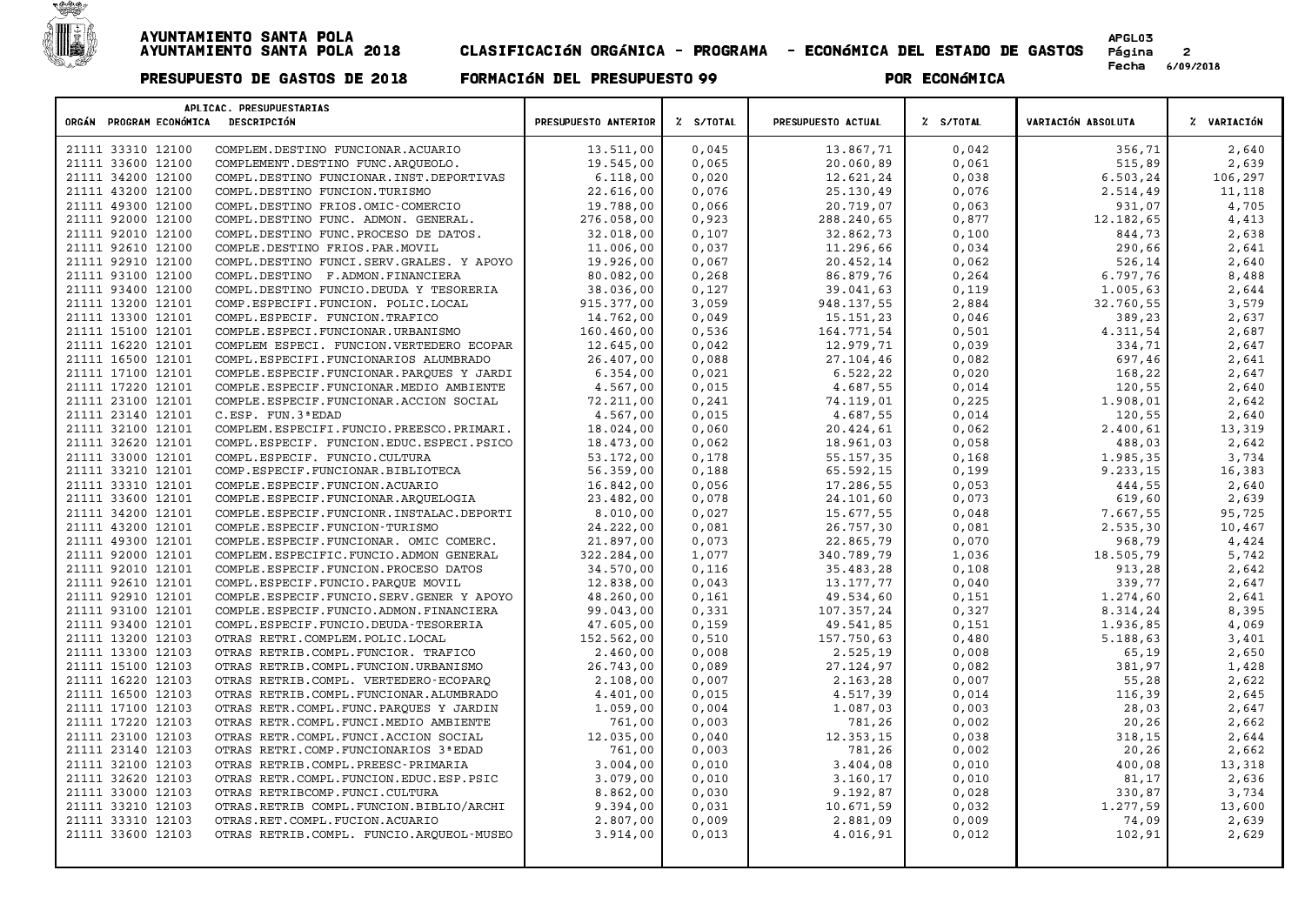

| APLICAC. PRESUPUESTARIAS                                                     |                            |           |                            |           |                        |                 |
|------------------------------------------------------------------------------|----------------------------|-----------|----------------------------|-----------|------------------------|-----------------|
| ORGÁN PROGRAM ECONÓMICA DESCRIPCIÓN                                          | PRESUPUESTO ANTERIOR       | % S/TOTAL | PRESUPUESTO ACTUAL         | % S/TOTAL | VARIACIÓN ABSOLUTA     | Z VARIACIÓN     |
| 21111 34200 12103<br>OTRAS RETR.COMPL.FUNCI.DEPORTES                         | 1.335,00                   | 0,004     | 2.612,92                   | 0,008     | 1.277,92               | 95,724          |
| 21111 43200 12103<br>OTRAS RETRIB.COMPLEM.FUNCIO.TURISMO                     | 4.038,00                   | 0,013     | 4.394,43                   | 0,013     | 356,43                 | 8,827           |
| 21111 49300 12103<br>OTRAS RETRB.COMPL.FUNCION. OMIC-COMERCIO                | 3.649,00                   | 0,012     | 3.745,86                   | 0,011     | 96,86                  | 2,654           |
| 21111 92000 12103<br>OTRAS RETRIB.COMPL.FUNCION.ADMON.GENERAL                | 53.713,00                  | 0,180     | 55.722,44                  | 0,169     | 2.009,44               | 3,741           |
| 21111 92010 12103<br>OTRAS RETRIB.COMPL.FUNCIO.PROCESO DATOS                 | 5.762,00                   | 0,019     | 5.913,85                   | 0,018     | 151,85                 | 2,635           |
| 21111 92610 12103<br>OTRAS RETRIB.COMPL.FUNCI.PARQUE MOVIL                   | 2.140,00                   | 0,007     | 2.196,28                   | 0,007     | 56,28                  | 2,630           |
| 21111 92910 12103<br>OTRAS RETR.COMPL.FUNCIO.SERV.GRAL.APOYO                 | 8.043,00                   | 0,027     | 8.255,74                   | 0,025     | 212,74                 | 2,645           |
| 21111 93100 12103<br>OTRAS RETRIB.COMPL.FUNCI.ADMON.FINANCIER                | 16.507,00                  | 0,055     | 17.621,07                  | 0,054     | 1.114,07               | 6,749           |
| 21111 93400 12103<br>OTRAS RETRI.COMPL.FUNCI.DEUDA-TESORERIS                 | 7.934,00                   | 0,027     | 8.256,95                   | 0,025     | 322,95                 | 4,070           |
| Total Concepto . : 121 Retribuciones complementa                             | 3.699.087,00               |           | 3.873.667,63               |           | 174.580,63             | 4,720           |
| 21111 22100 12700<br>APORT. PLAN PENSIONES FUNCIONARIOS                      | 1,00                       | 0,000     | 1,00                       | 0,000     | 0,00                   | 0,000           |
| Total Concepto . : 127 Contribuc planes f pensio                             | 1,00                       |           | 1,00                       |           | 0,00                   | 0,000           |
| Total Artículo . : 12 Personal Funcionario                                   | 7.039.178,00               |           | 7.377.820,22               |           | 338.642,22             | 4,811           |
|                                                                              |                            |           |                            |           |                        |                 |
| 21112 13300 13000<br>RETRIB.BAS. P.LABORAL ORDEN.TRAFICO                     | 2.366,00                   | 0,008     | 2.428,61                   | 0,007     | 62,61                  | 2,646           |
| 21112 15100 13000<br>RETB.BASICAS P.L. URBANISMO                             | 73.460,00                  | 0,246     | 76.045,93                  | 0,231     | 2.585,93               | 3,520           |
| 21112 16210 13000<br>RETRIB. BASICAS P.L. ELIMINACION BASURAS                | 42.740,00                  | 0,143     | 43.869,34                  | 0,133     | 1.129,34               | 2,642           |
| 21112 16400 13000<br>RETRIB.BASICAS PERS.LABORAL CEMENTERIO                  | 44.127,00                  | 0,147     | 44.771,12                  | 0,136     | 644,12                 | 1,460           |
| 21112 17100 13000<br>RETB. BASICAS P.L. PARQUES.                             | 179.502,00                 | 0,600     | 177.751,26                 | 0,541     | $-1.750, 74$           | $-0,975$        |
| 21112 23100 13000<br>RET.BASICAS P.L.ACCION SOCIAL.                          | 143.427,00                 | 0,479     | 148.882,89                 | 0,453     | 5.455,89               | 3,804           |
| 21112 23140 13000<br>RETR.BASICAS P.L. TERCERA EDAD.                         | 4.657,00                   | 0,016     | 4.780,21                   | 0,015     | 123,21                 | 2,646           |
| 21112 32100 13000<br>RETRIB.BASICAS P.LAB.PRESC.Y PRIMARIA                   | 70.437,00                  | 0,235     | 70.998,91                  | 0,216     | 561,91                 | 0,798           |
| 21112 32600 13000<br>RETRIB.BASICAS P.LAB.E.P.A.                             | 77.000,00                  | 0, 257    | 79.932,54                  | 0, 243    | 2.932,54               | 3,808           |
| 21112 33000 13000<br>RETR.BASICAS P.LABORAL CULTURA                          | 33.846,00                  | 0,113     | 29.156,87                  | 0,089     | $-4.689, 13$           | $-13,854$       |
| 21112 33310 13000<br>RETRIB.BASICAS P.LAB.ACUARIO.                           | 24.972,00                  | 0,083     | 25.739,09                  | 0,078     | 767,09                 | 3,072           |
| 21112 33400 13000<br>RETRIB.BASICAS OTRO PERSONAL CULTURA.                   | 63.974,00                  | 0,214     | 66.343,58                  | 0,202     | 2.369,58               | 3,704           |
| 21112 33600 13000<br>RETRIB.BASICAS P.L.ARQUEOL-MUSEO.                       | 29.333,00                  | 0,098     | 40.496,16                  | 0,123     | 11.163,16              | 38,057          |
| 21112 34200 13000<br>RETRIB.BAS. P.LABORAL DEPORTE                           | 81.642,00                  | 0, 273    | 86.013,51                  | 0, 262    | 4.371,51               | 5,354           |
| 21112 92910 13000<br>RETR. BASICAS P.L.S. GENERALES Y APOYO                  | 178.579,00                 | 0,597     | 197.298,86                 | 0,600     | 18.719,86              | 10,483          |
| 21112 13300 13002<br>RETRIB.COMPL.P.LABORAL ORD.TRAFICO GRUA                 | 2.580,00                   | 0,009     | 2.647,98                   | 0,008     | 67,98                  | 2,635           |
| 21112 15100 13002<br>RETRIB.COMPL.P.LAB.URBANISMO.                           | 74.165,00                  | 0,248     | 76.124,15                  | 0,232     | 1.959,15               | 2,642           |
| 21112 16210 13002<br>RETRIB.COMPL.P.L.ELIMINACION BASURAS                    | 44.363,00                  | 0,148     | 45.534,13                  | 0,138     | 1.171,13               | 2,640           |
| 21112 16400 13002<br>RETRIB.COMPLEM.P.L.CEMENTERIO                           | 45.165,00                  | 0,151     | 45.574,35                  | 0,139     | 409,35                 | 0,906           |
| 21112 17100 13002<br>RETRIB.COMP.P.LABORAL PARQUES                           | 189.453,00                 | 0,633     | 185.049,87                 | 0,563     | $-4.403, 13$           | $-2,324$        |
| 21112 23100 13002<br>RET.COMPL.P.L.ACCION SOCIAL.                            | 135.137,00                 | 0,452     | 139.978,37                 | 0,426     | 4.841,37               | 3,583           |
| 21112 23140 13002<br>OTRAS RETR.P.LAB.TERCERA EDAD.                          | 5.337,00                   | 0,018     | 5.478,44                   | 0,017     | 141,44                 | 2,650           |
| 21112 32100 13002<br>OTRAS RETRIB.P.LABORAL PRESC-PRIMAR.                    | 73.262,00                  | 0, 245    | 75.197,96                  | 0,229     | 1.935,96               | 2,643           |
| 21112 32600 13002<br>OTRAS RETRIB.P.L. E.P.A.                                | 50.784,00                  | 0,170     | 52.125,47                  | 0,159     | 1.341,47               | 2,642           |
| 21112 33000 13002<br>RETRI.COMPLEN.P.LABORAL CULTURA                         | 34.811,00                  | 0,116     | 30.858,55                  | 0,094     | $-3.952, 45$           | $-11,354$       |
| 21112 33310 13002<br>RETRI.COMPL.P.LABORAL ACUARIO.                          | 24.067,00                  | 0.080     | 24.703,38                  | 0.075     | 636,38                 | 2,644           |
| 21112 33400 13002<br>RETRIB.COMPLE.OTRO PERSONAL CULTURA                     | 53.675,00                  | 0,179     | 55.092,02                  | 0,168     | 1.417,02               | 2,640           |
| 21112 33600 13002<br>RETRIB.COMPL.P.L.ARQUEOLG-MUSEO<br>21112 34200 13002    | 28.650,00                  | 0,096     | 38.814,76                  | 0,118     | 10.164,76              | 35,479          |
| RETRI.COMPLE.P.LABORAL DEPORTES.<br>21112 92910 13002                        | 84.207,00                  | 0,281     | 87.980,92                  | 0,268     | 3.773,92               | 4,482           |
| RETRI.COMPLEMP.L.S.GENERALES Y APOYO.<br>Total Concepto . : 130 Laboral Fijo | 187.159,00<br>2.082.877,00 | 0,626     | 206.885,60<br>2.166.554,83 | 0,629     | 19.726,60<br>83.677,83 | 10,540<br>4,017 |
| 21112 22100 13700<br>APORT. PLAN PENSIONES P. LABORAL                        | 1,00                       | 0,000     | 1,00                       | 0,000     | 0,00                   | 0,000           |
| Total Concepto . : 137 Contrib planes y f pensio                             | 1,00                       |           | 1,00                       |           | 0,00                   | 0,000           |
|                                                                              |                            |           |                            |           |                        |                 |
|                                                                              |                            |           |                            |           |                        |                 |
|                                                                              |                            |           |                            |           |                        |                 |
|                                                                              |                            |           |                            |           |                        |                 |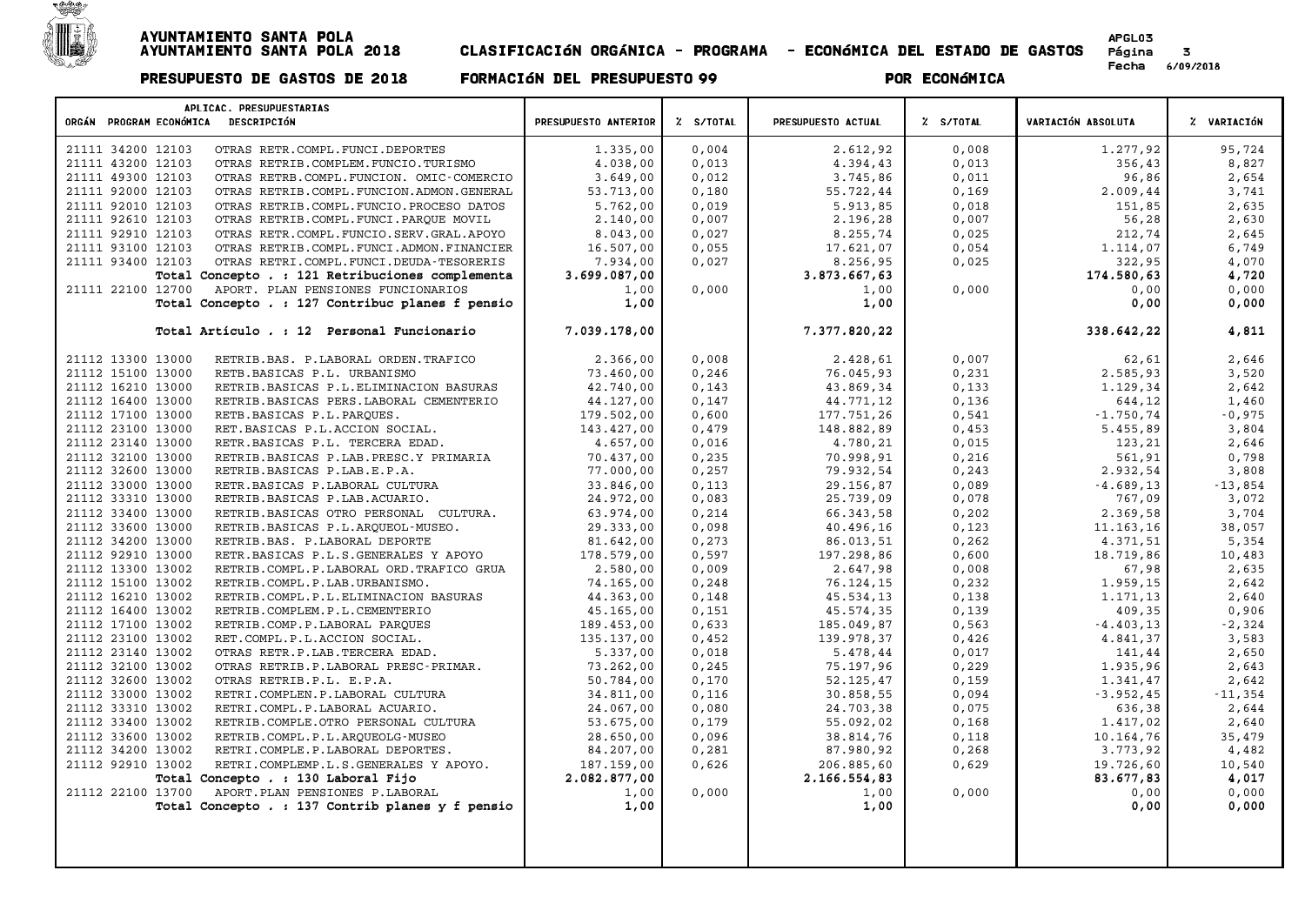

## AYUNTAMIENTO SANTA POLA APGLOSA ANTENDRA A ESPECIAL A ESPECIAL A ESPECIAL A ESPECIAL A ESPECIAL A ESPECIAL A E<br>A especial a especial a especial a especial a especial a especial a especial a especial a especial a especial .<br>AYUNTAMIENTO SANTA POLA<br>AYUNTAMIENTO SANTA POLA 2018 CLASIFICACIÓN ORGÁNICA - PROGRAMA - ECONÓMICA DEL ESTADO DE GASTOS Página

# PRESUPUESTO DE GASTOS DE <sup>2018</sup> FORMACIøN DEL PRESUPUESTO <sup>99</sup> POR ECONøMICA

APGL03<br>Página 4<br>Fecha 6/09/2018

| APLICAC. PRESUPUESTARIAS                                                                      |                              |           |                              |           |                                |                        |
|-----------------------------------------------------------------------------------------------|------------------------------|-----------|------------------------------|-----------|--------------------------------|------------------------|
| ORGÁN PROGRAM ECONÓMICA DESCRIPCIÓN                                                           | PRESUPUESTO ANTERIOR         | Z S/TOTAL | PRESUPUESTO ACTUAL           | % S/TOTAL | VARIACIÓN ABSOLUTA             | % VARIACIÓN            |
|                                                                                               |                              |           |                              |           |                                |                        |
| Total Artículo . : 13 Personal Laboral                                                        | 2.082.878,00                 |           | 2.166.555,83                 |           | 83.677,83                      | 4,017                  |
| 21113 92000 14300<br>RETRIB. OTRO PERS.ADMON. GENERAL<br>Total Concepto . : 143 Otro personal | 1.500.000,00<br>1,500,000,00 | 5,013     | 1.100.000,00<br>1.100.000,00 | 3,346     | $-400.000,00$<br>$-400.000,00$ | $-26,667$<br>$-26,667$ |
| Total Artículo . : 14 Otro personal                                                           | 1.500.000,00                 |           | 1.100.000,00                 |           | $-400.000,00$                  | $-26,667$              |
| 21111 13200 15000<br>R.COMPL.INCENTI.RDTO.PRODUCT.POL.LOCAL                                   | 430.985,00                   | 1,440     | 442.064,28                   | 1,345     | 11.079,28                      | 2,571                  |
| 21111 13300 15000<br>ICEN.RDTO.ORDEN.TRAFICO.PRODUCTIVIDAD                                    | 14.982,00                    | 0,050     | 15.165,10                    | 0,046     | 183,10                         | 1,222                  |
| 21112 13300 15000<br>INCT.RDTO.P.LABORAL GRUA-TRAF.PRODUCT.                                   | 202,00                       | 0,001     | 204,02                       | 0,001     | 2,02                           | 1,000                  |
| 21111 15100 15000<br>RETR. COMPL. INCEN. RDTO. FUN. URBAN. PRODUCT-                           | 32.692,00                    | 0,109     | 32.986,51                    | 0,100     | 294,51                         | 0,901                  |
| 21112 15100 15000<br>RET.COMP.INCEN.REND.PRODUCTIV.URBANISMO                                  | 1.050,00                     | 0.004     | 1.100,00                     | 0.003     | 50,00                          | 4,762                  |
| 21112 16210 15000<br>INCENT. RDTO.P.LABORAL BASURA: PRODUCTIV.                                | 51,00                        | 0,000     | 51,01                        | 0,000     | 0,01                           | 0,020                  |
| 21111 16220 15000<br>INCENT.RDTO.FRIOS VERTEDERO - ECOP: PRODUC                               | 3.846,00                     | 0,013     | 2.367,31                     | 0,007     | $-1.478,69$                    | $-38,447$              |
| 21112 16400 15000<br>INCENT.RDTO.P.LABOR.CEMENTERIO.PRODUCTIV                                 | 3.030,00                     | 0,010     | 4.060,30                     | 0,012     | 1.030,30                       | 34,003                 |
| 21111 16500 15000<br>INCENT.RDTO.FUNCION ALUMBRADO.PRODUCTIV                                  | 26.690,00                    | 0,089     | 27.008,05                    | 0,082     | 318,05                         | 1,192                  |
| 21111 17100 15000<br>INCENT.RDTO.FUNC.PARQ-JARD. PRODUCTIV.                                   | 639,00                       | 0,002     | 654,83                       | 0,002     | 15,83                          | 2,477                  |
| 21112 17100 15000<br>INC.RDTO.PRODUCTIV.PARQUES-JARDI                                         | 7.200,00                     | 0,024     | 7.500,00                     | 0,023     | 300,00                         | 4,167                  |
| 21111 17220 15000<br>INCENTI.RDO.PRODUCT, FUNC.MEDIO AMBIENTE                                 | 638,00                       | 0,002     | 654,83                       | 0,002     | 16,83                          | 2,638                  |
| 21111 23100 15000<br>INCENT.RDTO.FUNC.ACCION SOCIAL.PRODUCT.                                  | 10.662,00                    | 0,036     | 10.907,08                    | 0,033     | 245,08                         | 2,299                  |
| 21112 23100 15000<br>INCENT.RDTO.P.LABORAL ACCI.SOCIAL: PRODUC                                | 3.585,00                     | 0,012     | 3.621,36                     | 0,011     | 36,36                          | 1,014                  |
| 21111 23140 15000<br>INCENT. RDTO. PRODUCT. FUN. 3 ª EDAD                                     | 1,00                         | 0,000     | 654,83                       | 0,002     | 653,83                         | 65.383,000             |
| 21111 32100 15000<br>INCENT.RDTO. PRODUCT.PREES.Y PRIMARIA                                    | 16.430,00                    | 0,055     | 16.845,30                    | 0,051     | 415,30                         | 2,528                  |
| 21112 32100 15000<br>INCET.RDTO.P.LABORAL PREE-PRIMAR:PRODUC.                                 | 5.969,00                     | 0,020     | 10.000,00                    | 0,030     | 4.031,00                       | 67,532                 |
| 21112 32600 15000<br>INC.RDTO.PRODUCTIV.E.P.A.                                                | 1.680,00                     | 0,006     | 2.000,00                     | 0,006     | 320,00                         | 19,048                 |
| 21111 32620 15000<br>INCENT.RDTO.FUNCI.E-ESPEC.PSICOP.PRODUCT                                 | 4.021,00                     | 0,013     | 4.094,46                     | 0,012     | 73,46                          | 1,827                  |
| 21111 33000 15000<br>INCENT.RDTO.CULTURA: PRODUCTIVIDAD                                       | 12.125,00                    | 0,041     | 12.328,88                    | 0,037     | 203,88                         | 1,681                  |
| 21111 33210 15000<br>INCENT.RDTO.FUN.BIBLIOTEC.ARCHIV.PRODUC.                                 | 7.272,00                     | 0,024     | 7.699,89                     | 0,023     | 427,89                         | 5,884                  |
| 21111 33310 15000<br>INCT.RDTO.FUNCI.ACUARIO.PRODUCTIVI.                                      | 2.832,00                     | 0,009     | 3.589,02                     | 0,011     | 757,02                         | 26,731                 |
| 21112 33310 15000<br>INCENTRDTO.P.LABORAL ACUARIO: PRODUT.                                    | 1.615,00                     | 0.005     | 1.632,16                     | 0.005     | 17.16                          | 1,063                  |
| 21111 33600 15000<br>INCENT.RDTO.FUNC.ARQUEOL.PRODUCTIV.                                      | 3.414,00                     | 0,011     | 3.490,86                     | 0,011     | 76,86                          | 2,251                  |
| 21112 33600 15000<br>INCE.RDTO.P-LABORAL AROU-MUSEO:PRODUCTI                                  | 505,00                       | 0,002     | 510,05                       | 0,002     | 5,05                           | 1,000                  |
| 21111 34200 15000<br>INCENT.RDTO. FUNCIO.INS.DEPORT. PRODUC                                   | 1.826,00                     | 0,006     | 2.702,92                     | 0,008     | 876,92                         | 48,024                 |
| INCE.RDTO.P.LABORAL DEPÒRTE: PRODUCTIV.<br>21112 34200 15000                                  | 2.493,00                     | 0,008     | 2.518,41                     | 0,008     | 25,41                          | 1,019                  |
| 21111 43200 15000<br>INCENT.RDTO.FUNCIO.TURISM.PRODUCTIVIDAD                                  | 6.123,00                     | 0,020     | 7.434,46                     | 0,023     | 1.311,46                       | 21,419                 |
| 21111 49300 15000<br>INCENT.RDTO.FRIOS OMIC PRODUCT.                                          | 4.659,00                     | 0,016     | 4.748,17                     | 0,014     | 89,17                          | 1,914                  |
| 21111 92000 15000<br>INCENT.RDTO. ADM.GRAL.PRODUCTIVIDAD                                      | 74.300,00                    | 0,248     | 73.449,62                    | 0,223     | $-850, 38$                     | $-1,145$               |
| 21111 92010 15000<br>INCENTIV.RDTO.PRODUCTIVIDAD P.DATOS                                      | 5.279,00                     | 0,018     | 5.401,77                     | 0,016     | 122,77                         | 2,326                  |
| 21111 92610 15000<br>INCENTI.RDTO.FUNCIO.PARQ.MOVIL.PRODUCTI.                                 | 5.684,00                     | 0,019     | 4.765,14                     | 0,014     | $-918,86$                      | $-16, 166$             |
| 21111 92910 15000<br>INCENT.RDTO.FUN.SERV.GENERA APOYO.PRODU                                  | 30.962,00                    | 0,103     | 31.314,96                    | 0,095     | 352,96                         | 1,140                  |
| 21112 92910 15000<br>INCEN.RDTO.P.LABO.SER.GENERA.APOYO:PRODU                                 | 76.054,00                    | 0,254     | 82.813,53                    | 0,252     | 6.759, 53                      | 8,888                  |
| 21111 93100 15000<br>R. COMP. INCENTIV. RDTO. PRODUCTI-AD. FINANC                             | 20.044,00                    | 0,067     | 20.832,91                    | 0,063     | 788,91                         | 3,936                  |
| 21111 93400 15000<br>R. COMPL. INCEN. RDTO. PRODUCTI. DEUD-TESORER                            | 8.100,00                     | 0,027     | 66.265,53                    | 0,202     | 58.165,53                      | 718,093                |
| Total Concepto . : 150 Productividad                                                          | 827.640,00                   |           | 913.437,55                   |           | 85.797,55                      | 10,367                 |
| 21111 13200 15100<br>R.COMP.INCENT.RDTO. GRATIFIC.POL.LOCAL                                   | 149.479,00                   | 0,500     | 265.000,00                   | 0,806     | 115.521,00                     | 77,282                 |
| 21111 13300 15100<br>INC.RDTO.ORD.TRAFICO GRATIFIC                                            | 3.000,00                     | 0,010     | 3.030,00                     | 0,009     | 30,00                          | 1,000                  |
| 21112 13300 15100<br>INCT.RDTO.P.LABORAL GRUA, TRAF.GRATIF.                                   | 808,00                       | 0.003     | 816,08                       | 0,002     | 8,08                           | 1,000                  |

 15100 15100 R.COMPL.FU.URBANIS.IN.RDTO.GRATIFICAC. 6.711,00 0,022 6.778,43 0,021 67,43 1,005 15100 15100 INCENT.RDTO.P.LABORAL URBANISMO:GRATIF. 212,00 0,001 500,00 0,002 288,00 135,849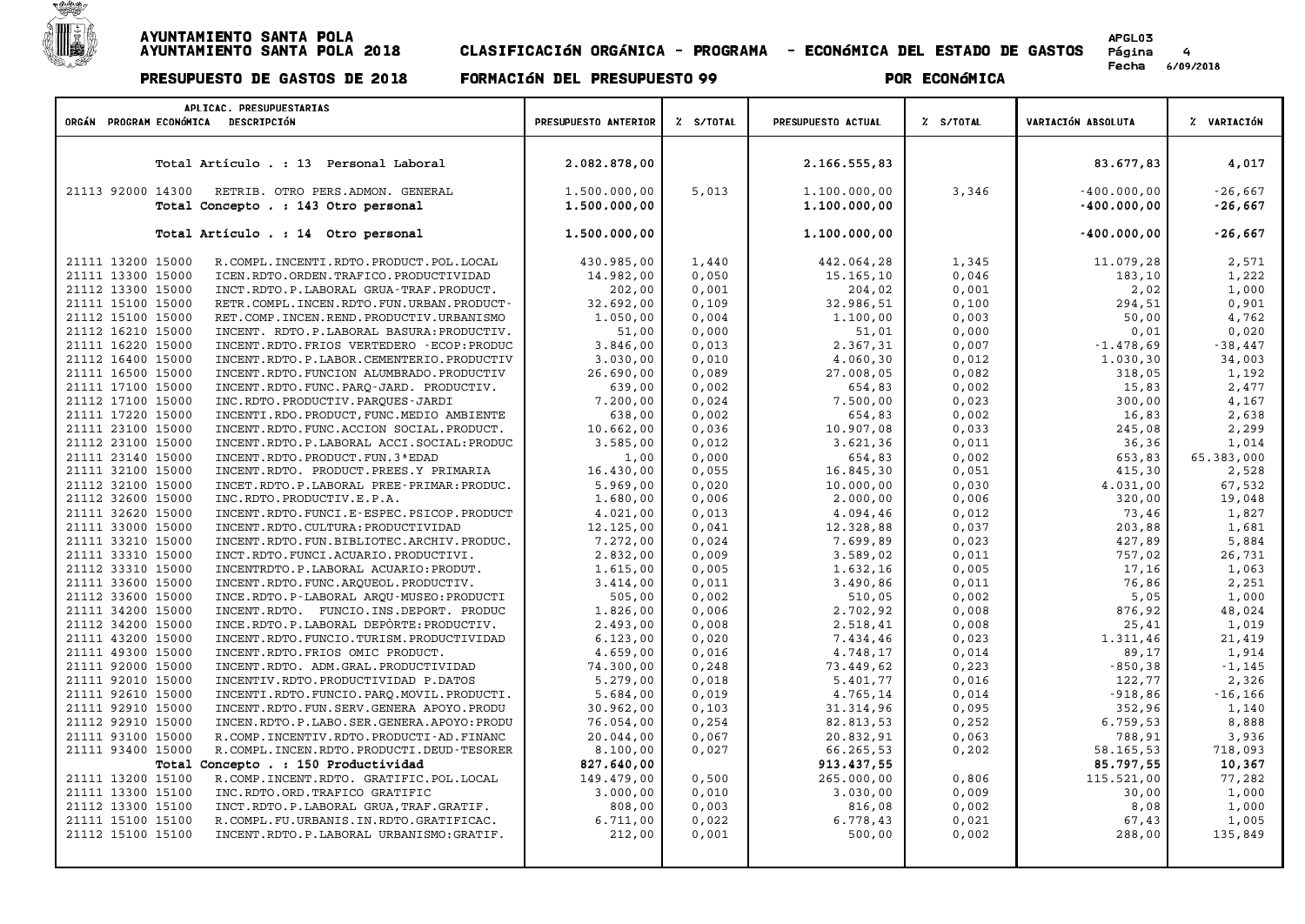

|                         | APLICAC. PRESUPUESTARIAS                        |                      |           |                    |           |                    |             |
|-------------------------|-------------------------------------------------|----------------------|-----------|--------------------|-----------|--------------------|-------------|
| ORGÁN PROGRAM ECONÓMICA | DESCRIPCIÓN                                     | PRESUPUESTO ANTERIOR | Z S/TOTAL | PRESUPUESTO ACTUAL | % S/TOTAL | VARIACIÓN ABSOLUTA | % VARIACIÓN |
| 21112 16210 15100       | INCENT.RDTO.P.LAB. ELIMIN.BASURA:GRATIFI        | 73,00                | 0,000     | 73,90              | 0,000     | 0,90               | 1,233       |
| 21111 16220 15100       | INCENT.RDTO. FUNC.VERTEDR.ECOPAR:GRATIF.        | 1.818,00             | 0,006     | 918,09             | 0,003     | $-899,91$          | $-49,500$   |
| 21112 16400 15100       | INCENT.RDTO.P.LABOR.CEMENTERIO:GRATIFIC         | 9.395,00             | 0,031     | 8.487,95           | 0,026     | $-907,05$          | $-9,655$    |
| 21111 16500 15100       | INCENT.RDTO.FUNCIONR.ALUMBRADO.GRATIFIC.        | 1.010,00             | 0,003     | 1.020,10           | 0,003     | 10,10              | 1,000       |
| 21111 17100 15100       | INCENT.RDTO.FUNCIONAR.PARO.JARD.GRATIF.         | 1,010,00             | 0.003     | 2.020,10           | 0,006     | 1,010,10           | 100,010     |
| 21112 17100 15100       | INCENT.RDTO.P.LAB.PARQUE-JAR:GRATIFIC.          | 1.240,00             | 0,004     | 1.628,89           | 0,005     | 388,89             | 31,362      |
| 21111 17220 15100       | INCENT. FUNC.MEDIO AMBIENTE: GRATIFICACIO       | 2.020,00             | 0,007     | 1.020,10           | 0,003     | $-999,90$          | $-49,500$   |
| 21111 23100 15100       | INCENT.RDTO. FUN.ACCION SOCIAL.GRATIF.          | 1.898,00             | 0,006     | 1.917,79           | 0,006     | 19,79              | 1,043       |
| 21112 23100 15100       | INCENT.RDTO.P.LABORAL ACCI.SOCIAL.GRATIF        | 3.765,00             | 0,013     | 3.802,93           | 0,012     | 37,93              | 1,007       |
| 21111 23140 15100       | INCE, RDTO. GRATIF. FUNC. 3 ª EDAD              | 3.000,00             | 0,010     | 3.030,00           | 0,009     | 30,00              | 1,000       |
| 21112 23140 15100       | INCENT.RDTO.P.LABOR.TERCERA EDAD:GRATIF.        | 404,00               | 0,001     | 408,04             | 0,001     | 4,04               | 1,000       |
| 21111 32100 15100       | INCENT.RDTO.GRATIF. PREESCOL. Y PRIMARIA        | 2.323,00             | 0,008     | 2.346,23           | 0,007     | 23,23              | 1,000       |
| 21112 32100 15100       | INCEN.RDTO.P.LABORAL PREES-PRIMAR:GRATI         | 3.232,00             | 0,011     | 2.232,00           | 0,007     | $-1.000,00$        | $-30,941$   |
| 21112 32600 15100       | INC.RDTO.P.LAB.E.P.A.:GRATIFIC.                 | 2.320,00             | 0,008     | 2.040,00           | 0,006     | $-280,00$          | $-12,069$   |
| 21111 32620 15100       | INCT.RDTO.FUNCION.E.ESPEC.PSICO.GRATIFI         | 621,00               | 0,002     | 626,31             | 0,002     | 5,31               | 0,855       |
| 21111 33000 15100       | INCENT.RDTO.CULTURA:GRATIFICACIONES             | 1.898,00             | 0,006     | 1.917,79           | 0,006     | 19,79              | 1,043       |
| 21112 33000 15100       | INCENT.RDTO.P.LABORAL CULTURA.GRATIF.           | 1,010,00             | 0,003     | 1,020,10           | 0,003     | 10,10              | 1,000       |
| 21111 33210 15100       | INC.RDTO.FUNCION.BIBLIOTECA. GRATIFICA          | 5.066,00             | 0,017     | 6.243,01           | 0,019     | 1.177,01           | 23,234      |
| 21111 33310 15100       | INCT.RDTO. FUNCI.ACUARIO. GRATIFIC.             | 1,158,00             | 0,004     | 500,00             | 0,002     | $-658,00$          | $-56,822$   |
| 21112 33310 15100       | INCT.RDTO. P.LABORAL ACUARIO:GRATIF.            | 3.476,00             | 0,012     | 3.172,85           | 0,010     | $-303, 15$         | $-8,721$    |
| 21112 33400 15100       | INCEN.RDTO.OTRO P.CULTUA; GRATIF Y PRODUC       | 3.091,00             | 0,010     | 3.121,51           | 0,009     | 30,51              | 0,987       |
| 21111 33600 15100       | INCENT.RDTO.FUNCI.ARQUEOLO.GRATIFICA.           | 4.962,00             | 0,017     | 5.011,75           | 0,015     | 49,75              | 1,003       |
| 21112 33600 15100       | INCENT.RDTO.P.LABOR.ARQUE-MUSEO:GRATIF.         | 1.591,00             | 0,005     | 1.606,66           | 0,005     | 15,66              | 0,984       |
| 21111 34200 15100       | INCEN.RDTO.FUNCI.INAST.DEPORTI.GRATIFICA        | 3.032,00             | 0,010     | 3.063,36           | 0,009     | 31,36              | 1,034       |
| 21112 34200 15100       | INCE.RDTO.P.LABORAL DEPORTE.GRATIF.             | 8.578,00             | 0,029     | 8.663,25           | 0,026     | 85,25              | 0,994       |
| 21111 43200 15100       | INCENT.RDTO. FUNCI.TURISMO GRATIFICACIO         | 5.125,00             | 0,017     | 4.176,91           | 0,013     | $-948,09$          | $-18,499$   |
| 21111 49300 15100       | INCENT, RDTO. FRIOS OMIC. GRATIFICA.            | 5.236,00             | 0,017     | 5.287,72           | 0,016     | 51,72              | 0,988       |
| 21111 92000 15100       | INCENTI.RDTO.ADMON.GRAL.GRATIFICACIONES         | 14.785,00            | 0,049     | 16.934,26          | 0,052     | 2.149,26           | 14,537      |
| 21111 92010 15100       | INCENT.RDTO. P.DATOS:GRATIFICACIONES            | 1.336,00             | 0,004     | 1.349,59           | 0,004     | 13,59              | 1,017       |
| 21111 92610 15100       | INCENT.RDTO.FUNCION.P.MOVIL.GRATIFIC.           | 1.514,00             | 0,005     | 2.530,15           | 0,008     | 1.016,15           | 67,117      |
| 21111 92910 15100       | INCENT.RDTO.FUNCIO.S.GRALES APOYO.GRATIF        | 13.000,00            | 0,043     | 13.211,23          | 0,040     | 211,23             | 1,625       |
| 21112 92910 15100       | INCEN.RDTO.P.LABO.SER.GENERA.APOYO:GRATI        | 8.420,00             | 0,028     | 8.503,75           | 0,026     | 83,75              | 0,995       |
| 21111 93100 15100       | R. COMP. INCEN. RDTO. GRATIF. AD. FINANC        | 4.060.00             | 0,014     | 4.100,94           | 0,012     | 40,94              | 1,008       |
| 21111 93400 15100       | R. COMPL. INCENTI. RDTO. GRATIFIC. DEU - TESOR  | 2.222,00             | 0,007     | 2.244,22           | 0,007     | 22,22              | 1,000       |
|                         | Total Concepto . : 151 Gratificaciones          | 283.899,00           |           | 400.355,99         |           | 116.456,99         | 41,021      |
|                         | Total Artículo . : 15 Incentivos al rendimiento | 1.111.539,00         |           | 1.313.793,54       |           | 202.254,54         | 18,196      |
| 21111 13300 16000       | SEG. SOCIAL P. LABORAL ORD. TRAFICO             | 2.179,00             | 0,007     | 2.231,39           | 0,007     | 52,39              | 2,404       |
| 21111 15100 16000       | SEG. SOCIAL P. LABORAL URBANISMO                | 54.519,00            | 0,182     | 56.306,52          | 0,171     | 1.787,52           | 3,279       |
| 21111 16210 16000       | SEG. SOCIAL P. LABORAL ELIM. BASURAS            | 27.902,00            | 0,093     | 27.941,23          | 0,085     | 39,23              | 0,141       |
| 21111 16400 16000       | SEG. SOCIAL P. LABORAL CEMENTERIO               | 32.091,00            | 0,107     | 32.462,97          | 0,099     | 371,97             | 1,159       |
| 21111 17100 16000       | SEG. SOCIAL P. LABORAL PARQUES Y JARDINES       | 120.432,00           | 0,402     | 117.830,94         | 0,358     | $-2.601,06$        | $-2,160$    |
| 21111 23100 16000       | SEG. SOCIAL P. LABORAL ACCION SOCIAL            | 89.800,00            | 0,300     | 93.090,17          | 0, 283    | 3.290,17           | 3,664       |
| 21111 23140 16000       | SEG. SOCIAL P. LABORAL TERCERA EDAD             | 3.281,00             | 0,011     | 3.365,34           | 0,010     | 84,34              | 2,571       |
| 21111 32300 16000       | SEG. SOCIAL P. LABORAL PREESCOLAR Y PRIMAR      | 49.150,00            | 0,164     | 51.137,17          | 0,156     | 1.987,17           | 4,043       |
| 21111 32600 16000       | SEG. SOCIAL P. LABORAL E.P.A.                   | 41.767,00            | 0,140     | 42.960,75          | 0,131     | 1.193,75           | 2,858       |
| 21111 33000 16000       | SEG. SOCIAL P. LABORAL CULTURA                  | 23.011,00            | 0,077     | 20.082,22          | 0,061     | $-2.928,78$        | $-12,728$   |
| 21111 33310 16000       | SEG. SOCIAL P. LABORAL ACUARIO                  | 17.100,00            | 0,057     | 17.452,42          | 0,053     | 352,42             | 2,061       |
| 21111 33400 16000       | SEG. SOCIAL P. LABORAL OTRO PERS. CULTURA       | 38.149,00            | 0,127     | 39.355,12          | 0,120     | 1.206,12           | 3,162       |
|                         |                                                 |                      |           |                    |           |                    |             |
|                         |                                                 |                      |           |                    |           |                    |             |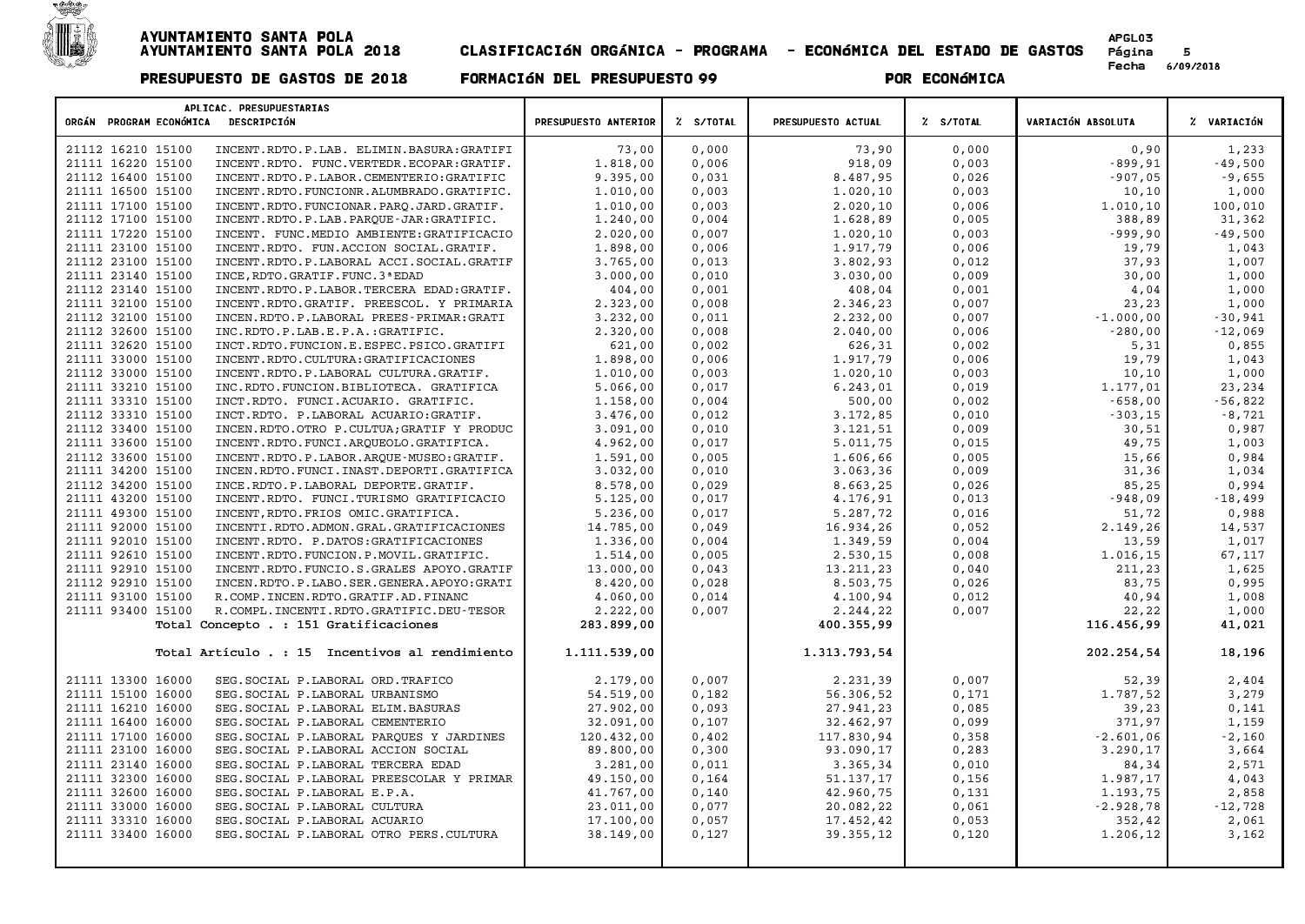

| APLICAC. PRESUPUESTARIAS<br>ORGÁN PROGRAM ECONÓMICA DESCRIPCIÓN | PRESUPUESTO ANTERIOR | Z S/TOTAL | PRESUPUESTO ACTUAL | Z S/TOTAL | VARIACIÓN ABSOLUTA | % VARIACIÓN |
|-----------------------------------------------------------------|----------------------|-----------|--------------------|-----------|--------------------|-------------|
|                                                                 |                      |           |                    |           |                    |             |
| 21111 33600 16000<br>SEG. SOCIAL P. LABORAL ARQUE. MUSEO        | 19.693,00            | 0,066     | 26.450,12          | 0.080     | 6.757,12           | 34,312      |
| 21111 34200 16000<br>SEG. SOCIAL P. LABORAL INST. DEPORTIVAS    | 56.279,00            | 0,188     | 58.708,37          | 0,179     | 2.429,37           | 4,317       |
| 21110 91200 16000<br>SEG. SOCIAL P. eventual ORGANOS GOBIERNO   | 56.172,00            | 0,188     | 57.608,23          | 0,175     | 1.436,23           | 2,557       |
| 21111 92000 16000<br>SEG. SOCIAL OTRO P. LABORAL ADM. GENERAL   | 30.000,00            | 0,100     | 30.000,00          | 0,091     | 0,00               | 0,000       |
| 21111 92910 16000<br>SEG. Social P. laboral ser. gener. apoyo   | 133.821,00           | 0,447     | 146.123,09         | 0,444     | 12.302,09          | 9,193       |
| 21111 13200 1600001 SEG. SOCIAL FUNCIONARIOS POLICIA LOCAL      | 738.000,00           | 2,466     | 763.858,30         | 2,323     | 25.858,30          | 3,504       |
| 21111 13300 1600001 SEG. SOCIAL FUNCIONAR. ORD. TRAFICO         | 24.365,00            | 0,081     | 22.332,70          | 0,068     | $-2.032, 30$       | $-8,341$    |
| 21111 15100 1600001 SEG. SOCIAL FUNCIONARIOS URBANISMO          | 197.475,00           | 0,660     | 200.173,25         | 0,609     | 2.698,25           | 1,366       |
| 21111 16220 1600001 SEG. SOCIAL FUNCIONARIOS VERTEDERO-ECOPAR   | 10.625,00            | 0,036     | 10.286,70          | 0,031     | $-338,30$          | $-3,184$    |
| 21111 16500 1600001 SEG. SOCIAL FUNCIONARIOS ALUMBRADO          | 43.595,00            | 0,146     | 44.747,90          | 0,136     | 1.152,90           | 2,645       |
| 21111 17100 1600001 SEG. SOCIAL FUNCIONARIOS PARQUES Y JARDIN   | 6.495.00             | 0.022     | 6.871,90           | 0.021     | 376,90             | 5,803       |
| 21111 17220 1600001 SEG. SOCIAL FUNCIONARIOS MEDIO AMBIENTE     | 6.400,00             | 0,021     | 6.327,66           | 0,019     | $-72, 34$          | $-1,130$    |
| 21111 23100 1600001 SEG. SOCIAL FUNCIONARIOS ACCION SOCIAL      | 84.340,00            | 0,282     | 86.490,03          | 0, 263    | 2.150,03           | 2,549       |
| 21111 23140 1600001 SEG. SOCIAL FUNCIONARIOS 3ª EDAD            | 6.667,00             | 0,022     | 6.888,01           | 0,021     | 221,01             | 3,315       |
| 21111 32300 1600001 SEG. SOCIAL FUNCIONAR. PREESCOLAR Y PRIMAR  | 27.150,00            | 0,091     | 29.863,00          | 0,091     | 2.713,00           | 9,993       |
| 21111 32620 1600001 SEG. SOCIAL FUNCIONAR. GAB. PSICOPEDAGOGICO | 21.200,00            | 0,071     | 21.870,33          | 0,067     | 670,33             | 3,162       |
| 21111 33000 1600001 SEG. SOCIAL FUNCIONARIOS CULTURA            | 56.200,00            | 0,188     | 55.883,07          | 0,170     | $-316,93$          | $-0,564$    |
| 21111 33210 1600001 SEG. SOCIAL FUNCIONARIOS BIBLIOTECA         | 70.400,00            | 0,235     | 79.634,30          | 0,242     | 9.234,30           | 13,117      |
| 21111 33310 1600001 SEG. SOCIAL FUNCIONARIO ACUARIO             | 19.100,00            | 0.064     | 19.605,93          | 0,060     | 505,93             | 2,649       |
| 21111 33600 1600001 SEG. SOCIAL FUNCIONARIOS ARQUEO. MUSEO      | 28.967,00            | 0,097     | 29.592,57          | 0,090     | 625,57             | 2,160       |
| 21111 34200 1600001 SEG. SOCIAL FUNCIONARIOS INST. DEPORTIVAS   | 10.522,00            | 0,035     | 18.424,93          | 0,056     | 7.902,93           | 75,109      |
| 21111 43200 1600001 SEG. SOCIAL FUNCIONARIOS TURISMO            | 30.879,00            | 0,103     | 34.432,10          | 0,105     | 3.553, 10          | 11,507      |
| 21111 49300 1600001 SEG. SOCIAL FUNCIONARIOS OMIC-comercio      | 27.789,00            | 0,093     | 29.308,94          | 0,089     | 1.519,94           | 5,470       |
| 21110 91200 1600001 SEG. SOCIAL ORGANOS DE GOBIERNO             | 115.000,00           | 0,384     | 116.868,75         | 0,355     | 1.868,75           | 1,625       |
| 21111 92000 1600001 SEG. SOCIAL FUNCIONARIOS ADM. GENERAL       | 348.748,00           | 1,166     | 360.770,38         | 1,097     | 12.022,38          | 3,447       |
| 21111 92010 1600001 SEG. SOCIAL FUNCIONARIOS PROCESO DATOS      | 39.080,00            | 0,131     | 39.898,48          | 0,121     | 818,48             | 2,094       |
| 21111 92610 1600001 SEG. SOCIAL FUNCIONARIOS PAROUE MOVIL       | 16.599,00            | 0,055     | 15.498,15          | 0,047     | $-1.100, 85$       | $-6,632$    |
| 21111 92910 1600001 Seg. Social Funcionarios ser. gener. y apoy | 44.200,00            | 0,148     | 43.954,53          | 0,134     | $-245, 47$         | $-0,555$    |
| 21111 93100 1600001 SEG. SOCIAL FUNCIONARIOS ADMON FINANCIERA   | 102.080,00           | 0,341     | 109.097,00         | 0,332     | 7.017,00           | 6,874       |
| 21110 93400 1600001 SEG. SOCIAL FUNCIONARIOS DEUDA-TESORERIA    | 43.890,00            | 0,147     | 54.873,73          | 0,167     | 10.983,73          | 25,026      |
| 61300 22100 16008<br>ASIST.MEDICO-FARMAC.FUNCIONARIOS           | 200.000,00           | 0,668     | 204.000,00         | 0,620     | 4,000,00           | 2,000       |
| Total Concepto . : 160 Cuotas sociales                          | 3.115.112,00         |           | 3.234.658,69       |           | 119.546,69         | 3,838       |
| 21111 22100 16107<br>ASIST.MEDICO-FARMAC.PENSIONISTAS           | 32.000,00            | 0,107     | 32.640,00          | 0,099     | 640,00             | 2,000       |
| Total Concepto . : 161 Prestaciones sociales                    | 32.000,00            |           | 32.640,00          |           | 640,00             | 2,000       |
| 72100 13200 16200<br>FORMAC.Y PERFEC.PERS.POLICIAS L.           | 1,500,00             | 0,005     | 1,500,00           | 0,005     | 0,00               | 0,000       |
| 21111 22100 16200<br>FORMAC Y PERF. PERSONAL                    | 8.500,00             | 0,028     | 8.500,00           | 0,026     | 0,00               | 0,000       |
| 21112 22100 16204<br>GASTOS SOCIALES PERSONAL                   | 16.501,00            | 0,055     | 16.501,00          | 0,050     | 0,00               | 0,000       |
| 21111 22100 16205<br>SEGUROS FUNCIONARIOS                       | 5.801,00             | 0,019     | 5.801,00           | 0,018     | 0,00               | 0,000       |
| 21112 22100 16205<br>SEGUROS PERSONAL LABORAL                   | 2.901,00             | 0,010     | 2.901,00           | 0,009     | 0,00               | 0,000       |
| 21111 22100 16209<br>FONDO SOCIAL FUNCIONARIOS                  | 39.060,00            | 0,131     | 39.060,00          | 0,119     | 0,00               | 0,000       |
| Total Concepto . : 162 Gastos sociales del perso                | 74.263,00            |           | 74.263,00          |           | 0,00               | 0,000       |
| 21112 22100 16400<br>PRESTACIONES FAMILIARES                    | 11.166,00            | 0,037     | 10.991,11          | 0,033     | $-174,89$          | $-1,566$    |
| Total Concepto . : 164 Complemento familiar                     | 11,166,00            |           | 10.991,11          |           | $-174,89$          | -1,566      |
| Total Artículo . : 16 Cuotas, prestaciones y ga                 | 3.232.541,00         |           | 3.352.552,80       |           | 120.011,80         | 3,713       |
| Total Capítulo . : 1<br>GASTOS DE PERSONAL                      | 15.558.880,00        |           | 15.909.745,29      |           | 350.865,29         | 2,255       |
| 21114 23120 20200<br>ARRENDAMIENTO LOCALes S.SOCIALES.          | 12,500,00            | 0,042     | 44,200,00          | 0,134     | 31.700,00          | 253,600     |
|                                                                 |                      |           |                    |           |                    |             |
|                                                                 |                      |           |                    |           |                    |             |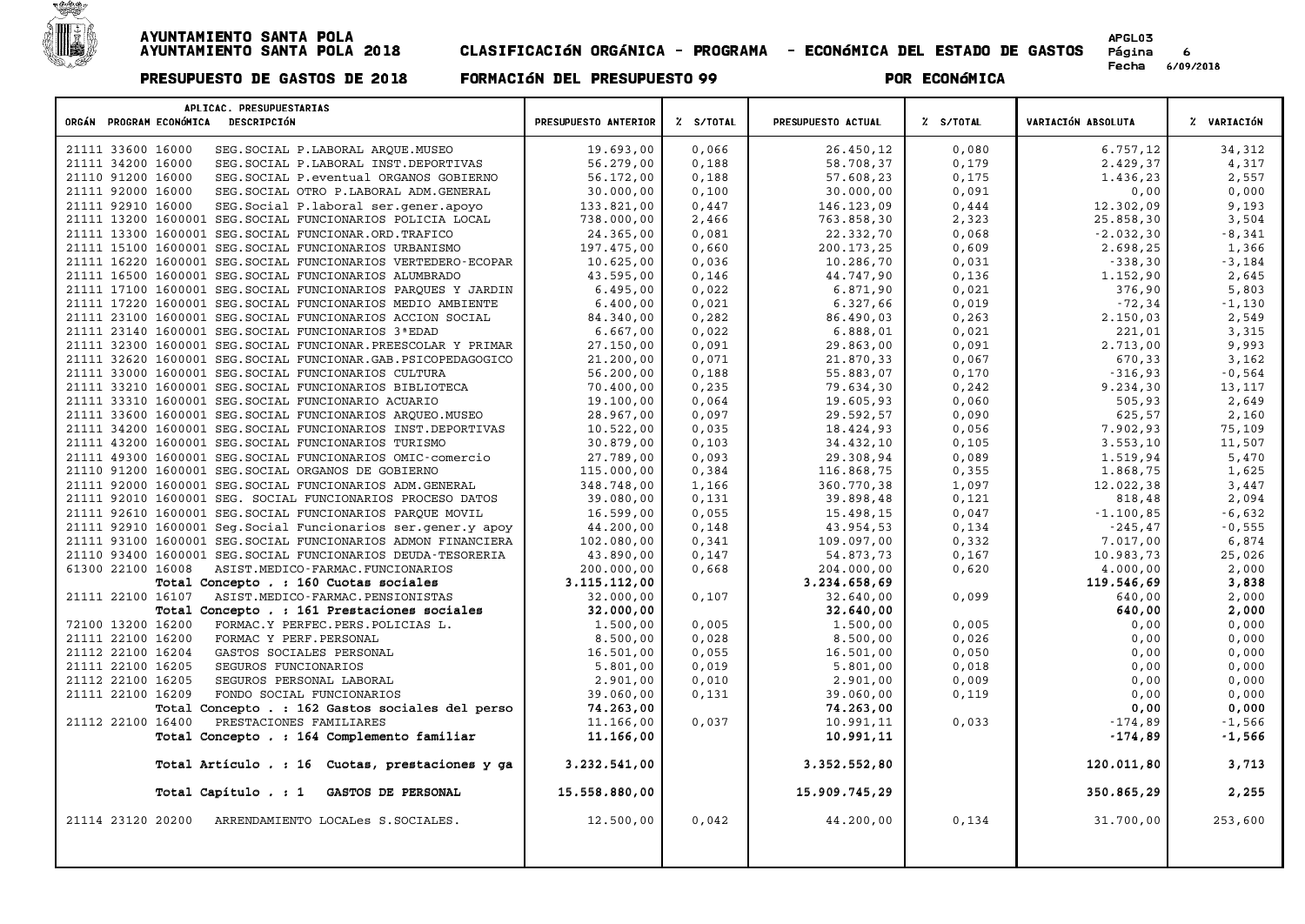

Página 7<br>Fecha 6/09/2018

| APLICAC. PRESUPUESTARIAS                                   |                      |           |                    |           |                    |             |
|------------------------------------------------------------|----------------------|-----------|--------------------|-----------|--------------------|-------------|
| ORGÁN PROGRAM ECONÓMICA DESCRIPCIÓN                        | PRESUPUESTO ANTERIOR | % S/TOTAL | PRESUPUESTO ACTUAL | % S/TOTAL | VARIACIÓN ABSOLUTA | Z VARIACIÓN |
| Total Concepto . : 202 Arrendamientos de edifici           | 12.500,00            |           | 44.200,00          |           | 31.700,00          | 253,600     |
| 41000 33000 20300<br>ARRENDTO.MAQUIN.CASA CULTURA          | 100,00               | 0,000     | 100,00             | 0,000     | 0,00               | 0,000       |
| Total Concepto . : 203 Arrendamientos de maquina           | 100,00               |           | 100,00             |           | 0,00               | 0,000       |
| 31400 15320 20400<br>ARREND. VEHICULO VIAS PUBLICAS        | 3.468,00             | 0,012     | 0,00               | 0,000     | $-3.468,00$        | $-100,000$  |
| 32200 17100 20400<br>ARRENDT.VEHICULO PARO-JARDINERIA      | 3.468,00             | 0,012     | 0,00               | 0,000     | $-3.468,00$        | $-100,000$  |
| 11300 91200 20400<br>ARREND. VEHIC. OFICIAL                | 4.900,00             | 0,016     | 8.349,00           | 0,025     | 3.449,00           | 70,388      |
| Total Concepto . : 204 Arrend de material transp           | 11.836,00            |           | 8.349,00           |           | $-3.487,00$        | $-29,461$   |
| Total Artículo . : 20 Arrendamientos y cánones             | 24.436,00            |           | 52.649,00          |           | 28.213,00          | 115,457     |
| 31400 15320 21000<br>CONSERVACION VIAS PUBLICAS            | 30.000,00            | 0,100     | 28.000,00          | 0,085     | $-2.000,00$        | $-6,667$    |
| 32200 17100 21000<br>CONSERVACION PARQUES Y JARDINES.      | 30.000,00            | 0,100     | 25.000,00          | 0,076     | $-5.000,00$        | $-16,667$   |
| 31110 17220 21000<br>CONSERVACION MEDIO AMBIENTE           | 3.000,00             | 0,010     | 4.000,00           | 0,012     | 1,000,00           | 33,333      |
| 22213 17230 21000<br>CONSERV. BIENES NATURALES PLAYAS      | 1,000,00             | 0,003     | 1.000,00           | 0,003     | 0,00               | 0,000       |
| Total Concepto . : 210 Infraestruct y bienes nat           | 64.000,00            |           | 58.000,00          |           | $-6.000,00$        | $-9,375$    |
| 32400 16400 21200<br>CONSERVACION CEMENTERIO               | 2.500,00             | 0,008     | 1.800,00           | 0,005     | $-700,00$          | $-28,000$   |
| 22213 17230 21200<br>CONSERVACION EDIFICIOS PLAYAS         | 500,00               | 0,002     | 2.000,00           | 0,006     | 1.500,00           | 300,000     |
| 81120 23140 21200<br>CONSERV. EDIF. CENTRO 3 EDAD          | 5.000,00             | 0,017     | 10.000,00          | 0,030     | 5.000,00           | 100,000     |
| 42110 32300 21200<br>CONSERV. PREESCOLAR Y PRIMARIA        | 10.000,00            | 0,033     | 13.000,00          | 0,040     | 3.000,00           | 30,000      |
| 72200 32610 21200<br>REPAR.EDIF. PARQ.INFANTIL TRAF.P.I.T. | 3.000,00             | 0,010     | 2.000,00           | 0,006     | $-1.000,00$        | $-33,333$   |
| 43100 32640 21200<br>CONSERV.DEPORT.ESCOLARES              | 2,000,00             | 0,007     | 2,000,00           | 0,006     | 0,00               | 0,000       |
| 41000 33000 21200<br>CONSERV. EDIF. CULTURALES             | 1.500,00             | 0,005     | 2.500,00           | 0,008     | 1.000,00           | 66,667      |
| 41310 33300 21200<br>CONSERVACION EDIFICIO MUSEO           | 4.134,22             | 0,014     | 3.600,00           | 0,011     | $-534,22$          | $-12,922$   |
| 41300 33310 21200<br>CONSERV. EDIF. ACUARIO                | 1.000,00             | 0,003     | 1.500,00           | 0,005     | 500,00             | 50,000      |
| 43100 34200 21200<br>REPARACION EDIFICIOS C.DEPORTE        | 2.900,00             | 0,010     | 4.000,00           | 0,012     | 1,100,00           | 37,931      |
| 82300 43120 21200<br>CONSERVACION MERCADO                  | 4.500,00             | 0,015     | 3.800,00           | 0,012     | $-700,00$          | $-15,556$   |
| 31200 93300 21200<br>CONSERVACION EDIF. MUNICIPALES        | 22.000,00            | 0,074     | 27.000,00          | 0,082     | 5.000,00           | 22,727      |
| Total Concepto . : 212 Edificios y otras constru           | 59.034,22            |           | 73.200,00          |           | 14.165,78          | 23,996      |
| 72400 13300 21300<br>CONSERV. MAQ. INST. Y UTILL. TRAFICO  | 45.000,00            | 0,150     | 56.493,91          | 0,172     | 11,493,91          | 25,542      |
| 72100 13600 21300<br>MENAJE, UTILES Y HERRAM. INCENDIOS    | 1.000,00             | 0,003     | 800,00             | 0,002     | $-200,00$          | $-20,000$   |
| 31310 16500 21300<br>REPAR.Y CONSERV. INST. ALUMB. PUBL.   | 2,000,00             | 0,007     | 9.000,00           | 0,027     | 7.000,00           | 350,000     |
| 32200 17100 21300<br>MENAJE, UTILES Y HERRAM. PARQUES      | 15.000,00            | 0,050     | 13.800,00          | 0,042     | $-1.200,00$        | $-8,000$    |
| 22213 17230 21300<br>INSTALACIONES PLAYAS                  | 28.000,00            | 0,094     | 41.000,00          | 0,125     | 13.000,00          | 46,429      |
| 81200 23100 21300<br>REPAR. MAQUIN.E INSTA. ACC. SOCIAL    | 8.000,00             | 0,027     | 10.500,00          | 0,032     | 2.500,00           | 31,250      |
| 81120 23140 21300<br>REPAR. MAQ.E INST. CENTRO 3 EDAD      | 12.000,00            | 0,040     | 8.000,00           | 0,024     | $-4.000,00$        | $-33,333$   |
| 42110 32300 21300<br>conserv.instal.preescolar y primaria  | 30.000,00            | 0,100     | 40.800,00          | 0,124     | 10.800,00          | 36,000      |
| 41000 33000 21300<br>CONSER. MAQUINARIA E INSTALA. CULTURA | 12.000,00            | 0,040     | 10.000,00          | 0,030     | $-2.000,00$        | $-16,667$   |
| 41310 33300 21300<br>CONSERVACION INSTAL. ARQUE. Y MUSEOS. | 12.000,00            | 0,040     | 10.000,00          | 0,030     | $-2.000,00$        | $-16,667$   |
| 41300 33310 21300<br>MAQUIN.E INSTAL. ACUARIO              | 15.000,00            | 0,050     | 5.000,00           | 0,015     | $-10.000,00$       | $-66,667$   |
| 43100 34200 21300<br>REPAR. INSTALACIONES CAMPOS DEPOR     | 23.000,00            | 0,077     | 25.000,00          | 0,076     | 2.000,00           | 8,696       |
| 63300 92000 21300<br>REPARACION MAQ.E INSTALACADMON.GRAL.  | 20.000,00            | 0,067     | 21.600,00          | 0,066     | 1.600,00           | 8,000       |
| 31400 92011 21300<br>HERRAMIENTAS SER.GENER.APOYO          | 7.000,00             | 0,023     | 7.000,00           | 0,021     | 0,00               | 0,000       |
| 31400 92610 21300<br>HERRAMIENTAS PARQUE MOVIL             | 4,000,00             | 0,013     | 3.900,00           | 0,012     | $-100,00$          | $-2,500$    |
| Total Concepto . : 213 Maquinaria, instalaciones           | 234.000,00           |           | 262.893,91         |           | 28.893,91          | 12,348      |
| 72100 13200 21400<br>CONSERVACION VEHICULOS POLICIA LOCAL  | 7.000,00             | 0,023     | 12.000,00          | 0.036     | 5.000,00           | 71,429      |
| 72200 32610 21400<br>CONSRV.Y ADQUIS.VEHICULOS P.I.T.      | 1,000,00             | 0,003     | 3.000,00           | 0,009     | 2.000,00           | 200,000     |
| 72100 92610 21400<br>CONSERVACION VEHICULO PARQUE MOVIL    | 60.000,00            | 0,201     | 50.000,00          | 0,152     | $-10.000,00$       | $-16,667$   |
| Total Concepto . : 214 Elementos de transporte             | 68.000,00            |           | 65.000,00          |           | $-3.000,00$        | $-4,412$    |
| 72100 13200 21500<br>REP.MOBIL. Y ENSERES POLICIA LOCAL.   | 8.000,00             | 0,027     | 6.000,00           | 0,018     | $-2.000,00$        | $-25,000$   |
| 31200 15100 21500<br>MOBIL.Y ENSERES URBANISMO             | 500,00               | 0,002     | 400,00             | 0,001     | $-100,00$          | $-20,000$   |
|                                                            |                      |           |                    |           |                    |             |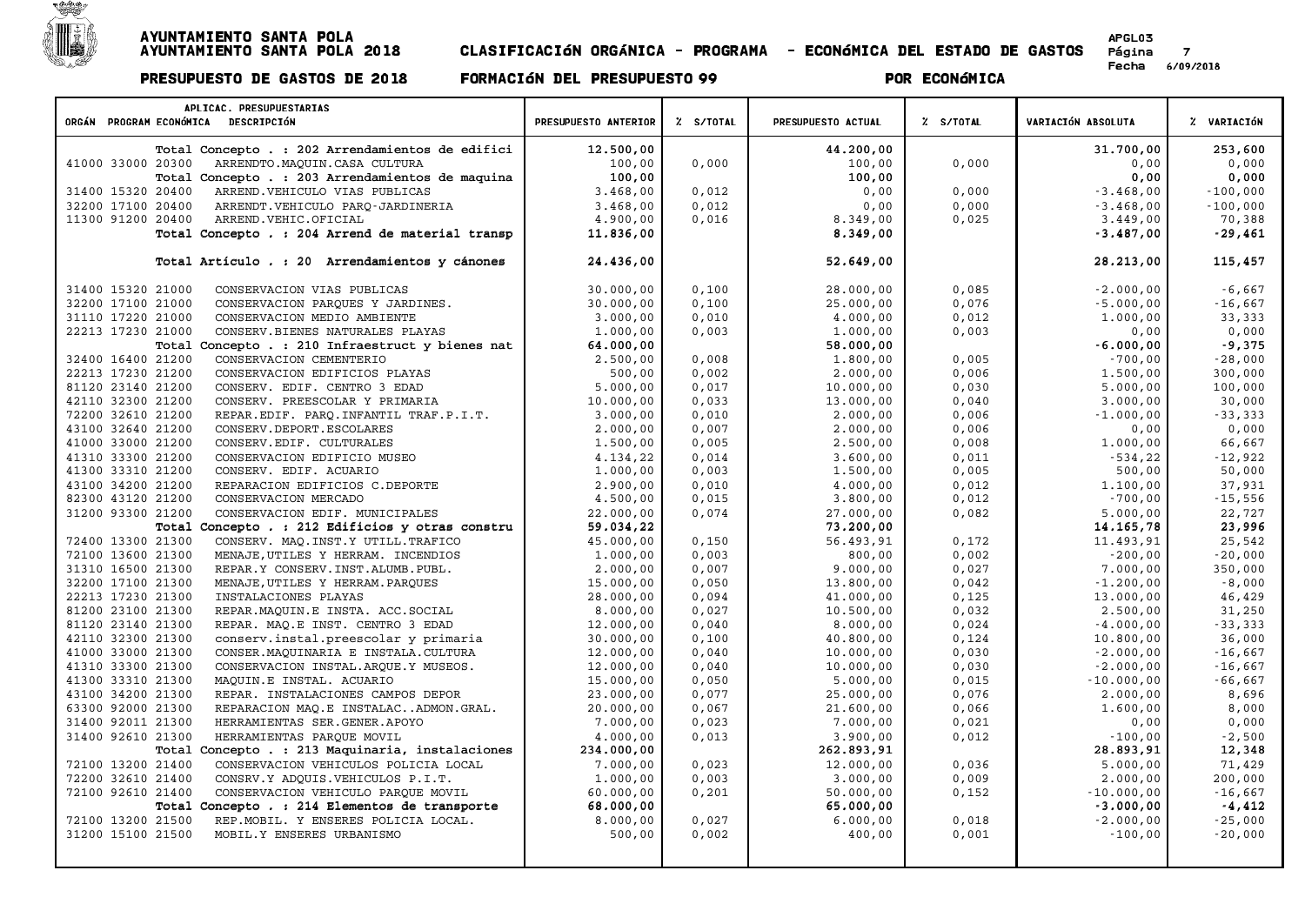

 $\mathsf{r}$ 

| APLICAC. PRESUPUESTARIAS<br>ORGÁN PROGRAM ECONÓMICA DESCRIPCIÓN                        | PRESUPUESTO ANTERIOR | Z S/TOTAL      | PRESUPUESTO ACTUAL | Z S/TOTAL      | VARIACIÓN ABSOLUTA  | % VARIACIÓN        |
|----------------------------------------------------------------------------------------|----------------------|----------------|--------------------|----------------|---------------------|--------------------|
|                                                                                        |                      |                |                    |                |                     |                    |
| 81200 23100 21500<br>MOBIL Y ENSERES CENTROS SERV. SOCIALES                            | 4.500,00             | 0,015          | 2,500,00           | 0.008          | $-2.000,00$         | $-44, 444$         |
| 41000 33000 21500<br>MOBIL Y ENSERES CULTURA                                           | 4.000,00             | 0,013          | 4.500,00           | 0,014          | 500,00              | 12,500             |
| 41200 33210 21500<br>MOBILIARIO BIBLIOTECAS: CONSERVACIÓN.                             | 250,00               | 0,001          | 250,00             | 0,001          | 0,00                | 0,000              |
| 11300 91200 21500<br>REPAR.Y MANTENIM. MOBIL.Y ENSERES O.GOB.                          | 1.400,00             | 0,005          | 1.000,00           | 0,003          | $-400,00$           | $-28,571$          |
| 63300 92000 21500<br>CONSERV. MOBIL. Y ENSERES AD. GRAL.                               | 7.500,00             | 0,025          | 6.500,00           | 0,020          | $-1.000,00$         | $-13, 333$         |
| Total Concepto . : 215 Mobiliario                                                      | 26,150,00            |                | 21.150,00          |                | $-5.000,00$         | $-19,120$          |
| 64000 92010 21600<br>MANT. EQUIPOS. PROCESOS INFORM. P. DATOS                          | 34.775,00            | 0,116          | 42.500,00          | 0,129          | 7.725,00            | 22,214             |
| Total Concepto . : 216 Equipos procesos de infor                                       | 34.775,00            |                | 42.500,00          |                | 7.725,00            | 22,214             |
| 41000 33000 21900<br>OTRO INMOVILIZADO CULTURA                                         | 5.000,00             | 0,017          | 250,00             | 0,001          | $-4.750,00$         | $-95,000$          |
| 41200 33210 21900<br>OTRO MAT. INVENT. BIBLIOTECAS Y B. INFANTIL                       | 12.000,00            | 0,040          | 12.000,00          | 0,036          | 0,00                | 0,000              |
| 41300 33310 21900<br>OTROS SUMINISTROS ACUARIO                                         | 500,00               | 0,002          | 400,00             | 0,001          | $-100.00$           | $-20.000$          |
| 41310 33600 21900<br>CONSERV. YACIMIENTOS Y OTROS ARQUEOLOGIA                          | 2.000,00             | 0,007          | 1.500,00           | 0,005          | $-500,00$           | $-25,000$          |
| Total Concepto . : 219 Otro inmovilizado materia                                       | 19.500,00            |                | 14.150,00          |                | $-5.350,00$         | $-27,436$          |
| Total Artículo . : 21 Reparaciones, mantenimien                                        | 505.459,22           |                | 536.893,91         |                | 31.434,69           | 6,219              |
| 72100 13200 22000<br>GASTOS OFICINA POLICIA LOCAL                                      | 10.500,00            | 0.035          | 7.900,00           | 0,024          | $-2.600,00$         | $-24,762$          |
| 72500 13500 22000<br>MATERIAL OFICINA PROTECCION CIVIL                                 | 300,00               | 0,001          | 200,00             | 0,001          | $-100,00$           | $-33,333$          |
| 31200 15100 22000<br>GASTOS OFICINA URBANISMO                                          | 4.500,00             | 0,015          | 4.500,00           | 0,014          | 0,00                | 0,000              |
| 81100 23100 22000<br>GASTOS OFIC. ACCION SOCIAL                                        | 5.800,00             | 0,019          | 7.500,00           | 0,023          | 1.700,00            | 29,310             |
| 81120 23140 22000<br>GASTOS DE OFICINA CENTRO 3 EDAD                                   | 100,00               | 0,000          | 100,00             | 0,000          | 0,00                | 0,000              |
| 22150 32600 22000<br>GASTOS OFICINA EDUC. PERM. ADULTOS                                | 1.500,00             | 0,005          | 1.500,00           | 0,005          | 0,00                | 0,000              |
| 72200 32610 22000<br>GASTOS OFIC. PARQ. INF. TRAFICO P.I.T.                            | 200,00               | 0,001          | 550,00             | 0,002          | 350,00              | 175,000            |
| 81390 32620 22000<br>GASTOS OFIC. GAB. PSICOPEDAGOGICO                                 | 500,00               | 0,002          | 500,00             | 0,002          | 0,00                | 0,000              |
| 41000 33000 22000<br>GASTOS OFICINA CULTURA                                            | 3.500,00             | 0,012          | 3.500,00           | 0,011          | 0,00                | 0,000              |
| 41200 33210 22000<br>GASTOS OFICINA BIBLIOTECAS                                        | 2.800,00             | 0,009          | 2.500,00           | 0,008          | $-300,00$           | $-10,714$          |
| 41310 33300 22000<br>MATERIAL OFICINA MUSEO                                            | 1,800,00             | 0,006          | 2.000,00           | 0,006          | 200,00              | 11,111             |
| 41300 33310 22000<br>GASTOS OFICINA ACUARIO                                            | 250,00               | 0,001          | 200,00             | 0,001          | $-50,00$            | $-20,000$          |
| 11300 91200 22000<br>GASTOS OFICINA ORGANOS GOBIERNO                                   | 1.300,00             | 0,004          | 600,00             | 0,002          | $-700,00$           | $-53,846$          |
| 63300 92000 22000<br>GASTOS OFIC. ADMON. GENERAL                                       | 19.800,00            | 0,066          | 16.800,00          | 0,051          | $-3.000,00$         | $-15, 152$         |
| 66000 92500 22000<br>MAT. OFIC.SERV.AD.CENTRAL Y JUZG.<br>21100 93100 22000            | 1,000,00<br>7.000,00 | 0,003<br>0,023 | 800,00<br>7.200,00 | 0,002<br>0,022 | $-200,00$<br>200,00 | $-20,000$<br>2,857 |
| GASTOS OFICINA ADMON. FINANCIERA<br>21100 93400 22000<br>GTS.OFICINA GESTION TESORERIA | 1,500,00             | 0,005          | 2.000,00           | 0,006          | 500,00              | 33,333             |
| 81120 23140 22001<br>PRENSA Y PUBLIC. CENTRO 3 EDAD                                    | 400,00               | 0,001          | 400,00             | 0,001          | 0,00                | 0,000              |
| 41000 33000 22001<br>PRENSA PUBLICACIONES CULTURA                                      | 200,00               | 0,001          | 200,00             | 0,001          | 0,00                | 0,000              |
| 41200 33210 22001<br>PRENSA Y PUBLICACIONES BIBLIOTECAS                                | 8.500,00             | 0,028          | 8.500,00           | 0,026          | 0,00                | 0,000              |
| 41500 33700 22001<br>SUMINISTROS PRENSA Y OTROS JUVENTUD.                              | 2.400,00             | 0,008          | 2.400,00           | 0,007          | 0,00                | 0,000              |
| 63300 92000 22001<br>PRENSA Y PUBLICACIONES ADMON.GRAL                                 | 3.500,00             | 0,012          | 3.000,00           | 0,009          | $-500,00$           | $-14,286$          |
| 64000 92010 22002<br>MAT. INFORMATICO NO INVENT. P. DATOS                              | 8.000,00             | 0,027          | 8.000,00           | 0,024          | 0,00                | 0,000              |
| Total Concepto . : 220 Material de oficina                                             | 85.350,00            |                | 80.850,00          |                | $-4.500,00$         | $-5,272$           |
| 72100 13200 22100<br>CONS. MANT SEMAFOROS                                              | 0,00                 | 0,000          | 3.000,00           | 0,009          | 3.000,00            | 100,000            |
| 31310 16500 22100<br>SUMINISTRO ENERGÍA ELÉCTRICA                                      | 1.400.000,00         | 4,679          | 1.350.000,00       | 4,106          | $-50.000,00$        | $-3,571$           |
| 72100 13200 22103<br>COMBUSTIBLE VEHIC. POLICIA LOCAL                                  | 36.000,00            | 0,120          | 27.500,00          | 0,084          | $-8.500,00$         | $-23,611$          |
| 42110 32300 22103<br>combustible preescolar y primaria                                 | 12.000,00            | 0,040          | 12.000,00          | 0,036          | 0,00                | 0,000              |
| 43100 34200 22103<br>COMBUSTIBLES Y OTR. INSTALACIONES DEPORT.                         | 17.000,00            | 0,057          | 18.000,00          | 0,055          | 1.000,00            | 5,882              |
| 72100 92610 22103<br>COMBUSTIBLES PARQUE MOVIL                                         | 68.000,00            | 0,227          | 60.000,00          | 0,182          | $-8.000,00$         | $-11,765$          |
| 72100 13200 22104<br>VESTUARIO POLICIA LOCAL                                           | 60.000,00            | 0,201          | 60.000,00          | 0,182          | 0,00                | 0,000              |
| 72500 13500 22104<br>VESTUARIO PROTECCION CIVIL                                        | 4.500,00             | 0,015          | 600,00             | 0,002          | $-3.900,00$         | $-86,667$          |
| 31400 15320 22104<br>VESTUARIO VIAS PUBLICAS                                           | 6.000,00             | 0,020          | 5.300,00           | 0,016          | $-700,00$           | $-11,667$          |
| 32400 16400 22104<br>VESTUARIO P.CEMENTERIO                                            | 500,00               | 0,002          | 300,00             | 0,001          | $-200,00$           | $-40,000$          |
|                                                                                        |                      |                |                    |                |                     |                    |
|                                                                                        |                      |                |                    |                |                     |                    |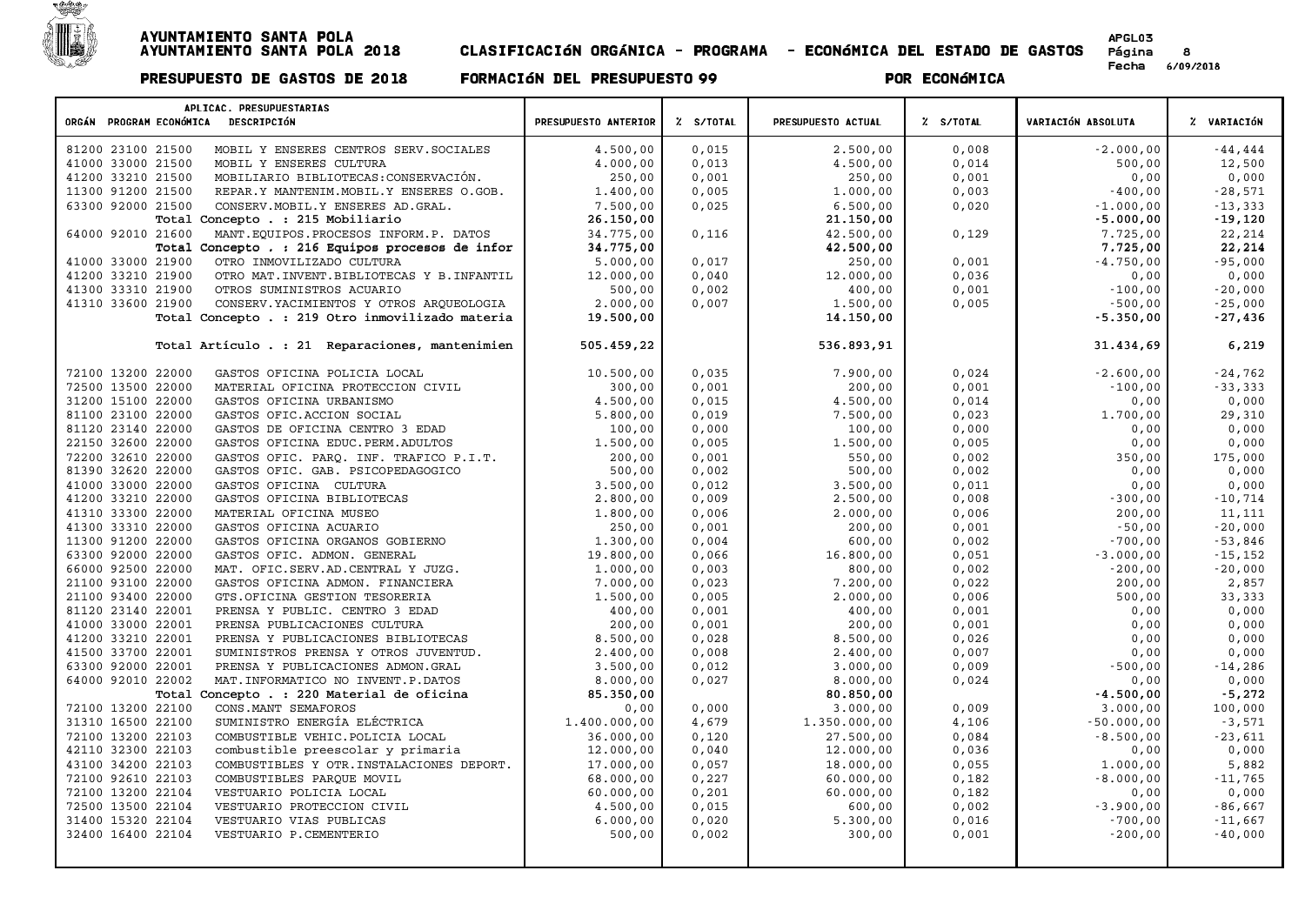

Página 9<br>Fecha 6/09/2018

| ORGÁN PROGRAM ECONÓMICA DESCRIPCIÓN    | APLICAC. PRESUPUESTARIAS                                                             | PRESUPUESTO ANTERIOR     | % S/TOTAL      | PRESUPUESTO ACTUAL   | % S/TOTAL      | VARIACIÓN ABSOLUTA     | % VARIACIÓN            |
|----------------------------------------|--------------------------------------------------------------------------------------|--------------------------|----------------|----------------------|----------------|------------------------|------------------------|
|                                        |                                                                                      |                          | 0,017          |                      | 0,017          | 500,00                 |                        |
| 32200 17100 22104                      | VESTUARIO P.PARQUES.                                                                 | 5.000,00                 |                | 5.500,00             |                |                        | 10,000                 |
| 22213 17230 22104<br>81100 23100 22104 | VESTUARIO PERSONAL PLAYAS<br>VESTUARIO SERVICIOS SOCIALES                            | 300,00<br>1.200,00       | 0,001<br>0,004 | 300,00<br>800,00     | 0,001<br>0,002 | 0,00<br>$-400,00$      | 0,000<br>$-33,333$     |
|                                        |                                                                                      |                          |                |                      |                |                        |                        |
| 42110 32300 22104                      | VESTUARIO PREESCOLAR Y PRIMARIA                                                      | 800,00                   | 0,003          | 2.000,00             | 0,006          | 1.200,00               | 150,000                |
| 41310 33300 22104                      | VESTUARIO P.MUSEO                                                                    | 700,00                   | 0,002          | 800,00               | 0,002          | 100,00                 | 14,286                 |
| 41300 33310 22104                      | VESTUARIO PERSONAL ACUARIO.                                                          | 300,00                   | 0,001          | 1.200,00             | 0,004          | 900,00                 | 300,000                |
| 43100 34200 22104                      | VESTUARIO INST.DEPORTIVAS.                                                           | 750,00                   | 0,003          | 850,00               | 0,003          | 100,00                 | 13,333                 |
| 82300 43120 22104                      | VESTUARIO MERCADO.                                                                   | 500,00                   | 0,002          | 400,00               | 0,001          | $-100,00$              | $-20,000$              |
| 63300 92000 22104<br>31400 92011 22104 | VESTUARIO ADMON. GENERAL<br>VESTUAR PERS. SER. GRALES Y APOYO                        | 300,00<br>8.000,00       | 0,001<br>0,027 | 500,00<br>9.700,00   | 0,002<br>0,030 | 200,00<br>1.700,00     | 66,667<br>21,250       |
| 72100 92610 22104                      |                                                                                      |                          |                |                      |                |                        |                        |
|                                        | VESTUARIO PARQUE MOVIL<br>72100 13200 2210401 ACCESORIOS Y OTRO VESTUARIO POL. LOCAL | 900,00<br>0,00           | 0,003<br>0,000 | 500,00<br>29.040,00  | 0,002<br>0,088 | $-400,00$<br>29.040,00 | $-44, 444$<br>100,000  |
| 82100 31110 22106                      | SUMIN.YTRABJOS PREVENCION SALUD                                                      | 5.000,00                 | 0,017          | 7.000,00             |                | 2.000,00               | 40,000                 |
| 24000 16300 22110                      | PRODUCTOS LIMPIEZA VIARIA                                                            | 1.000,00                 | 0,003          | 800,00               | 0,021<br>0,002 | $-200,00$              | $-20,000$              |
| 32400 16400 22110                      |                                                                                      |                          | 0,009          |                      |                | $-500,00$              |                        |
| 32200 17100 22110                      | PRDUCTOS LIMPIEZA CEMENTERIO                                                         | 2.800,00<br>4.800,00     |                | 2.300,00<br>4.000,00 | 0,007<br>0,012 | $-800,00$              | $-17,857$<br>$-16,667$ |
|                                        | PRODUCTOS DE LIMPIEZA PARQUES                                                        |                          | 0,016          |                      |                |                        |                        |
| 22213 17230 22110<br>42110 32300 22110 | PRODUCTOS LIMPIEZA PLAYAS.                                                           | 1.500,00                 | 0,005<br>0,035 | 9.500,00             | 0,029          | 8.000,00               | 533,333                |
|                                        | PRODUCTOS LIMPIEZA PREESCOLY PRIMARIA                                                | 10.500,00                |                | 12.000,00            | 0,036          | 1.500,00               | 14,286                 |
| 72200 32610 22110                      | PRODUCTOS LIMP. P. INF. TRAF.                                                        | 300,00                   | 0,001          | 600,00               | 0,002          | 300,00                 | 100,000                |
| 41000 33000 22110                      | PRODUCTOS LIMPIEZA CULTURA/BIBLIO                                                    | 6.000,00                 | 0,020          | 5.000,00             | 0,015          | $-1.000,00$            | $-16,667$              |
| 41310 33300 22110                      | PRODCUTOS LIMPIEZA ARQUEOLOGIA-MUSEO                                                 | 1,800,00                 | 0,006          | 2,200,00             | 0,007          | 400,00                 | 22,222                 |
| 41300 33310 22110                      | PRODUCTOS DE LIMPIEZA ACUARIO                                                        | 350,00                   | 0,001          | 300,00               | 0,001          | $-50,00$               | $-14,286$              |
| 43100 34200 22110                      | PRODUCTOS LIMP. CAMPOS Y OTROS DEPORTE.                                              | 7.500,00                 | 0,025          | 8.000,00             | 0,024          | 500,00                 | 6,667                  |
| 82300 43120 22110<br>24000 93300 22110 | PRODUCTOS LIMPIEZA MERCADO                                                           | 1.850,00                 | 0,006          | 1.500,00             | 0,005          | $-350,00$              | $-18,919$              |
|                                        | PRODUCTOS LIMP.EDIF.MUNICIPALES                                                      | 13.000,00                | 0,043          | 12.000,00            | 0,036          | $-1.000,00$            | $-7,692$               |
| 72100 13200 22113                      | MANUTEN.UNIDAD CANINA                                                                | 2.800,00                 | 0,009          | 1.000,00             | 0,003          | $-1.800,00$            | $-64,286$              |
| 41300 33310 22113                      | ACUARIO MANUTENCION ANIMALES                                                         | 3.500,00                 | 0,012          | 2.800,00             | 0,009          | $-700,00$              | $-20,000$              |
| 72100 13200 22199                      | OTROS SUMINIST. POLICIA LOCAL                                                        | 12.000,00                | 0,040          | 27.000,00            | 0,082          | 15.000,00              | 125,000                |
| 31400 15320 22199<br>32400 16400 22199 | OTROS MATERIALES VIAS PUBLICAS                                                       | 9.000,00                 | 0,030<br>0,005 | 9.000,00             | 0,027          | 0,00<br>$-448,57$      | 0,000                  |
|                                        | OTRO MATERIAL CEMENTERIO                                                             | 1.448,57                 |                | 1.000,00             | 0,003          |                        | $-30,966$              |
| 22213 17230 22199<br>22150 32600 22199 | ADQUIS.OTROS MATERIALES PLAYAS.                                                      | 2.000,00<br>350,00       | 0,007<br>0,001 | 3.300,00<br>500,00   | 0,010<br>0,002 | 1.300,00<br>150,00     | 65,000<br>42,857       |
|                                        | OTRO MATERIAL E.P.A.                                                                 |                          |                |                      |                |                        |                        |
| 81390 32620 22199<br>41000 33000 22199 | OTRO MATERIAL GAB. PSICOPEDAG.                                                       | 500,00                   | 0,002          | 500,00               | 0,002          | 0,00<br>0,00           | 0,000<br>0,000         |
|                                        | OTROS SUMINISTROS CASA CULTURA                                                       | 1.000,00                 | 0,003          | 1.000,00             | 0,003          |                        |                        |
| 43100 34200 22199<br>82300 43120 22199 | OTROS MATERIALES C. DEPORTE                                                          | 4.000,00                 | 0,013          | 6.200,00             | 0,019          | 2,200,00               | 55,000                 |
| 22210 43200 22199                      | OTROS MATERIALES MERCADOS                                                            | 5.000,00                 | 0,017<br>0,003 | 4.000,00             | 0,012          | $-1.000,00$            | $-20,000$              |
| 82200 49300 22199                      | OTROS SUMINISTROS TURISMO                                                            | 1.000,00                 | 0,105          | 3.000,00             | 0,009<br>0,122 | 2.000,00<br>8.500,00   | 200,000<br>26,984      |
|                                        | OTROS GASTOS-SUMINIST.-AFIC-OMIC.COMERC                                              | 31.500,00                |                | 40.000,00            |                |                        |                        |
| 11300 91200 22199                      | MATER.DIVERSO ORG.GOBIERNO                                                           | 1.400,00                 | 0,005          | 1.000,00             | 0,003          | $-400,00$              | $-28,571$              |
| 65000 92000 22199                      | OTROS SUMINISTROS ADMON. GRAL.                                                       | 400,00                   | 0,001          | 300,00               | 0,001          | $-100,00$<br>$-200,00$ | $-25,000$              |
| 63300 92500 22199                      | OTROS SUMINISTROS JUZGADO                                                            | 1,000,00<br>1.756.048,57 | 0,003          | 800,00               | 0,002          | $-1.158, 57$           | $-20,000$              |
|                                        | Total Concepto . : 221 Suministros                                                   |                          |                | 1.754.890,00         |                |                        | $-0,066$               |
| 72100 13200 22200                      | COMUNICACIONES POLICIA LOCAL:                                                        | 1,000,00                 | 0,003          | 4.100,00             | 0,012          | 3.100,00               | 310,000                |
| 63300 92000 22200                      | COMUNICACIONES TELEFON.ADMON.GRAL                                                    | 50.000,00                | 0,167          | 38.000,00            | 0,116          | $-12.000,00$           | $-24,000$              |
| 63300 92000 22201                      | COMUNIC. POSTALES ADMON. GRAL.                                                       | 36.000,00                | 0,120          | 28.000,00            | 0,085          | $-8.000,00$            | $-22,222$              |
| 66000 92500 22201                      | COMUNICACIONES POSTALES JUZGADO.                                                     | 4.800,00                 | 0,016          | 2.500,00             | 0,008          | $-2.300,00$            | $-47,917$              |
|                                        | Total Concepto . : 222 Comunicaciones                                                | 91.800,00                |                | 72.600,00            |                | $-19.200,00$           | $-20,915$              |
| 72100 13200 22400                      | PRIMAS DE SEGUROS POLICIA LOCAL                                                      | 11.000,00                | 0,037          | 8.200,00             | 0,025          | $-2.800,00$            | $-25,455$              |
| 21130 92000 22400                      | SEGUROS GENERALES                                                                    | 55.000,00                | 0,184          | 55.000,00            | 0,167          | 0,00                   | 0,000                  |
| 21130 92610 22400                      | <b>SEGUROS VEHICULOS</b>                                                             | 15.000,00                | 0,050          | 16.000,00            | 0,049          | 1.000,00               | 6,667                  |
|                                        |                                                                                      |                          |                |                      |                |                        |                        |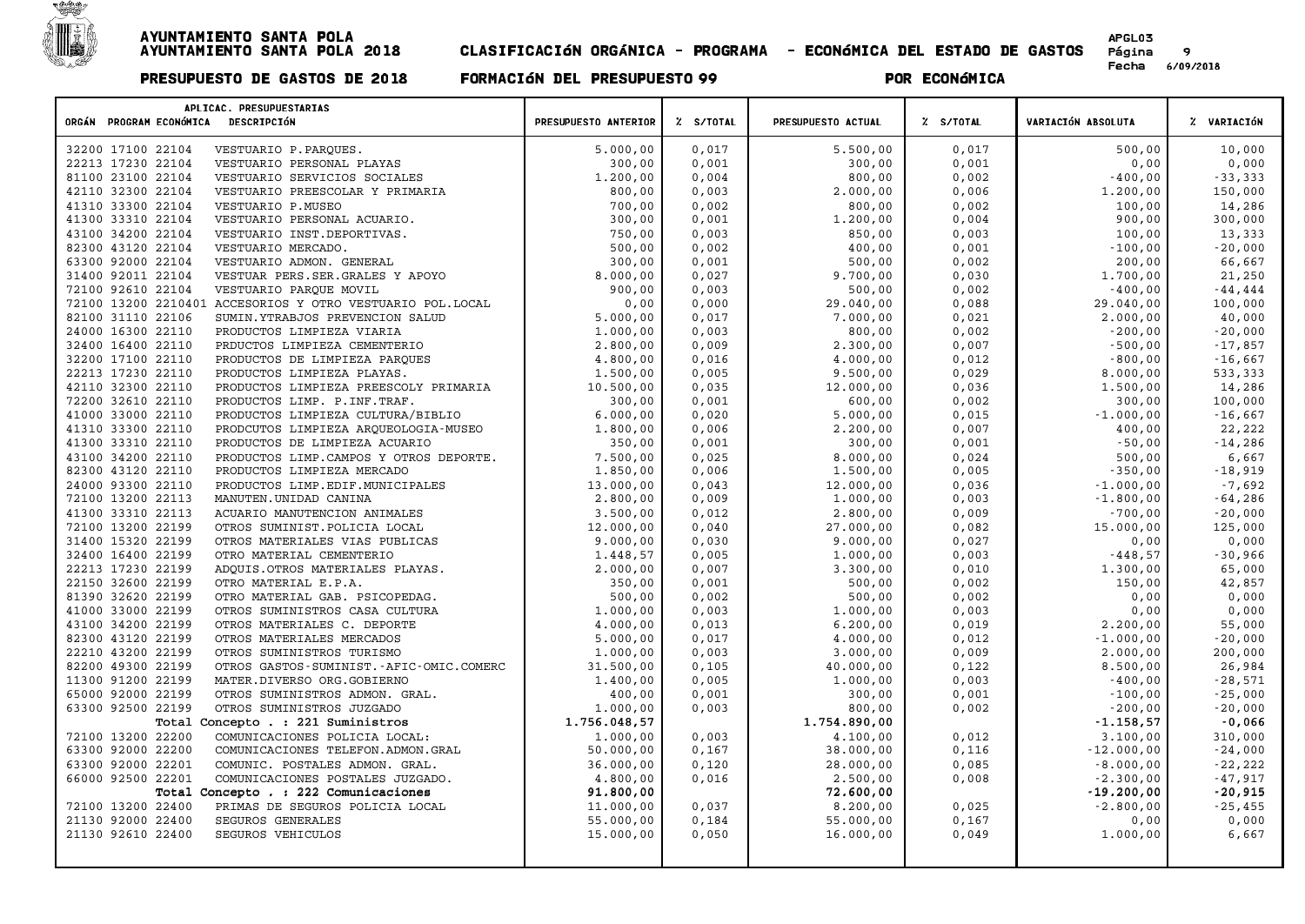

| APLICAC. PRESUPUESTARIAS                                        |                      |               |                    |           |                           |             |
|-----------------------------------------------------------------|----------------------|---------------|--------------------|-----------|---------------------------|-------------|
| ORGÁN PROGRAM ECONÓMICA DESCRIPCIÓN                             | PRESUPUESTO ANTERIOR | Z S/TOTAL     | PRESUPUESTO ACTUAL | Z S/TOTAL | <b>VARIACIÓN ABSOLUTA</b> | % VARIACIÓN |
| PRIMAS DE SEGUROS EDIF. MUNICIP.<br>21130 93300 22400           | 42.000,00            | 0,140         | 37.000,00          | 0,113     | $-5.000,00$               | $-11,905$   |
| Total Concepto . : 224 Primas de seguros                        | 123.000,00           |               | 116.200,00         |           | $-6.800,00$               | $-5,528$    |
| 21120 92000 22500<br>TRIBUTOS                                   | 8.500,00             | 0,028         | 8.500,00           | 0,026     |                           | 0,000       |
| 32340 16000 22501                                               | 92.228,18            |               | 105.000,00         | 0,319     | 0,00<br>12.771,82         | 13,848      |
| CANONES Y OTROS G. PUBLICOS SANEAMIENT                          |                      | 0,308         |                    |           |                           |             |
| Total Concepto . : 225 Tributos                                 | 100.728,18           |               | 113.500,00         |           | 12.771,82                 | 12,679      |
| 81100 23100 22601<br>ATENC. PROTOCOLAR. REPRES. ACC. SOCIAL     | 5.000,00             | 0,017         | 5.500,00           | 0,017     | 500,00                    | 10,000      |
| 81120 23140 22601<br>ATEN. PROT. Y REPRES. CENTRO 3 EDAD        | 3.500,00             | 0,012         | 2.500,00           | 0,008     | $-1.000,00$               | $-28,571$   |
| 81201 23150 22601<br>ATENCIONES PROTOCOLARIAS Y REPR.IGUALDAD   | 1.000,00             | 0,003         | 800,00             | 0,002     | $-200,00$                 | $-20,000$   |
| 42500 32600 22601<br>ATENCIONES PROTOCOL.Y REPRES.EPA           | 1,000,00             | 0,003         | 1.000,00           | 0,003     | 0,00                      | 0,000       |
| 72200 32610 22601<br>ATENCIONES PROTOCOL.Y REPRES.P.I.T.        | 100,00               | 0,000         | 600,00             | 0,002     | 500,00                    | 500,000     |
| 81390 32620 22601<br>ATEN. PROTOCOL.Y REPRES. GAB.PSIC          | 200,00               | 0,001         | 200,00             | 0,001     | 0,00                      | 0,000       |
| 41000 33000 22601<br>ATEN.Y PROTOCOL. REPRES.CULTURA            | 1.800,00             | 0,006         | 2.400,00           | 0,007     | 600,00                    | 33,333      |
| 41200 33210 22601<br>ATENC.PROTOC.Y REPRES.BIBLIOTECA           | 300,00               | 0,001         | 400,00             | 0,001     | 100,00                    | 33,333      |
| 41500 33700 22601<br>PROTOCOLO JUVENTUD                         | 0,00                 | 0,000         | 1.000,00           | 0,003     | 1.000,00                  | 100,000     |
| 43100 34000 22601<br>ATENC. PROTOCOL. Y REPRES DEPORTE          | 8.000,00             | 0,027         | 11.000,00          | 0,033     | 3.000,00                  | 37,500      |
| 22210 43200 22601<br>ATENC. PROTOCOL. Y REPRES. TURISMO         | 30.000,00            | 0,100         | 20.000,00          | 0,061     | $-10.000,00$              | $-33,333$   |
| 11300 91200 22601<br>ATENCIONES PROTOCOL.Y REPRESENT.           | 39.000,00            | 0,130         | 42.000,00          | 0,128     | 3.000,00                  | 7,692       |
| 22213 17230 22602<br>PUBLICIDAD Y PROPAGANDA PLAYAS             | 4.500,00             | 0,015         | 3.800,00           | 0,012     | $-700,00$                 | $-15,556$   |
| 81100 23100 22602<br>PUBLICIDAD Y PROPAG. ACC. SOCIAL           | 100,00               | 0,000         | 400,00             | 0,001     | 300,00                    | 300,000     |
| 81201 23150 22602<br>PUBLICIDAD Y PROPAGANDA IGUALDAD           | 650,00               | 0,002         | 1.300,00           | 0,004     | 650,00                    | 100,000     |
| 41000 33000 22602<br>PUBLICID-PROPAG.CULTURA Y OFICINA VALEN.   | 4.500,00             | 0,015         | 7.500,00           | 0,023     | 3.000,00                  | 66,667      |
| 41310 33300 22602<br>PUBLIC-PROPAG, EDICIONES MUSEOS Y EXPOSI.  | 1.800,00             | 0,006         | 4.500,00           | 0,014     | 2.700,00                  | 150,000     |
| 41300 33310 22602<br>PUBLICD-PROPAGANDA-M.DIDACTICO.ACUARI      | 250,00               | 0,001         | 200,00             | 0,001     | $-50,00$                  | $-20,000$   |
| 22210 43200 22602<br>PUBLICIDAD Y PROPAGANDA TURISMO            | 20.000,00            | 0,067         | 33.000,00          | 0,100     | 13.000,00                 | 65,000      |
| 81110 92400 22602<br>COMUNICACION SOCIAL, PUBLC-PROPAG.         | 12.555,00            | 0,042         | 18.000,00          | 0,055     | 5.445,00                  | 43,369      |
| 61300 92000 22603<br>PUBLIC. DIARIOS OFICIALES                  | 5.000,00             | 0,017         | 4.500,00           | 0,014     | $-500,00$                 | $-10,000$   |
| 63300 92000 22604<br>GASTOS JURIDOS ADMON. GRAL.                | 50.000,00            | 0,167         | 50.000,00          | 0,152     | 0,00                      | 0,000       |
| 81100 23110 22606<br>REUNIONES Y PROGRAMAS SERV. SOC.           | 8.000,00             | 0,027         | 8.000,00           | 0,024     | 0,00                      | 0,000       |
| 81120 23140 22606<br>REUNIONES Y PROGRAM. 3 EDAD                | 6.520,00             | 0,022         | 9.300,00           | 0,028     | 2.780,00                  | 42,638      |
| 81201 23150 22606<br>REUNIONES Y CONFERENCIAS IGUALDAD          | 10.000,00            | 0,033         | 32.000,00          | 0,097     | 22.000,00                 | 220,000     |
| 41000 33400 22606<br>REUNIONES Y CONFERENCIAS CULTURA.          | 35.000,00            | 0,117         | 46.000,00          | 0,140     | 11.000,00                 | 31,429      |
| 41200 33400 22606<br>REUNIONES Y CONFERENCIAS BIBLIOTECA        | 3.900,00             | 0,013         | 4.000,00           | 0,012     | 100,00                    | 2,564       |
| 41500 33700 22606<br>REUNIONES Y CONFERENCIA JUVENTUD           | 13.000,00            | 0,043         | 16.400,00          | 0,050     | 3.400,00                  | 26,154      |
| 21114 32620 22607<br>OTRAS INDEMNIZ. GAB. PSICOPEDAG.           | 180,00               | 0,001         | 180,00             | 0,001     | 0,00                      | 0,000       |
| 21120 92000 22607<br>OTRAS INDEMNIZACIONES ADMON.GRAL.          | 1,000,00             | 0,003         | 1.000,00           | 0,003     | 0,00                      | 0,000       |
| 41000 33400 22609<br>ACTIVIDADES CULTURALES                     | 0,00                 | 0,000         | 4.500,00           | 0,014     | 4.500,00                  | 100,000     |
| 41500 33700 22609<br>promocion ocio juventud.                   | 1,00                 | 0,000         | 1,00               | 0,000     | 0,00                      | 0,000       |
| 24000 16300 22699<br>OTROS MATERIALES LIMP.Y SERV.GENERALES.    | 7.500,00             | 0,025         | 7.000,00           | 0,021     | $-500,00$                 | $-6,667$    |
| 31310 16500 22699<br>OTROS MATERIALES ALUMBRADO                 | 30.000,00            | 0,100         | 28.000,00          | 0,085     | $-2.000,00$               | $-6,667$    |
| 31110 17220 22699<br>OTR.MATERIALES MONTES-MEDIO AMBIENTE.      | 2.000,00             | $0$ , $007\,$ | 4.000,00           | 0,012     | 2.000,00                  | 100,000     |
| 81100 23100 22699<br>OTRO MATERIAL ACCION SOCIAL                | 1.500,00             | 0,005         | 2.500,00           | 0,008     | 1.000,00                  | 66,667      |
| 81201 23150 22699<br>OTRO MAT. PART. CIUDADANA                  | 0,00                 | 0,000         | 0,01               | 0,000     | 0,01                      | 100,000     |
| 42110 32300 22699<br>OTROS MATERIALES PREESCOLAR Y PRIMARIA     | 3.500,00             | 0,012         | 6.000,00           | 0,018     | 2.500,00                  | 71,429      |
| 41200 33210 22699<br>SUMINISTROS Y TRAB. BIBLIOT. Y ARCHIVO HCO | 2.500,00             | 0,008         | 2.000,00           | 0,006     | $-500,00$                 | $-20,000$   |
| 41310 33300 22699<br>OTROS MATERIALES Y GASTOS MUSEO            | 4.000,00             | 0,013         | 7.800,00           | 0,024     | 3.800,00                  | 95,000      |
| 41300 33310 22699<br>OTRO MATERIAL Y GASTOS ACUARIO             | 400,00               | 0,001         | 300,00             | 0,001     | $-100,00$                 | $-25,000$   |
| 41000 33490 22699<br>VILLA ADELAIDA                             | 0,00                 | 0,000         | 8.000,00           | 0,024     | 8.000,00                  | 100,000     |
| 72100 92610 22699<br>CANONES Y OTROS PARQ. MOVIL                | 2.000,00             | 0,007         | 1.500,00           | 0,005     | $-500,00$                 | $-25,000$   |
| 21100 93300 22699<br>CANONES OCUPACIONES                        | 8.100,00             | 0,027         | 70.500,00          | 0,214     | 62.400,00                 | 770,370     |
| 44000 33800 2269901 FESTEJOS POPULARES                          | 272.500,00           | 0,911         | 300.000,00         | 0,912     | 27.500,00                 | 10,092      |
|                                                                 |                      |               |                    |           |                           |             |
|                                                                 |                      |               |                    |           |                           |             |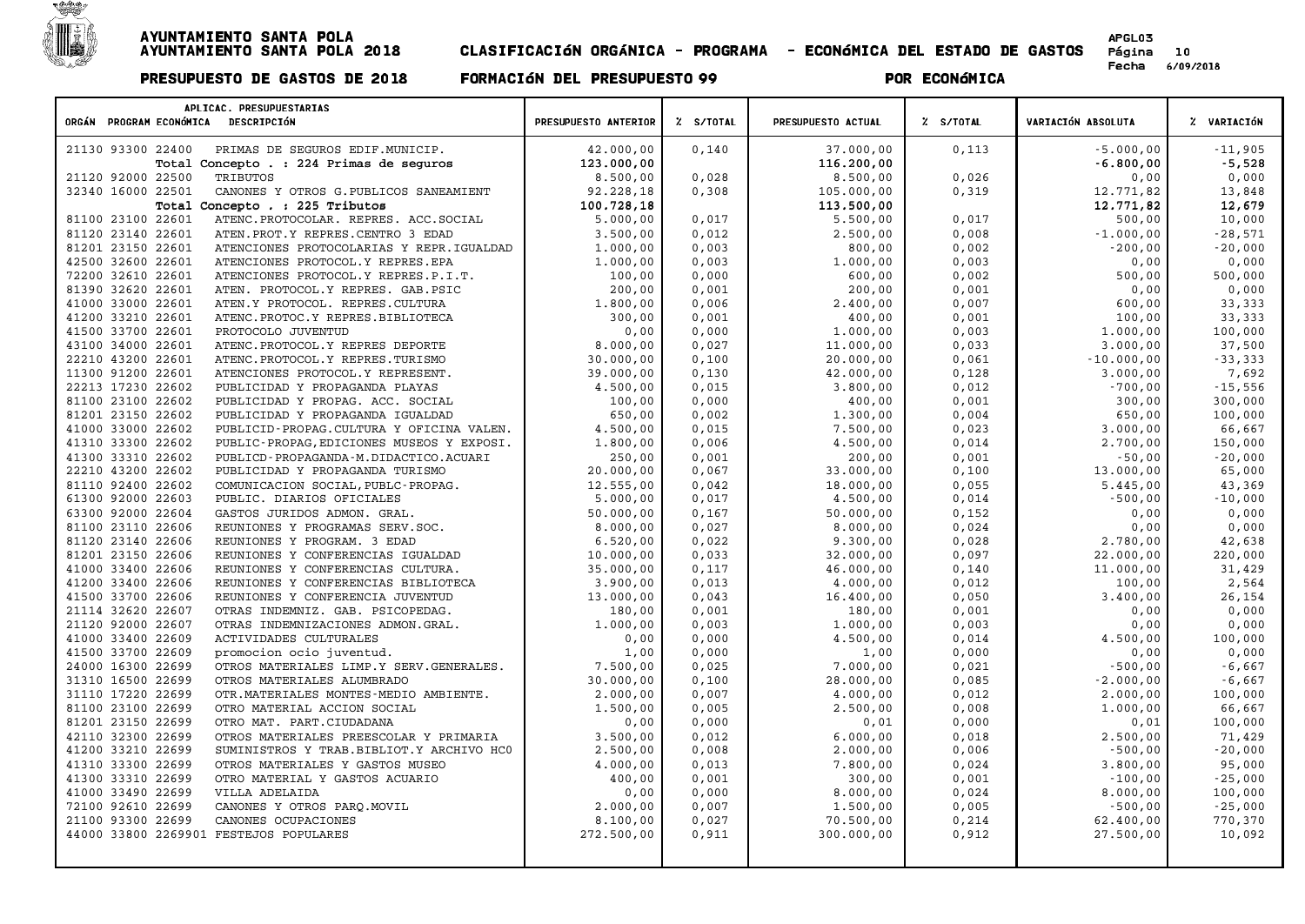

| APLICAC. PRESUPUESTARIAS<br>ORGÁN PROGRAM ECONÓMICA DESCRIPCIÓN                                     | PRESUPUESTO ANTERIOR    | Z S/TOTAL      | PRESUPUESTO ACTUAL      | % S/TOTAL      | VARIACIÓN ABSOLUTA    | % VARIACIÓN     |
|-----------------------------------------------------------------------------------------------------|-------------------------|----------------|-------------------------|----------------|-----------------------|-----------------|
|                                                                                                     |                         |                |                         |                |                       |                 |
| Total Concepto . : 226 Gastos diversos                                                              | 600.856,00              |                | 769.581,01              |                | 168.725,01            | 28,081          |
| 24000 16220 22700<br>CONTRAT. TRABAJ. RECOGIDA, ELIMN. RESIDUOS                                     | 1.490.000,00            | 4,980          | 1.524.270,00            | 4,636          | 34.270,00             | 2,300           |
| 24000 16300 22700<br>CONTRAT. TRABJ. LIMPIEZA VIARIA                                                | 1.890.000,00            | 6,317          | 1.933.470,00            | 5,880          | 43.470,00             | 2,300           |
| 41600 17220 22700<br>CONTRATOS LIMPIEZA CULTURA (CIMAR)                                             | 39.400,00               | 0,132          | 42.000,00               | 0,128          | 2.600,00              | 6,599           |
| 22213 17230 22700<br>CONTRAT. TRAB. LIMPIEZA PLAYAS                                                 | 668.000,00              | 2,233          | 683.364,00              | 2,078          | 15.364,00             | 2,300           |
| 81200 23100 22700<br>CONTRATOS LIMPIEZA ACCION SOCIAL Y AMICS                                       | 50.000,00               | 0,167          | 73.000,00               | 0,222          | 23.000,00             | 46,000          |
| 81100 23130 22700<br>TRABAJOS SAD.                                                                  | 310.000,00              | 1,036          | 310.000,00              | 0,943<br>0,076 | 0,00<br>0,00          | 0,000           |
| 81120 23140 22700<br>CONTRATO LIMPIEZA TERCERA EDAD.<br>82100 31100 22700                           | 25.000,00               | 0,084          | 25.000,00               |                |                       | 0,000           |
| DESRAT.DESINSECT.PLAGAS Y ANIMAL.<br>42110 32300 22700<br>LIMPIEZA CENTROS ESCOLR. Y GIMN.          | 55.000,00<br>280.000,00 | 0,184<br>0,936 | 58.500,00<br>330.000,00 | 0,178<br>1,004 | 3.500,00<br>50.000,00 | 6,364<br>17,857 |
| 41300 33310 22700                                                                                   |                         | 0,030          |                         |                |                       | 0,000           |
| CONTRATOS LIMPIEZA ACUARIO.<br>82300 43120 22700<br>CONTRATOS LIMPIEZA MERCADO                      | 9.000,00<br>14.000,00   | 0,047          | 9.000,00<br>19.000,00   | 0,027<br>0,058 | 0,00<br>5.000,00      | 35,714          |
| 63300 92000 22700<br>CONTRATOS LIMP. Y ASEO ADMON.GRAL                                              | 65.000,00               | 0,217          | 65.000,00               | 0,198          |                       | 0,000           |
| 31200 15100 22706<br>ESTUDIOS Y TRAB. TECNICOS URBANISM                                             | 117.000,00              | 0,391          | 123.750,00              | 0,376          | 0,00<br>6.750,00      | 5,769           |
| 32000 17100 22706                                                                                   | 1.500,00                | 0,005          | 12.000,00               | 0,036          | 10.500,00             | 700,000         |
| Estudios y trabajos técnicos parques-jar<br>22213 17230 22706<br>ESTUDIOS-TRABAJOS TECNICOS PLAYAS. | 52.000,00               | 0,174          | 89.000,00               | 0,271          | 37.000,00             | 71,154          |
| 81100 23110 22706                                                                                   | 248.000,00              | 0,829          | 290.200,00              | 0,883          | 42.200,00             | 17,016          |
| ESTUD.Y TRAB. TECNICOS ACC. SOCIAL<br>81201 23150 22706<br>ESTUD. Y TRAB. TECN. PART.CIUDADANA      |                         | 0,000          | 500,00                  | 0,002          | 500,00                | 100,000         |
| 43100 32640 22706<br>TRABAJOS DEPORTE ESCOLAR (E.DEPORTIVAS)                                        | 0,00                    | 0,453          | 138.000,00              | 0,420          | 2.500,00              | 1,845           |
| 41200 33210 22706<br>EST. Y TRAB. TECNICOS BIBLIOTECA                                               | 135.500,00<br>0,00      | 0,000          | 9.000,00                | 0,027          | 9.000,00              | 100,000         |
| 41000 33400 22706<br>ESTUDIOS TRABAJOS TECNICOS Y EDICIONES                                         | 30.000,00               | 0,100          | 25.000,00               | 0,076          | $-5.000,00$           | $-16,667$       |
| 41310 33600 22706<br>ESTUDIOS Y TRABAJOS TECNICOS ARQUEOLOGIA                                       | 0,00                    | 0,000          | 7.000,00                | 0,021          | 7.000,00              | 100,000         |
| 41500 33700 22706<br>EST. Y TRAB. TECNICOS JUVENTUD                                                 | 1,00                    | 0,000          | 3.000,00                | 0,009          | 2.999,00              | 99.999,999      |
| 22210 43200 22706<br>ESTUDIOS Y TRAB. TECN. TURISMO                                                 | 0,00                    | 0,000          | 7.500,00                | 0,023          | 7.500,00              | 100,000         |
| 82200 43300 22706<br>estud.asesoramiento empresar/autoempleo                                        | 1,00                    | 0,000          | 1,00                    | 0,000          | 0,00                  | 0,000           |
| 31200 45000 22706<br>ESTUDIOS Y TRAB. TECNICOS INFRAESTRUCTURA                                      | 46.000,00               | 0,154          | 86.750,00               | 0, 264         | 40.750,00             | 88,587          |
| 11300 91200 22706<br>ESTUDIOS Y TRABJ. TECNICOS RPT/PERSONAL                                        | 2.000,00                | 0.007          | 82.300.00               | 0,250          | 80.300,00             | 4.015.000       |
| 31200 92000 22706<br>ESTUDIOS Y TRAB. TEC. DEFENSA JURIDICA                                         | 23.675,00               | 0,079          | 44.520,00               | 0,135          | 20.845,00             | 88,046          |
| 64000 92010 22706<br>SERVICIOS INFORMATICOS                                                         | 6.000,00                | 0,020          | 22.000,00               | 0,067          | 16.000,00             | 266,667         |
| 81110 92400 22706<br>ESTUDIOS Y TRABJ. TECNICOS COMUNIC. SOCIAL                                     | 5.445,00                | 0,018          | 9.445,00                | 0,029          | 4.000,00              | 73,462          |
| 21100 93300 22706<br>EST. Y TRABAJOS TECNICOS PATRIMONIO                                            | 0,00                    | 0,000          | 18.150,00               | 0,055          | 18.150,00             | 100,000         |
| 81201 23150 2270601 RED DE AGENTES DE IGUALDAD                                                      | 0,00                    | 0,000          | 33.400,00               | 0,102          | 33.400,00             | 100,000         |
| 82200 43300 2270601 INDUSTRIA                                                                       | 0,00                    | 0,000          | 0,01                    | 0,000          | 0,01                  | 100,000         |
| 64000 92010 2270601 ESTUD.Y TRABAJOS TÉCNICOS INFORMATICA                                           | 56.000,00               | 0,187          | 165.000,00              | 0,502          | 109.000,00            | 194,643         |
| 21100 93100 22708<br>SERV.DE RECAUDACION                                                            | 330.000,00              | 1,103          | 395.000,00              | 1,201          | 65.000,00             | 19,697          |
| 22213 17230 22799<br>TRAB. SOCORRISMO PLAYAS                                                        | 394.000,00              | 1,317          | 394.850,00              | 1,201          | 850,00                | 0,216           |
| Total Concepto . : 227 Trab realizados por otras                                                    | 6.342.522,00            |                | 7.028.970,01            |                | 686.448,01            | 10,823          |
| Total Artículo . : 22 Material, suministros y o                                                     | 9.100.304,75            |                | 9.936.591,02            |                | 836.286,27            | 9,190           |
|                                                                                                     |                         |                |                         |                |                       |                 |
| 21120 91200 23000<br>DIETAS ORGANOS DE GOBIERNO                                                     | 3.000,00                | 0.010          | 1,500,00                | 0,005          | $-1.500,00$           | $-50,000$       |
| 21120 91200 23010<br>DIETAS PERS. ORGANOS DE GOBIERNO                                               | 250,00                  | 0,001          | 200,00                  | 0,001          | $-50,00$              | $-20,000$       |
| 21120 92000 23010<br>DIETAS PERSONAL ADMON. GENERAL.                                                | 400,00                  | 0,001          | 12,400,00               | 0,038          | 12.000,00             | 3.000,000       |
| 21111 13000 23020<br>DIETAS PC Y BOMBEROS                                                           | 0,00                    | 0,000          | 5.000,00                | 0,015          | 5.000,00              | 100,000         |
| 21111 13200 23020<br>DIETAS PERSONAL POLICIA LOCAL                                                  | 800,00                  | 0,003          | 600,00                  | 0,002          | $-200,00$             | $-25,000$       |
| 21111 15100 23020<br>DIETAS PERSONAL URBANISMO                                                      | 150,00                  | 0,001          | 100,00                  | 0,000          | $-50,00$              | $-33,333$       |
| 21114 23100 23020<br>DIETAS PERS.ACCION SOCIAL                                                      | 400,00                  | 0,001          | 400,00                  | 0,001          | 0,00                  | 0,000           |
| 21114 32620 23020<br>DIETAS PERS. GABINETE PSICOPEDAG.                                              | 180,00                  | 0,001          | 150,00                  | 0,000          | $-30,00$              | $-16,667$       |
| 21114 33000 23020<br>DIETAS PERS. CASA CULTURA                                                      | 180,00                  | 0,001          | 180,00                  | 0,001          | 0,00                  | 0,000           |
| 21114 33310 23020<br>DIETAS PERSONAL ACUARIO                                                        | 100,00                  | 0,000          | 100,00                  | 0,000          | 0,00                  | 0,000           |
|                                                                                                     |                         |                |                         |                |                       |                 |
|                                                                                                     |                         |                |                         |                |                       |                 |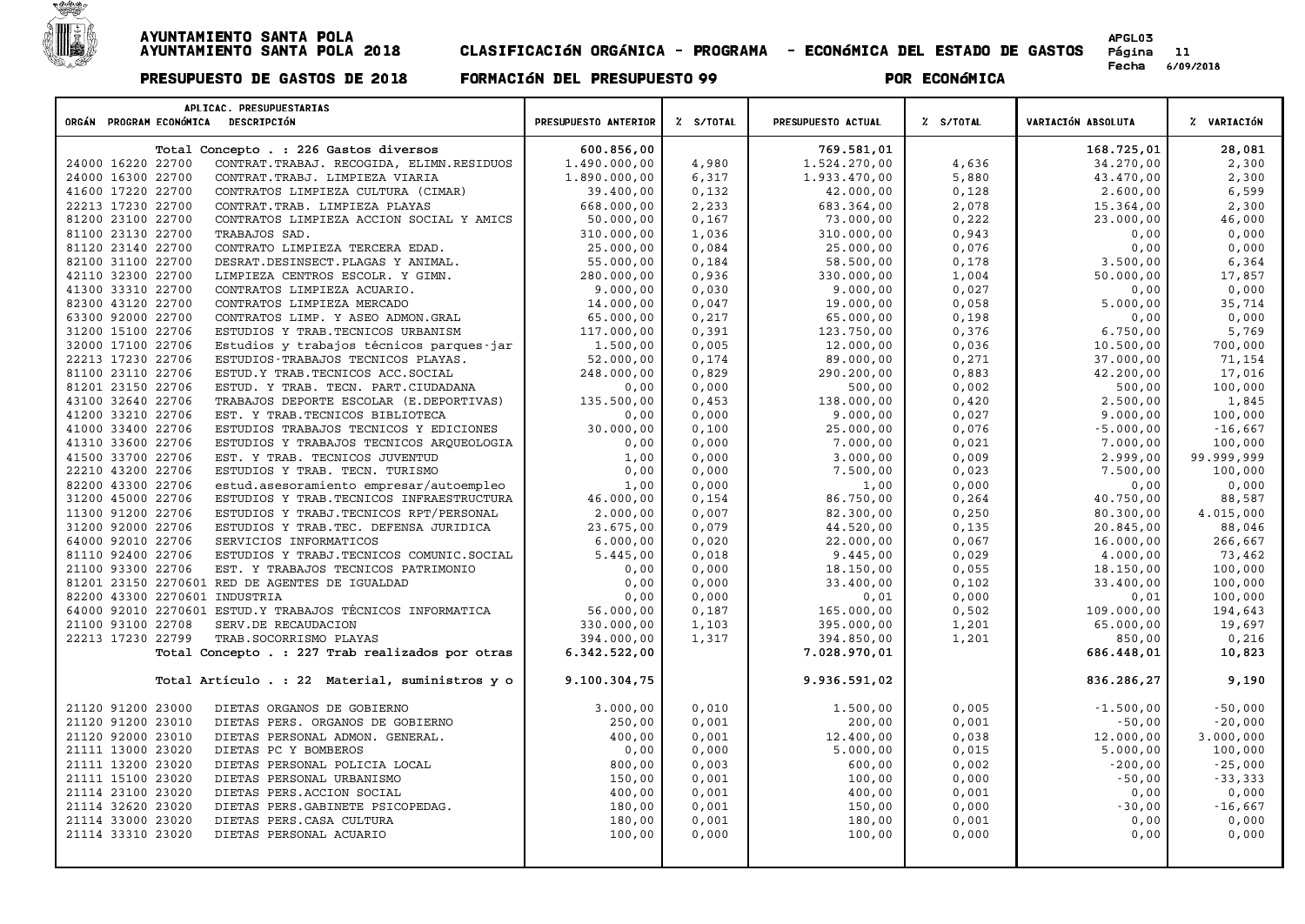

| APLICAC. PRESUPUESTARIAS<br>ORGÁN PROGRAM ECONÓMICA DESCRIPCIÓN             | PRESUPUESTO ANTERIOR | Z S/TOTAL      | PRESUPUESTO ACTUAL | Z S/TOTAL      | VARIACIÓN ABSOLUTA     | % VARIACIÓN            |
|-----------------------------------------------------------------------------|----------------------|----------------|--------------------|----------------|------------------------|------------------------|
|                                                                             |                      |                |                    |                |                        |                        |
| DIETAS PERSONAL ARQUEOLOGIA<br>21114 33600 23020                            | 2.500,00             | 0,008          | 2.000,00           | 0,006          | $-500,00$              | $-20,000$              |
| 22210 43200 23020<br>DIETAS Y GASTOS TURISMO                                | 1.000,00             | 0,003          | 900,00             | 0,003          | $-100,00$              | $-10,000$              |
| 21120 92010 23020<br>DIETAS PERSONAL PROCESO DE DATOS                       | 100,00               | 0,000          | 100,00             | 0,000          | 0,00                   | 0,000                  |
| 21114 93100 23020<br>DIETAS PERSONAL ADMON. FINANCIERA                      | 100,00               | 0,000          | 100,00             | 0,000          | 0,00                   | 0,000                  |
| Total Concepto . : 230 Dietas<br>21120 91200 23100                          | 9.160.00             |                | 23.730,00          |                | 14.570.00              | 159,061                |
| LOCOMOCION ORGANOS DE GOBIERNO<br>21111 13200 23120                         | 3.000,00             | 0,010          | 1.000,00           | 0,003          | $-2.000,00$            | $-66,667$              |
| LOCOMOCION POLICIA LOCAL<br>21111 15100 23120<br>LOCOMOCION URBANISMO       | 400,00<br>1,000,00   | 0,001<br>0,003 | 300,00<br>800,00   | 0,001<br>0,002 | $-100,00$<br>$-200,00$ | $-25,000$<br>$-20,000$ |
| 21111 23100 23120<br>LOCOMOCION PERS. ACCION SOCIAL                         | 290,00               | 0,001          | 590,00             | 0,002          | 300,00                 | 103,448                |
| 21114 32620 23120<br>LOCOMOCION PERS. GAB. PSICOPEDAG                       | 50,00                | 0,000          | 50,00              | 0,000          | 0,00                   | 0,000                  |
| 21114 33000 23120<br>LOCOMOCION PERS. CASA CULTURA                          | 450,00               | 0,002          | 450,00             | 0,001          | 0,00                   | 0,000                  |
| 21114 33310 23120<br>LOCOMOCION PERSONAL ACUARIO                            | 80,00                | 0,000          | 80,00              | 0,000          | 0,00                   | 0,000                  |
| 21114 33600 23120<br>LOCOMOCION PERS.ARQUEOLOGIA                            | 100,00               | 0,000          | 100,00             | 0,000          | 0,00                   | 0,000                  |
| 22210 43200 23120<br>LOCOMOCION TURISMO                                     | 1.000,00             | 0,003          | 800,00             | 0,002          | $-200,00$              | $-20,000$              |
| 21120 92000 23120<br>LOCOMOCION ADMON. GENERAL                              | 2,000,00             | 0,007          | 2.000,00           | 0,006          | 0,00                   | 0,000                  |
| 21120 92010 23120<br>LOCOMOCION PROCESO DE DATOS                            | 100,00               | 0,000          | 100,00             | 0,000          | 0,00                   | 0,000                  |
| 21114 93100 23120<br>LOCOMOCION PERS. ADMON.FINANCIERA                      | 180,00               | 0,001          | 180,00             | 0,001          | 0,00                   | 0,000                  |
| Total Concepto . : 231 Locomoción                                           | 8.650,00             |                | 6.450,00           |                | $-2.200,00$            | $-25,434$              |
| 11300 91200 23300<br>OTRAS INDEMNIZACIONES ORG.GOBIERN                      | 50,00                | 0,000          | 50,00              | 0,000          | 0,00                   | 0,000                  |
| 12000 91200 23300<br>FORMAC.Y PERFTO.ORG.GOBIERNO                           | 400,00               | 0,001          | 300,00             | 0,001          | $-100,00$              | $-25,000$              |
| 21114 93100 23300<br>OTRAS INDEMIZACIONES ADMON. FINANC                     | 50,00                | 0,000          | 50,00              | 0,000          | 0,00                   | 0,000                  |
| Total Concepto . : 233 Otras indemnizaciones                                | 500,00               |                | 400,00             |                | $-100,00$              | $-20,000$              |
|                                                                             |                      |                |                    |                |                        |                        |
| Total Artículo . : 23 Indemnizaciones por razón                             | 18.310,00            |                | 30.580,00          |                | 12.270,00              | 67,013                 |
| Total Capítulo . : 2<br>GASTOS CORRIENTES EN BIEN                           | 9.648.509,97         |                | 10.556.713,93      |                | 908.203,96             | 9,413                  |
| 21130 01100 3100001 CCPC. 1ªANU. BULEVAR AV. SALAMANCA                      | 0,00                 | 0,000          | 200,00             | 0,001          | 200,00                 | 100,000                |
| 21130 01100 3100002 CCPC.RED AGUA C.CRUZ-MUELLE 10 <sup>ª</sup> A.          | 150,00               | 0,001          | 0,00               | 0,000          | $-150,00$              | $-100,000$             |
| 21130 01100 3100003 CCPC. - ZONA V.CARABASI 9ª ANU                          | 195,00               | 0,001          | 130,43             | 0,000          | $-64,57$               | $-33,113$              |
| 21130 01100 3100004 CCPC.REDUCTOR PRESIO.AVD.SALAMANCA 9ªANU                | 157,00               | 0,001          | 200,00             | 0,001          | 43,00                  | 27,389                 |
| 21130 01100 3100005 CCPC.ADQ.VEHIC.P.LOCAL 1ª ANU                           | 0,00                 | 0,000          | 80,00              | 0,000          | 80,00                  | 100,000                |
| 21130 01100 3100006 CCPC. PLAYAS ACCES. MEDI. AMBIENTE 1ª ANU               | 0,00                 | 0,000          | 150,00             | 0,000          | 150,00                 | 100,000                |
| 21130 01100 3100007 CCPC CANAL COMUNICACION POL 1º ANUALIDAD                | 0,00                 | 0,000          | 40,00              | 0,000          | 40,00                  | 100,000                |
| 21130 01100 3100013 CCPC.2ªA.RENOV.INFRAE.HIDRAULI.10ª ANU                  | 150,00               | 0,001          | 80,00              | 0,000          | $-70,00$               | $-46,667$              |
| 21130 01100 3100014 CCPC RENOV. INFRAESTR. HIDRAULI. 10 <sup>ª</sup> A.     | 150,00               | 0,001          | 80,00              | 0,000          | $-70,00$               | $-46,667$              |
| 21130 01100 3100015 CCPC.BOMBEO COSTA HISPANIA 10 <sup>ª</sup> ANU          | 67,00                | 0,000          | 50,00              | 0,000          | $-17,00$               | $-25, 373$             |
| 21130 01100 3100020 CCPC.AIRE ACOND. POLIC.LOCAL 2ªANU                      | 0,00                 | 0,000          | 53,00              | 0,000          | 53,00                  | 100,000                |
| 21130 01100 3100021 C.RURAL CENTRAL.CARPAS ADAP.MEDIO.N.4953                | 0.00                 | 0.000          | 100,00             | 0,000          | 100,00                 | 100,000                |
| 21130 01100 3100022 CAJA RURAL CENTRAL I. INFAN-PRIMAR N.5359               | 0,00                 | 0,000          | 90,00              | 0,000          | 90,00                  | 100,000                |
| 21130 01100 3100023 CAJA RRAL CENTRAL. PASOS PEATONA.N. 3154                | 0,00                 | 0,000          | 200,00             | 0,001          | 200,00                 | 100,000                |
| 21130 01100 3100024 CAJA RURAL CENTRAL-INSTAL. MERC. N. 4558                | 0,00                 | 0,000          | 2,00               | 0,000          | 2,00                   | 100,000                |
| 21130 01100 3100025 CAJA RURAL CENTRAL. APLICAC. INFOR. N. 4652             | 0,00                 | 0,000          | 30,00              | 0,000          | 30,00                  | 100,000                |
| 21130 01100 3100026 BMNinters.act.urban.p.viales(16580)                     | 300,00               | 0,001          | 200,00             | 0,001          | $-100,00$              | $-33,333$              |
| 21130 01100 3100027 BMN. I <sup>ª</sup> A mater. reparc. vias publ. (16564) | 700,00               | 0,002          | 400,00             | 0,001          | $-300,00$              | $-42,857$              |
| 21130 01100 3100028 BMN. IªA señal vial (16572)                             | 500,00               | 0,002          | 400,00             | 0,001          | $-100,00$              | $-20,000$              |
| 21130 01100 3100029 BMN. I <sup>ª</sup> A. parqu. jard. (16556)             | 3.000,00             | 0,010          | 2.000,00           | 0,006          | $-1.000,00$            | $-33,333$              |
| 21130 01100 3100034 CAM SABA. - SANEAMIENTO. Nº. 5834-89 Nº83477            | 300,00               | 0,001          | 12,00              | 0,000          | $-288,00$              | $-96,000$              |
| 21130 01100 3100035 C.A.M.PLAN ASFALT-ACERAS.N.240-96 (83378)               | 100,00               | 0,000          | 0,00               | 0,000          | $-100,00$              | $-100,000$             |
| 21130 01100 3100037 CCPC.SUST.RED.ALCANTARILL.CALVARIO 9ª ANU               | 597,00               | 0,002          | 500,00             | 0,002          | $-97,00$               | $-16, 248$             |
|                                                                             |                      |                |                    |                |                        |                        |
|                                                                             |                      |                |                    |                |                        |                        |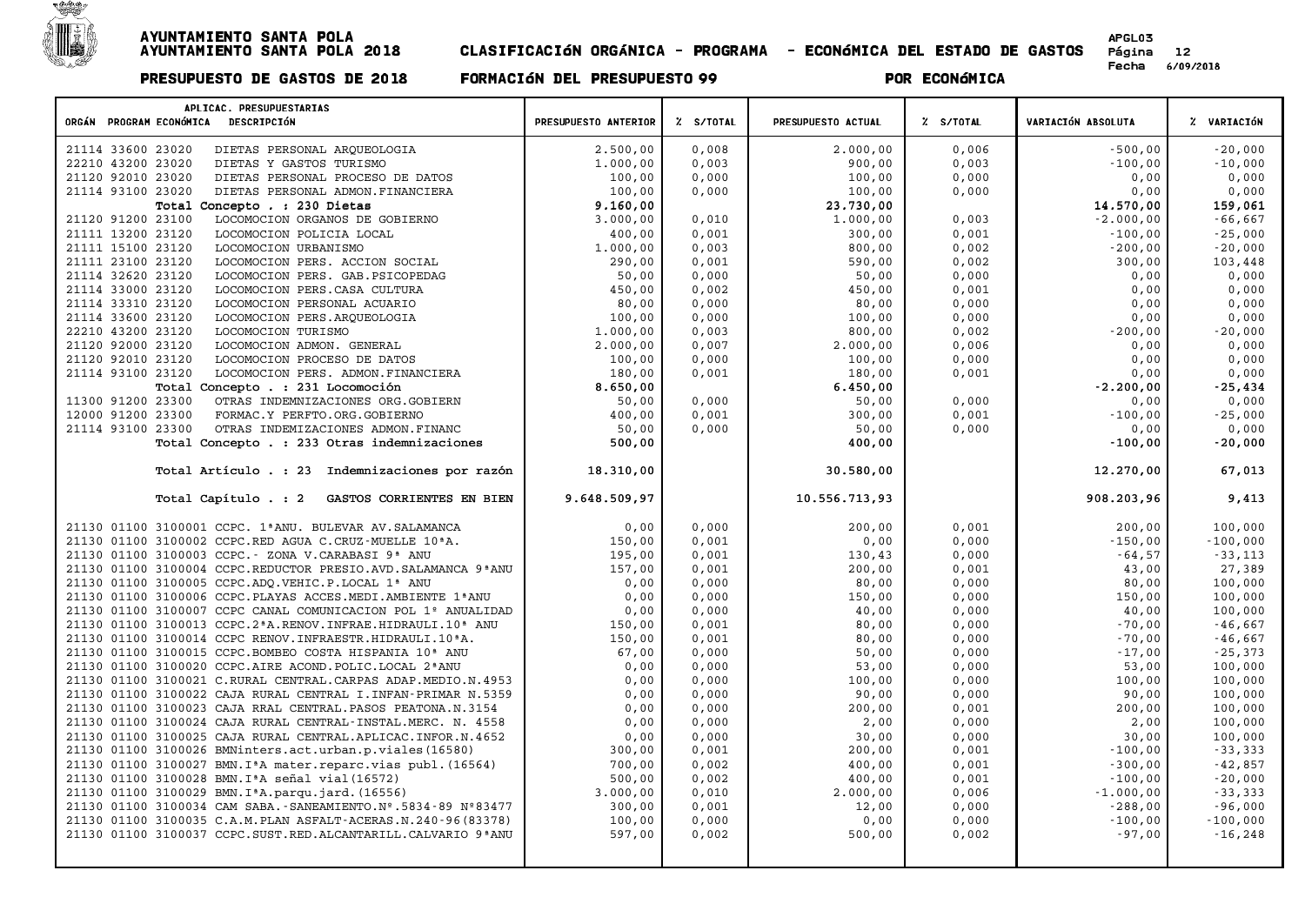

| APLICAC. PRESUPUESTARIAS<br>ORGÁN PROGRAM ECONÓMICA DESCRIPCIÓN          | PRESUPUESTO ANTERIOR | % S/TOTAL | PRESUPUESTO ACTUAL | % S/TOTAL | VARIACIÓN ABSOLUTA | % VARIACIÓN |
|--------------------------------------------------------------------------|----------------------|-----------|--------------------|-----------|--------------------|-------------|
|                                                                          |                      |           |                    |           |                    |             |
| 21130 01100 3100038 0AMSAB Nº244-68 ALA ESTE CASTILLO (58386)            | 300,00               | 0.001     | 100,00             | 0.000     | $-200.00$          | $-66,667$   |
| 21130 01100 3100039 B. POPULAR. Nº41000278. GIMN. R. CUESTA              | 100,00               | 0,000     | 0,00               | 0,000     | $-100,00$          | $-100,000$  |
| 21130 01100 3100040 B. POPULAR. Nº4100387. CENTROS. ESCOLARES02          | 190,00               | 0,001     | 10,00              | 0,000     | $-180,00$          | $-94,737$   |
| 21130 01100 3100054 C.RURAL CENTR. POLID.01.Nº72461-71-705258            | 100,00               | 0,000     | 100,00             | 0,000     | 0,00               | 0,000       |
| 21130 01100 3100057 BBVA INT. PREST. 42882281. PALMERAL (BCL)            | 700,00               | 0,002     | 100,00             | 0,000     | $-600,00$          | $-85,714$   |
| 21130 01100 3100058 CCPC. ALCANTARILLADO ZONA CALVARIO 10ªA.             | 623,00               | 0,002     | 400,00             | 0,001     | $-223,00$          | $-35,795$   |
| 21130 01100 3100059 BBVA PRESTAMO 42882400; TORRE MIG (BCL)              | 200,00               | 0,001     | 200,00             | 0,001     | 0,00               | 0,000       |
| 21130 01100 3100060 BBVA. PREST. 42882418 INST. DEPORT/00 (BCL)          | 150,00               | 0,001     | 100,00             | 0,000     | $-50,00$           | $-33,333$   |
| 21130 01100 3100061 BBV. SANEAMIENTO VACIO (09) N. 46111282              | 2.500,00             | 0,008     | 2.000,00           | 0,006     | $-500,00$          | $-20,000$   |
| 21130 01100 3100062 SANTANDER (banest) INV. ADL. N. 21103 (11458)        | 400,00               | 0,001     | 70,00              | 0,000     | $-330,00$          | $-82,500$   |
| 21130 01100 3100063 SANTANDER (BA) INV.T.EMPLEO N.41103 (11459)          | 600,00               | 0,002     | 200,00             | 0,001     | $-400,00$          | $-66,667$   |
| 21130 01100 3100064 SANTAND. INS. DEPOR. M. MACIA N. 20103 (11457)       | 1.200,00             | 0,004     | 450,00             | 0,001     | $-750,00$          | $-62,500$   |
| 21130 01100 3100067 BBVA.CRED. PLAN COMPETI.3ªANU (282178)               | 2,000,00             | 0,007     | 2.000,00           | 0,006     | 0,00               | 0,000       |
| 21130 01100 3100068 INTER. OPERACIONES NO CONS Y OTROS                   | 15.000,00            | 0,050     | 0,00               | 0,000     | $-15.000,00$       | $-100,000$  |
| 21130 01100 3100069 COSTE FINANCIERO SERV.RECAUDACION                    | 10.000,00            | 0,033     | 0,00               | 0,000     | $-10.000,00$       | $-100,000$  |
| 21130 01100 3100071 CAM. SABADELL I.R. SANEAMIENTO/10:N.52585            | 3.400,00             | 0,011     | 3.000,00           | 0,009     | $-400,00$          | $-11,765$   |
| 21130 01100 3100072 CAM. SABA I.R. CENTROS ESCOLARES/10 N. 4599          | 675,00               | 0,002     | 600,00             | 0,002     | $-75,00$           | $-11,111$   |
| 21130 01100 3100073 CAM. SABADELL PLAN COMPETI.2010/N.24698              | 6.625,00             | 0,022     | 6.000,00           | 0,018     | $-625,00$          | $-9,434$    |
| 21130 01100 3100074 CAM-SABADELL BIENES PATRI.CASTILLO:95505             | 2.400,00             | 0,008     | 2.100,00           | 0,006     | $-300,00$          | $-12,500$   |
| 21130 01100 3100075 CAM. SABADELL RANSF.CAP.EP.SNTO N.758704             | 5.800,00             | 0,019     | 5.000,00           | 0,015     | $-800,00$          | $-13,793$   |
| 21130 01100 3100076 CCPC.GRUA Y VEHIC.ELECTRICO 5ª ANU                   | 284,00               | 0,001     | 250,00             | 0,001     | $-34,00$           | $-11,972$   |
| 21130 01100 3100077 CCPC SUST.ACUMULADOR Y CALDERA P.HDZ 2AN             | 20,00                | 0,000     | 17,00              | 0,000     | $-3,00$            | $-15,000$   |
| 21130 01100 3100078 CCPC.REDIRECC.CAUDAL C/PALENCIA 5ª ANU               | 627,00               | 0,002     | 600,00             | 0,002     | $-27,00$           | $-4,306$    |
| 21130 01100 3100079 CCPC.EQUIPAMIENTO GRUA POL.LOCAL 5ªANU               | 11,00                | 0,000     | 10,00              | 0,000     | $-1,00$            | $-9,091$    |
| 21130 01100 3100080 CCPC.ESTACION BOMBEO PALENCIA 5ª ANU                 | 45,00                | 0,000     | 40,00              | 0,000     | $-5,00$            | $-11,111$   |
| 21130 01100 3100081 CCPC.COLECTOR ALEJO BONMATI 5 ªANU                   | 71,00                | 0,000     | 70,00              | 0,000     | $-1,00$            | $-1,408$    |
| 21130 01100 3100082 CREDITO ICO (PLAN PAGO A PROVEEDORES)                | 20.625,00            | 0,069     | 18.500,00          | 0,056     | $-2.125,00$        | $-10,303$   |
| 21130 01100 3100083 CCPC VEHICULOS SERVICIOS GENERALES 4 ANU             | 72,00                | 0,000     | 70,00              | 0,000     | $-2,00$            | $-2,778$    |
| 21130 01100 3100084 CCPC VEHICULO POLICIA LOCAL 4 ANU                    | 65,00                | 0,000     | 60,00              | 0,000     | $-5,00$            | $-7,692$    |
| 21130 01100 3100085 CCPC LUMINARIAS VARIAS CALLES 4ª ANU                 | 59,00                | 0,000     | 60,00              | 0,000     | 1,00               | 1,695       |
| 21130 01100 3100086 CCPC CABINA ALMACENAMIENTO IBM 4 ª ANU               | 53,00                | 0,000     | 50,00              | 0,000     | $-3,00$            | $-5,660$    |
| 21130 01100 3100087 CCPC SALVAESCALERAS OF.GR.ALACANT 4ªANU              | 22,00                | 0,000     | 20,00              | 0,000     | $-2,00$            | $-9,091$    |
| 21130 01100 3100088 CCPC MEJORA ACERAS E INFRAESTRUC. 4ª ANU             | 86,00                | 0,000     | 80,00              | 0,000     | $-6,00$            | $-6,977$    |
| 21130 01100 3100090 CCPC CERRAMIENTO PISTA DEPORTIVA 3 ANU               | 87,00                | 0,000     | 80,00              | 0,000     | $-7,00$            | $-8,046$    |
| 21130 01100 3100091 CCPC ADOUISIC. EOUIPOS INFORMATICOS 3ª ANU           | 17,00                | 0,000     | 20,00              | 0,000     | 3,00               | 17,647      |
| 21130 01100 3100092 CCPC PROGRAMAS SISTEMA INFORMACION 3 <sup>ª</sup> an | 68,00                | 0,000     | 60,00              | 0,000     | $-8,00$            | $-11,765$   |
| 21130 01100 3100094 BBVA I.R. CENTROS ESCOLARES (50282283)               | 1.700,00             | 0,006     | 2.000,00           | 0,006     | 300,00             | 17,647      |
| 21130 01100 3100095 BBVA I.R. PARQUES (50282291)                         | 270,00               | 0,001     | 200,00             | 0,001     | $-70,00$           | $-25,926$   |
| 21130 01100 3100096 BBVA. ALUMBRADO 282186                               | 400,00               | 0,001     | 350,00             | 0,001     | $-50,00$           | $-12,500$   |
| 21130 01100 3100102 ccpc. vehic.policia 3 <sup>ª</sup> .anu (88)         | 134,00               | 0,000     | 120,00             | 0,000     | $-14,00$           | $-10,448$   |
| 21130 01100 3100103 ccpc.vehic, jardineria 3ªanu. (79)                   | 22,00                | 0,000     | 17,00              | 0,000     | $-5,00$            | $-22,727$   |
| 21130 01100 3100104 ccpc. 3ªanu.vehic.serv.electrico                     | 21,00                | 0,000     | 17,00              | 0,000     | $-4,00$            | $-19,048$   |
| 21130 01100 3100105 CCPC.3 ª ANU ADQ. INFORMATICAS 15                    | 36,00                | 0,000     | 32,00              | 0,000     | $-4,00$            | $-11,111$   |
| 21130 01100 3100106 BNCO SABADELL INSTALAC. SERVICIOS SOCIA              | 0,00                 | 0,000     | 3.000,00           | 0,009     | 3.000,00           | 100,000     |
| Total Concepto . : 310 Intereses                                         | 84.124,00            |           | 53.150,43          |           | $-30.973,57$       | $-36,819$   |
| 21130 93400 31100<br>GATS. FORMALIZ. Y OTROS G. FINANCIEROS              | 4.000,00             | 0,013     | 4.000,00           | 0,012     | 0,00               | 0,000       |
| Total Concepto . : 311 Gastos de formalización                           | 4.000,00             |           | 4.000,00           |           | 0,00               | 0,000       |
| Total Artículo . : 31 De préstamos y otras oper                          | 88.124,00            |           | 57.150,43          |           | $-30.973,57$       | $-35,148$   |
|                                                                          |                      |           |                    |           |                    |             |
|                                                                          |                      |           |                    |           |                    |             |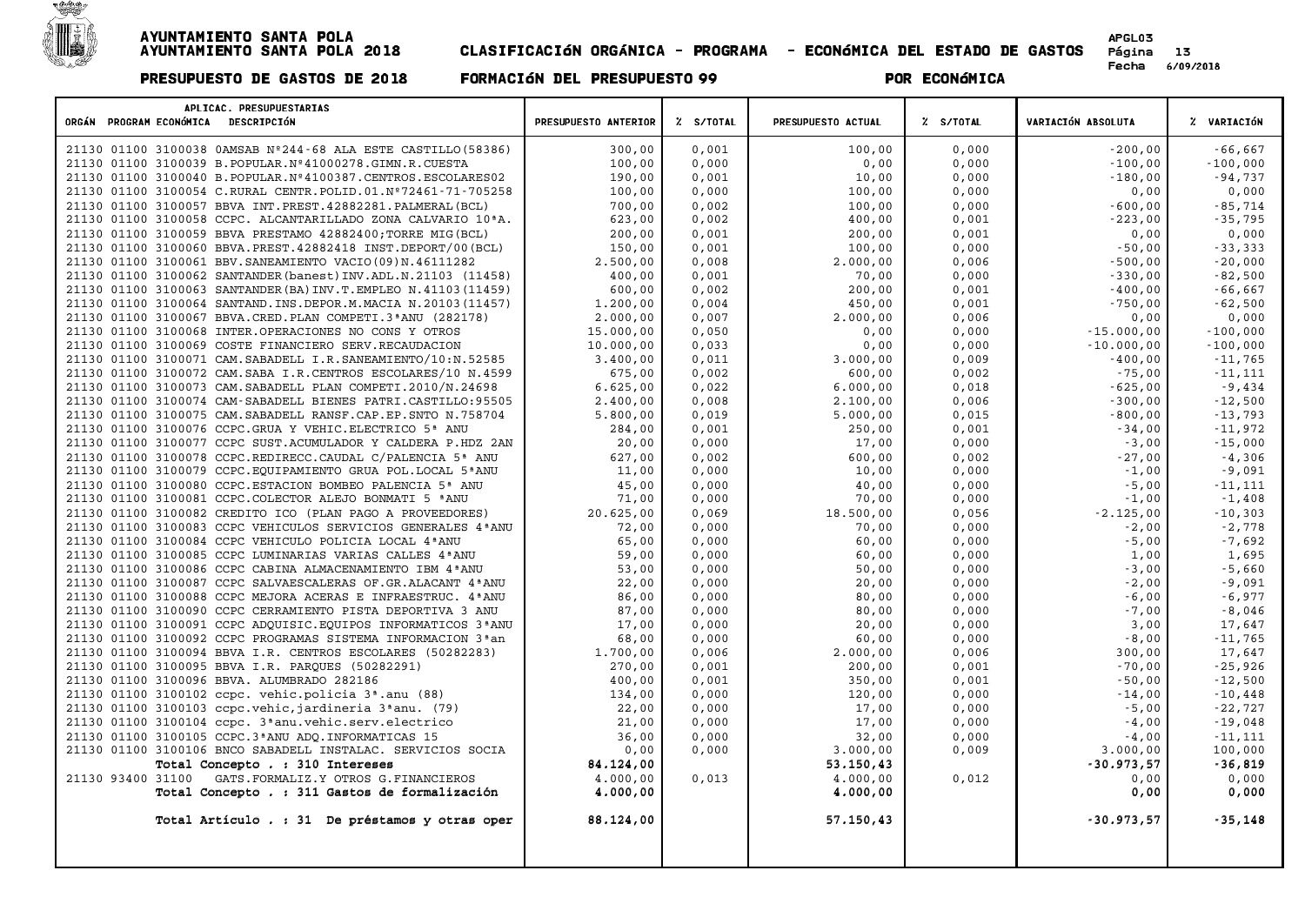

| APLICAC. PRESUPUESTARIAS<br>ORGÁN PROGRAM ECONÓMICA DESCRIPCIÓN | PRESUPUESTO ANTERIOR | % S/TOTAL | PRESUPUESTO ACTUAL | % S/TOTAL | VARIACIÓN ABSOLUTA | % VARIACIÓN |
|-----------------------------------------------------------------|----------------------|-----------|--------------------|-----------|--------------------|-------------|
| INTERESES DE DEMORA<br>63100 93100 35200                        | 10.000,00            | 0,033     | 18.000,00          | 0,055     | 8.000,00           | 80,000      |
| Total Concepto . : 352 Intereses de demora                      | 10.000,00            |           | 18.000,00          |           | 8.000,00           | 80,000      |
| 31400 15320 35800<br>INTERESE .ARREND. VEHIC. VIAS PUBLICAS     | 1,00                 | 0,000     | 0,00               | 0,000     | $-1,00$            | $-100,000$  |
| 32200 17100 35800<br>INTERESES ARREND. VEHICULO PAROUES         | 1,00                 | 0,000     | 0,00               | 0,000     | $-1,00$            | $-100,000$  |
| 11300 91200 35800<br>INTER.ARREN.VEHIC.OFICIAL                  | 50,00                | 0,000     | 50,00              | 0,000     | 0,00               | 0,000       |
| Total Concepto . : 358 Intereses por leasing                    | 52,00                |           | 50,00              |           | $-2,00$            | $-3,846$    |
|                                                                 |                      |           |                    |           |                    |             |
| Total Artículo . : 35 Intereses de demora y otr                 | 10.052,00            |           | 18.050,00          |           | 7.998,00           | 79,566      |
| Total Capítulo . : 3<br>GASTOS FINANCIEROS                      | 98.176,00            |           | 75.200,43          |           | $-22.975,57$       | $-23,402$   |
| 22100 43300 41000<br>APORT. O.A.M. AGENCIA DESARROLLO           | 762.344,11           | 2,548     | 700.045,79         | 2,129     | $-62, 298, 32$     | $-8,172$    |
| 22100 43300 4100001 A.D.L.APORTACION T'AVALEM                   | 18.196,52            | 0,061     | 28.003,48          | 0,085     | 9.806,96           | 53,895      |
| 22100 43300 4100002 ADL APORTCION EMCORD                        | 38.300,90            | 0,128     | 55.168,04          | 0,168     | 16.867,14          | 44,038      |
| 22100 43300 4100003 ADL APORTACIONES EMCORP                     | 82.700,00            | 0,276     | 5.989,77           | 0,018     | $-76.710, 23$      | $-92,757$   |
| 22100 43300 4100004 ADL PROYECTOS EUROPEOS                      | 0,00                 | 0,000     | 18.150,00          | 0,055     | 18.150,00          | 100,000     |
| 22100 43300 4100005 ADL DIP. PROMOCION ECONOMICA                | 0,00                 | 0,000     | 4.000,00           | 0,012     | 4,000,00           | 100,000     |
| 22100 43300 4100006 ADL POEJ                                    | 0,00                 | 0,000     | 15.378,99          | 0,047     | 15.378,99          | 100,000     |
| 22100 43300 4100007 ADL EMPUJU 2017                             | 0,00                 | 0,000     | 36.180,24          | 0,110     | 36.180,24          | 100,000     |
| 22100 43300 4100008 ADL EMCUJU 2017                             | 0,00                 | 0,000     | 8.333,67           | 0,025     | 8.333,67           | 100,000     |
| 22100 43300 4100009 ADL ET FORMEM                               | 0,00                 | 0,000     | 8.772,50           | 0,027     | 8.772,50           | 100,000     |
| 22100 43300 4100010 ADL PLAN ESTRATEGICO                        | 0,00                 | 0,000     | 18.150,00          | 0,055     | 18.150,00          | 100,000     |
| 22100 43300 4100011 ADL AGENTES AEDL                            | 0,00                 | 0,000     | 82.683,27          | 0,251     | 82.683,27          | 100,000     |
| 22100 43300 4100012 ADL ITINERARIOS                             | 0,00                 | 0,000     | 3.000,00           | 0,009     | 3.000,00           | 100,000     |
| 22100 43300 4100013 ADL T'AVALEM APORT EXTRAORD                 | 0,00                 | 0,000     | 5.185,50           | 0,016     | 5.185,50           | 100,000     |
| 22100 43300 4100014 ADL T'AVALEM II                             | 0,00                 | 0,000     | 14.217,50          | 0,043     | 14.217,50          | 100,000     |
| 22100 43300 4100015 ADL EMPUJU 2018                             | 0,00                 | 0,000     | 13.162,35          | 0,040     | 13.162,35          | 100,000     |
| 22100 43300 4100016 ADL EMCUJU 2018                             | 0,00                 | 0,000     | 15.087,83          | 0,046     | 15.087,83          | 100,000     |
| 22100 43300 4100017 ADL CREACION EMPLEO                         | 0.00                 | 0,000     | 30.000,00          | 0,091     | 30.000,00          | 100,000     |
| Total Concepto . : 410 A ORG. AUT. ADMTVOS. ENTIDAD             | 901.541,53           |           | 1.061.508,93       |           | 159.967,40         | 17,744      |
| Total Artículo . : 41 A 00 Autónomos de la EL                   | 901.541,53           |           | 1.061.508,93       |           | 159.967,40         | 17,744      |
| 11100 17220 46600<br>APORTACION INS. ECOLOGIA LITORAL           | 10.020,00            | 0,033     | 10.020,00          | 0,030     | 0,00               | 0,000       |
| Total Concepto . : 466 Otras Entid agrupen munic                | 10.020,00            |           | 10.020,00          |           | 0,00               | 0,000       |
| TRANSFERENCIA CONSORCIO BOMBEROS.<br>72100 13600 46700          | 188.430,00           | 0,630     | 193.092,19         | 0,587     | 4.662,19           | 2,474       |
| 24000 16230 46700<br>APORTACION CONSORCIO BASURAS: CORRIENTE    | 475.000,00           | 1,587     | 475.000,00         | 1,445     | 0,00               | 0,000       |
| Total Concepto . : 467 A Consorcios                             | 663.430,00           |           | 668.092,19         |           | 4.662,19           | 0,703       |
|                                                                 |                      |           |                    |           |                    |             |
| Total Artículo . : 46 A Entidades Locales                       | 673.450,00           |           | 678.112,19         |           | 4.662,19           | 0,692       |
| 82200 43300 47900<br>PREMIOS, FERIAS Y EVENTOS COMERCIO         | 2.000,00             | 0.007     | 2.000,00           | 0.006     | 0,00               | 0,000       |
| Total Concepto . : 479 Subvencion a Empr privada                | 2,000,00             |           | 2.000,00           |           | 0,00               | 0,000       |
|                                                                 |                      |           |                    |           |                    |             |
| Total Artículo . : 47 A Empresas privadas                       | 2,000,00             |           | 2,000,00           |           | 0,00               | 0.000       |
| ATENCIONES BENEF.Y ASISTENCIALES<br>81100 23110 48000           | 500,00               | 0,002     | 500,00             | 0,002     | 0,00               | 0,000       |
| 81120 23140 48000<br>CLUB LA SENIA ORGANIZ.ACTIVIDADES          | 1,00                 | 0,000     | 1,00               | 0,000     | 0,00               | 0,000       |
| 82100 31200 48000<br>TRANSFERENCIAS C.ROJA-SERVICIOS            | 228,400,00           | 0,763     | 253.000,00         | 0,769     | 24.600,00          | 10,771      |
| 42110 32690 48000<br>AYUD. ALIMT. Y OTR: EDUCACION Y BECAS      | 200.000,00           | 0,668     | 79.100,00          | 0,241     | $-120.900,00$      | $-60,450$   |
|                                                                 |                      |           |                    |           |                    |             |
|                                                                 |                      |           |                    |           |                    |             |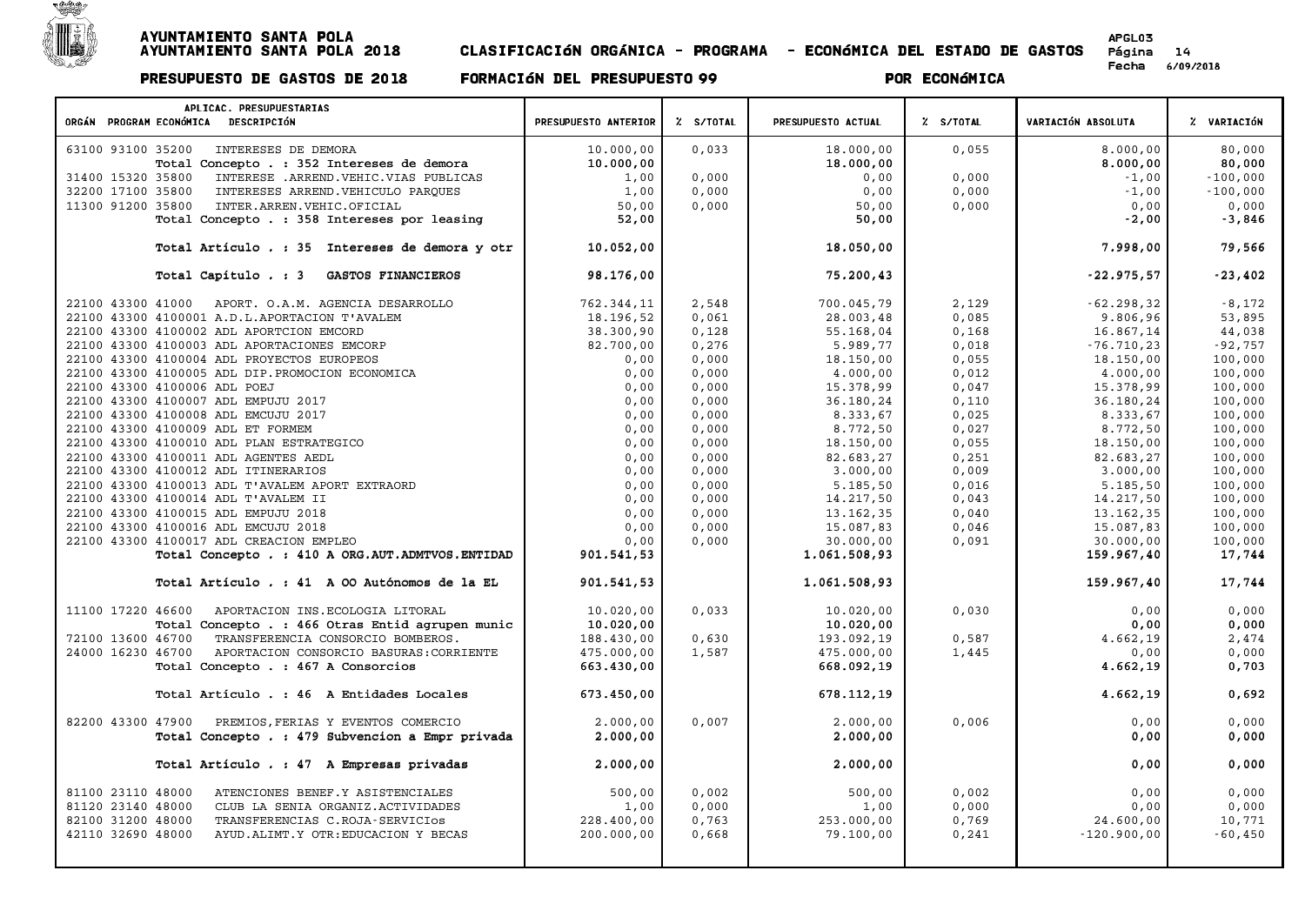

| ORGÁN PROGRAM ECONÓMICA DESCRIPCIÓN<br>% S/TOTAL<br>% S/TOTAL<br>VARIACIÓN ABSOLUTA<br>% VARIACIÓN<br>PRESUPUESTO ANTERIOR<br>PRESUPUESTO ACTUAL<br>0,008<br>6.000, 10<br>240,004<br>41000 33400 48000<br>ESTUD-TRABAJOS EDICIONES Y PREMIOS<br>2.500,00<br>8.500, 10<br>0,026<br>41000 33700 48000<br>59.000,00<br>TRANSF.ASOCIACIONES MUSICA Y TEATRO<br>59.000,00<br>0,197<br>0,179<br>0,00<br>0,000<br>0,00<br>0,000<br>44000 33800 48000<br>71.000,00<br>0,237<br>71.000,00<br>0,216<br>SUBVENCIONES ASOCIACIONES FESTER.<br>5,000<br>43100 34100 48000<br>120.000,00<br>0,401<br>126.000,00<br>6.000,00<br>SUBVENCIONES Y AYUDAS DEPORTE<br>0,383<br>12000 91200 48000<br>9.700,00<br>0,032<br>9.700,00<br>0,030<br>0,00<br>0,000<br>OTRAS TRANSFER.ORG.GOBIERNO.<br>0,006<br>0,005<br>0,000<br>21111 92000 48000<br>TRANSF.A SINDICATOS P.LABORAL Y FUNCIO.<br>1,803,00<br>1.803,00<br>0,00<br>0,000<br>99.999,999<br>42000 32691 4800000 AYUDAS TRANSPORTE EDUCA. NO OBLIGATORIA<br>1,00<br>10.000,00<br>0,030<br>9.999,00<br>42110 32690 4800001 OTRAS TRANFERENCIAS EDUCACION<br>12.000,00<br>0,040<br>12.000,00<br>0,036<br>0,00<br>0,000<br>41000 33400 4800001 SUBVENCIONES CULTURALES<br>9.300,00<br>0,031<br>0,034<br>2.000,00<br>11,300,00<br>21,505<br>Total Concepto . : 480 ATENCION BENEFCAS Y ASIST<br>714.205,00<br>$-72.300,90$<br>$-10, 123$<br>641.904,10<br>81100 23110 48900<br>OTRAS TRANSF.ACC.SOC.INP Y OTROS<br>303.500,00<br>1,014<br>300.000,00<br>0,912<br>$-3.500,00$<br>$-1,153$<br>303.500,00<br>$-3.500,00$<br>Total Concepto . : 489 OTRAS TRANSFERENCIAS<br>300.000,00<br>$-1,153$<br>$-7,448$<br>Total Artículo . : 48 A Familias e Institucione<br>1.017.705,00<br>941.904,10<br>$-75.800,90$<br>0,139<br>41.500,00<br>42.000,00<br>0,128<br>500,00<br>1,205<br>81000 23120 49000<br>APORTACION EXTERIOR E INMIGRACION.<br>Total Concepto . : 490 AL EXTERIOR<br>41.500,00<br>42.000,00<br>500,00<br>1,205<br>41.500,00<br>1,205<br>Total Artículo . : 49 Al exterior<br>42.000,00<br>500,00<br>Total Capítulo . : 4<br>TRANSFERENCIAS CORRIENTES<br>2.636.196,53<br>89.328,69<br>3,389<br>2.725.525,22<br>21120 92900 50000<br>FONDO CONTINGENCIA<br>0,00<br>0,000<br>45.000,00<br>0,137<br>45.000,00<br>100,000<br>Total Concepto . : 500 F Conting art31 LO 2/2012<br>0,00<br>45.000,00<br>100,000<br>45.000,00<br>0,00<br>45.000,00<br>45.000,00<br>100,000<br>Total Artículo . : 50 Fondo para Contingencias.<br>45.000,00<br>Total Capítulo . : 5<br>FONDO PARA CONTINGENCIAS<br>0,00<br>45.000,00<br>100,000<br>31200 45000 60900<br>0,00<br>0,000<br>0,000<br>1,00<br>100,000<br>DESARR.URB. VIALES II CEIP GRAN ALACANT<br>1,00<br>Total Concepto . : 609 Inv nuevas infraest biene<br>0,00<br>1,00<br>1,00<br>100,000<br>Total Artículo . : 60 Inversión nueva en infrae<br>0,00<br>1,00<br>1,00<br>100,000<br>31200 15100 61900<br>AVDA. SALAMANCA 2ª FASE<br>0,00<br>0,000<br>310.750,00<br>0,945<br>310.750,00<br>100,000<br>0,00<br>0,000<br>14.859,44<br>100,000<br>31200 45000 61900<br>I.R.APARCAMIENTO MERCADILLO<br>14.859,44<br>0,045<br>1,00<br>31200 15100 6190001 ACTUAC. URBANIST.DE PARTICULARES<br>0,000<br>0,00<br>0,000<br>$-1,00$<br>$-100,000$<br>31200 15100 61901<br>ACTUACI.URBANISTICAS/<br>1,00<br>0,000<br>0,00<br>0,000<br>$-1,00$<br>$-100,000$<br>Total Concepto . : 619 Inv reposic infr bienes u<br>2,00<br>325.607,44<br>99.999,999<br>325.609,44<br>Total Artículo . : 61 Inversiones de reposición<br>2,00<br>325.607,44<br>99.999,999<br>325.609,44<br>31110 17220 62200<br>AULA NATURALEZA<br>0,00<br>0,000<br>0,000<br>1,00<br>100,000<br>1,00<br>41310 33311 62200<br>0,00<br>100,000<br>INV.EDIF.VILLA ADELAIDA<br>0,000<br>48.486,00<br>0,147<br>48.486,00<br>43100 34200 62200<br>0,00<br>57.500,00<br>57.500,00<br>100,000<br>INV. INST. DEPORTIVAS<br>0,000<br>0,175<br>105.987,00<br>Total Concepto . : 622 Edificios y otras constru<br>0,00<br>105.987,00<br>100,000<br>72100 13200 62300<br>ADQ. CHALECOS ANTIBALAS<br>38.000,00<br>$-38.000,00$<br>$-100,000$<br>0,127<br>0,00<br>0,000<br>31400 15000 62300<br>0,000<br>$-100,000$<br>ADQUISION MAQUINARIA<br>1,00<br>0,00<br>0,000<br>$-1,00$<br>0,000<br>0,003<br>100,000<br>32400 16400 62300<br>INV. CLIMATIZACION CEMENTERIO<br>0,00<br>850,00<br>850,00<br>$-100,000$<br>22213 17230 62300<br>I.N. PUN. ACCESIBLES ADAPT. AL MEDIO/PLAY<br>159.795,00<br>0,534<br>0,00<br>0,000<br>$-159.795,00$ | APLICAC. PRESUPUESTARIAS |  |  |  |
|-------------------------------------------------------------------------------------------------------------------------------------------------------------------------------------------------------------------------------------------------------------------------------------------------------------------------------------------------------------------------------------------------------------------------------------------------------------------------------------------------------------------------------------------------------------------------------------------------------------------------------------------------------------------------------------------------------------------------------------------------------------------------------------------------------------------------------------------------------------------------------------------------------------------------------------------------------------------------------------------------------------------------------------------------------------------------------------------------------------------------------------------------------------------------------------------------------------------------------------------------------------------------------------------------------------------------------------------------------------------------------------------------------------------------------------------------------------------------------------------------------------------------------------------------------------------------------------------------------------------------------------------------------------------------------------------------------------------------------------------------------------------------------------------------------------------------------------------------------------------------------------------------------------------------------------------------------------------------------------------------------------------------------------------------------------------------------------------------------------------------------------------------------------------------------------------------------------------------------------------------------------------------------------------------------------------------------------------------------------------------------------------------------------------------------------------------------------------------------------------------------------------------------------------------------------------------------------------------------------------------------------------------------------------------------------------------------------------------------------------------------------------------------------------------------------------------------------------------------------------------------------------------------------------------------------------------------------------------------------------------------------------------------------------------------------------------------------------------------------------------------------------------------------------------------------------------------------------------------------------------------------------------------------------------------------------------------------------------------------------------------------------------------------------------------------------------------------------------------------------------------------------------------------------------------------------------------------------------------------------------------------------------------------------------------------------------------------------------------------------------------------------------------------------------------------------------------------------------------------------------------------------------------------------------------------------------------------------------------------------------------------------------------------------------------------------------------------------------------------------------------------------------------------------------------------------------------------------------------------------------------------------------------------------------------------------------------------------------------------------------------------------------------------------------------------------------------------|--------------------------|--|--|--|
|                                                                                                                                                                                                                                                                                                                                                                                                                                                                                                                                                                                                                                                                                                                                                                                                                                                                                                                                                                                                                                                                                                                                                                                                                                                                                                                                                                                                                                                                                                                                                                                                                                                                                                                                                                                                                                                                                                                                                                                                                                                                                                                                                                                                                                                                                                                                                                                                                                                                                                                                                                                                                                                                                                                                                                                                                                                                                                                                                                                                                                                                                                                                                                                                                                                                                                                                                                                                                                                                                                                                                                                                                                                                                                                                                                                                                                                                                                                                                                                                                                                                                                                                                                                                                                                                                                                                                                                                                                                             |                          |  |  |  |
|                                                                                                                                                                                                                                                                                                                                                                                                                                                                                                                                                                                                                                                                                                                                                                                                                                                                                                                                                                                                                                                                                                                                                                                                                                                                                                                                                                                                                                                                                                                                                                                                                                                                                                                                                                                                                                                                                                                                                                                                                                                                                                                                                                                                                                                                                                                                                                                                                                                                                                                                                                                                                                                                                                                                                                                                                                                                                                                                                                                                                                                                                                                                                                                                                                                                                                                                                                                                                                                                                                                                                                                                                                                                                                                                                                                                                                                                                                                                                                                                                                                                                                                                                                                                                                                                                                                                                                                                                                                             |                          |  |  |  |
|                                                                                                                                                                                                                                                                                                                                                                                                                                                                                                                                                                                                                                                                                                                                                                                                                                                                                                                                                                                                                                                                                                                                                                                                                                                                                                                                                                                                                                                                                                                                                                                                                                                                                                                                                                                                                                                                                                                                                                                                                                                                                                                                                                                                                                                                                                                                                                                                                                                                                                                                                                                                                                                                                                                                                                                                                                                                                                                                                                                                                                                                                                                                                                                                                                                                                                                                                                                                                                                                                                                                                                                                                                                                                                                                                                                                                                                                                                                                                                                                                                                                                                                                                                                                                                                                                                                                                                                                                                                             |                          |  |  |  |
|                                                                                                                                                                                                                                                                                                                                                                                                                                                                                                                                                                                                                                                                                                                                                                                                                                                                                                                                                                                                                                                                                                                                                                                                                                                                                                                                                                                                                                                                                                                                                                                                                                                                                                                                                                                                                                                                                                                                                                                                                                                                                                                                                                                                                                                                                                                                                                                                                                                                                                                                                                                                                                                                                                                                                                                                                                                                                                                                                                                                                                                                                                                                                                                                                                                                                                                                                                                                                                                                                                                                                                                                                                                                                                                                                                                                                                                                                                                                                                                                                                                                                                                                                                                                                                                                                                                                                                                                                                                             |                          |  |  |  |
|                                                                                                                                                                                                                                                                                                                                                                                                                                                                                                                                                                                                                                                                                                                                                                                                                                                                                                                                                                                                                                                                                                                                                                                                                                                                                                                                                                                                                                                                                                                                                                                                                                                                                                                                                                                                                                                                                                                                                                                                                                                                                                                                                                                                                                                                                                                                                                                                                                                                                                                                                                                                                                                                                                                                                                                                                                                                                                                                                                                                                                                                                                                                                                                                                                                                                                                                                                                                                                                                                                                                                                                                                                                                                                                                                                                                                                                                                                                                                                                                                                                                                                                                                                                                                                                                                                                                                                                                                                                             |                          |  |  |  |
|                                                                                                                                                                                                                                                                                                                                                                                                                                                                                                                                                                                                                                                                                                                                                                                                                                                                                                                                                                                                                                                                                                                                                                                                                                                                                                                                                                                                                                                                                                                                                                                                                                                                                                                                                                                                                                                                                                                                                                                                                                                                                                                                                                                                                                                                                                                                                                                                                                                                                                                                                                                                                                                                                                                                                                                                                                                                                                                                                                                                                                                                                                                                                                                                                                                                                                                                                                                                                                                                                                                                                                                                                                                                                                                                                                                                                                                                                                                                                                                                                                                                                                                                                                                                                                                                                                                                                                                                                                                             |                          |  |  |  |
|                                                                                                                                                                                                                                                                                                                                                                                                                                                                                                                                                                                                                                                                                                                                                                                                                                                                                                                                                                                                                                                                                                                                                                                                                                                                                                                                                                                                                                                                                                                                                                                                                                                                                                                                                                                                                                                                                                                                                                                                                                                                                                                                                                                                                                                                                                                                                                                                                                                                                                                                                                                                                                                                                                                                                                                                                                                                                                                                                                                                                                                                                                                                                                                                                                                                                                                                                                                                                                                                                                                                                                                                                                                                                                                                                                                                                                                                                                                                                                                                                                                                                                                                                                                                                                                                                                                                                                                                                                                             |                          |  |  |  |
|                                                                                                                                                                                                                                                                                                                                                                                                                                                                                                                                                                                                                                                                                                                                                                                                                                                                                                                                                                                                                                                                                                                                                                                                                                                                                                                                                                                                                                                                                                                                                                                                                                                                                                                                                                                                                                                                                                                                                                                                                                                                                                                                                                                                                                                                                                                                                                                                                                                                                                                                                                                                                                                                                                                                                                                                                                                                                                                                                                                                                                                                                                                                                                                                                                                                                                                                                                                                                                                                                                                                                                                                                                                                                                                                                                                                                                                                                                                                                                                                                                                                                                                                                                                                                                                                                                                                                                                                                                                             |                          |  |  |  |
|                                                                                                                                                                                                                                                                                                                                                                                                                                                                                                                                                                                                                                                                                                                                                                                                                                                                                                                                                                                                                                                                                                                                                                                                                                                                                                                                                                                                                                                                                                                                                                                                                                                                                                                                                                                                                                                                                                                                                                                                                                                                                                                                                                                                                                                                                                                                                                                                                                                                                                                                                                                                                                                                                                                                                                                                                                                                                                                                                                                                                                                                                                                                                                                                                                                                                                                                                                                                                                                                                                                                                                                                                                                                                                                                                                                                                                                                                                                                                                                                                                                                                                                                                                                                                                                                                                                                                                                                                                                             |                          |  |  |  |
|                                                                                                                                                                                                                                                                                                                                                                                                                                                                                                                                                                                                                                                                                                                                                                                                                                                                                                                                                                                                                                                                                                                                                                                                                                                                                                                                                                                                                                                                                                                                                                                                                                                                                                                                                                                                                                                                                                                                                                                                                                                                                                                                                                                                                                                                                                                                                                                                                                                                                                                                                                                                                                                                                                                                                                                                                                                                                                                                                                                                                                                                                                                                                                                                                                                                                                                                                                                                                                                                                                                                                                                                                                                                                                                                                                                                                                                                                                                                                                                                                                                                                                                                                                                                                                                                                                                                                                                                                                                             |                          |  |  |  |
|                                                                                                                                                                                                                                                                                                                                                                                                                                                                                                                                                                                                                                                                                                                                                                                                                                                                                                                                                                                                                                                                                                                                                                                                                                                                                                                                                                                                                                                                                                                                                                                                                                                                                                                                                                                                                                                                                                                                                                                                                                                                                                                                                                                                                                                                                                                                                                                                                                                                                                                                                                                                                                                                                                                                                                                                                                                                                                                                                                                                                                                                                                                                                                                                                                                                                                                                                                                                                                                                                                                                                                                                                                                                                                                                                                                                                                                                                                                                                                                                                                                                                                                                                                                                                                                                                                                                                                                                                                                             |                          |  |  |  |
|                                                                                                                                                                                                                                                                                                                                                                                                                                                                                                                                                                                                                                                                                                                                                                                                                                                                                                                                                                                                                                                                                                                                                                                                                                                                                                                                                                                                                                                                                                                                                                                                                                                                                                                                                                                                                                                                                                                                                                                                                                                                                                                                                                                                                                                                                                                                                                                                                                                                                                                                                                                                                                                                                                                                                                                                                                                                                                                                                                                                                                                                                                                                                                                                                                                                                                                                                                                                                                                                                                                                                                                                                                                                                                                                                                                                                                                                                                                                                                                                                                                                                                                                                                                                                                                                                                                                                                                                                                                             |                          |  |  |  |
|                                                                                                                                                                                                                                                                                                                                                                                                                                                                                                                                                                                                                                                                                                                                                                                                                                                                                                                                                                                                                                                                                                                                                                                                                                                                                                                                                                                                                                                                                                                                                                                                                                                                                                                                                                                                                                                                                                                                                                                                                                                                                                                                                                                                                                                                                                                                                                                                                                                                                                                                                                                                                                                                                                                                                                                                                                                                                                                                                                                                                                                                                                                                                                                                                                                                                                                                                                                                                                                                                                                                                                                                                                                                                                                                                                                                                                                                                                                                                                                                                                                                                                                                                                                                                                                                                                                                                                                                                                                             |                          |  |  |  |
|                                                                                                                                                                                                                                                                                                                                                                                                                                                                                                                                                                                                                                                                                                                                                                                                                                                                                                                                                                                                                                                                                                                                                                                                                                                                                                                                                                                                                                                                                                                                                                                                                                                                                                                                                                                                                                                                                                                                                                                                                                                                                                                                                                                                                                                                                                                                                                                                                                                                                                                                                                                                                                                                                                                                                                                                                                                                                                                                                                                                                                                                                                                                                                                                                                                                                                                                                                                                                                                                                                                                                                                                                                                                                                                                                                                                                                                                                                                                                                                                                                                                                                                                                                                                                                                                                                                                                                                                                                                             |                          |  |  |  |
|                                                                                                                                                                                                                                                                                                                                                                                                                                                                                                                                                                                                                                                                                                                                                                                                                                                                                                                                                                                                                                                                                                                                                                                                                                                                                                                                                                                                                                                                                                                                                                                                                                                                                                                                                                                                                                                                                                                                                                                                                                                                                                                                                                                                                                                                                                                                                                                                                                                                                                                                                                                                                                                                                                                                                                                                                                                                                                                                                                                                                                                                                                                                                                                                                                                                                                                                                                                                                                                                                                                                                                                                                                                                                                                                                                                                                                                                                                                                                                                                                                                                                                                                                                                                                                                                                                                                                                                                                                                             |                          |  |  |  |
|                                                                                                                                                                                                                                                                                                                                                                                                                                                                                                                                                                                                                                                                                                                                                                                                                                                                                                                                                                                                                                                                                                                                                                                                                                                                                                                                                                                                                                                                                                                                                                                                                                                                                                                                                                                                                                                                                                                                                                                                                                                                                                                                                                                                                                                                                                                                                                                                                                                                                                                                                                                                                                                                                                                                                                                                                                                                                                                                                                                                                                                                                                                                                                                                                                                                                                                                                                                                                                                                                                                                                                                                                                                                                                                                                                                                                                                                                                                                                                                                                                                                                                                                                                                                                                                                                                                                                                                                                                                             |                          |  |  |  |
|                                                                                                                                                                                                                                                                                                                                                                                                                                                                                                                                                                                                                                                                                                                                                                                                                                                                                                                                                                                                                                                                                                                                                                                                                                                                                                                                                                                                                                                                                                                                                                                                                                                                                                                                                                                                                                                                                                                                                                                                                                                                                                                                                                                                                                                                                                                                                                                                                                                                                                                                                                                                                                                                                                                                                                                                                                                                                                                                                                                                                                                                                                                                                                                                                                                                                                                                                                                                                                                                                                                                                                                                                                                                                                                                                                                                                                                                                                                                                                                                                                                                                                                                                                                                                                                                                                                                                                                                                                                             |                          |  |  |  |
|                                                                                                                                                                                                                                                                                                                                                                                                                                                                                                                                                                                                                                                                                                                                                                                                                                                                                                                                                                                                                                                                                                                                                                                                                                                                                                                                                                                                                                                                                                                                                                                                                                                                                                                                                                                                                                                                                                                                                                                                                                                                                                                                                                                                                                                                                                                                                                                                                                                                                                                                                                                                                                                                                                                                                                                                                                                                                                                                                                                                                                                                                                                                                                                                                                                                                                                                                                                                                                                                                                                                                                                                                                                                                                                                                                                                                                                                                                                                                                                                                                                                                                                                                                                                                                                                                                                                                                                                                                                             |                          |  |  |  |
|                                                                                                                                                                                                                                                                                                                                                                                                                                                                                                                                                                                                                                                                                                                                                                                                                                                                                                                                                                                                                                                                                                                                                                                                                                                                                                                                                                                                                                                                                                                                                                                                                                                                                                                                                                                                                                                                                                                                                                                                                                                                                                                                                                                                                                                                                                                                                                                                                                                                                                                                                                                                                                                                                                                                                                                                                                                                                                                                                                                                                                                                                                                                                                                                                                                                                                                                                                                                                                                                                                                                                                                                                                                                                                                                                                                                                                                                                                                                                                                                                                                                                                                                                                                                                                                                                                                                                                                                                                                             |                          |  |  |  |
|                                                                                                                                                                                                                                                                                                                                                                                                                                                                                                                                                                                                                                                                                                                                                                                                                                                                                                                                                                                                                                                                                                                                                                                                                                                                                                                                                                                                                                                                                                                                                                                                                                                                                                                                                                                                                                                                                                                                                                                                                                                                                                                                                                                                                                                                                                                                                                                                                                                                                                                                                                                                                                                                                                                                                                                                                                                                                                                                                                                                                                                                                                                                                                                                                                                                                                                                                                                                                                                                                                                                                                                                                                                                                                                                                                                                                                                                                                                                                                                                                                                                                                                                                                                                                                                                                                                                                                                                                                                             |                          |  |  |  |
|                                                                                                                                                                                                                                                                                                                                                                                                                                                                                                                                                                                                                                                                                                                                                                                                                                                                                                                                                                                                                                                                                                                                                                                                                                                                                                                                                                                                                                                                                                                                                                                                                                                                                                                                                                                                                                                                                                                                                                                                                                                                                                                                                                                                                                                                                                                                                                                                                                                                                                                                                                                                                                                                                                                                                                                                                                                                                                                                                                                                                                                                                                                                                                                                                                                                                                                                                                                                                                                                                                                                                                                                                                                                                                                                                                                                                                                                                                                                                                                                                                                                                                                                                                                                                                                                                                                                                                                                                                                             |                          |  |  |  |
|                                                                                                                                                                                                                                                                                                                                                                                                                                                                                                                                                                                                                                                                                                                                                                                                                                                                                                                                                                                                                                                                                                                                                                                                                                                                                                                                                                                                                                                                                                                                                                                                                                                                                                                                                                                                                                                                                                                                                                                                                                                                                                                                                                                                                                                                                                                                                                                                                                                                                                                                                                                                                                                                                                                                                                                                                                                                                                                                                                                                                                                                                                                                                                                                                                                                                                                                                                                                                                                                                                                                                                                                                                                                                                                                                                                                                                                                                                                                                                                                                                                                                                                                                                                                                                                                                                                                                                                                                                                             |                          |  |  |  |
|                                                                                                                                                                                                                                                                                                                                                                                                                                                                                                                                                                                                                                                                                                                                                                                                                                                                                                                                                                                                                                                                                                                                                                                                                                                                                                                                                                                                                                                                                                                                                                                                                                                                                                                                                                                                                                                                                                                                                                                                                                                                                                                                                                                                                                                                                                                                                                                                                                                                                                                                                                                                                                                                                                                                                                                                                                                                                                                                                                                                                                                                                                                                                                                                                                                                                                                                                                                                                                                                                                                                                                                                                                                                                                                                                                                                                                                                                                                                                                                                                                                                                                                                                                                                                                                                                                                                                                                                                                                             |                          |  |  |  |
|                                                                                                                                                                                                                                                                                                                                                                                                                                                                                                                                                                                                                                                                                                                                                                                                                                                                                                                                                                                                                                                                                                                                                                                                                                                                                                                                                                                                                                                                                                                                                                                                                                                                                                                                                                                                                                                                                                                                                                                                                                                                                                                                                                                                                                                                                                                                                                                                                                                                                                                                                                                                                                                                                                                                                                                                                                                                                                                                                                                                                                                                                                                                                                                                                                                                                                                                                                                                                                                                                                                                                                                                                                                                                                                                                                                                                                                                                                                                                                                                                                                                                                                                                                                                                                                                                                                                                                                                                                                             |                          |  |  |  |
|                                                                                                                                                                                                                                                                                                                                                                                                                                                                                                                                                                                                                                                                                                                                                                                                                                                                                                                                                                                                                                                                                                                                                                                                                                                                                                                                                                                                                                                                                                                                                                                                                                                                                                                                                                                                                                                                                                                                                                                                                                                                                                                                                                                                                                                                                                                                                                                                                                                                                                                                                                                                                                                                                                                                                                                                                                                                                                                                                                                                                                                                                                                                                                                                                                                                                                                                                                                                                                                                                                                                                                                                                                                                                                                                                                                                                                                                                                                                                                                                                                                                                                                                                                                                                                                                                                                                                                                                                                                             |                          |  |  |  |
|                                                                                                                                                                                                                                                                                                                                                                                                                                                                                                                                                                                                                                                                                                                                                                                                                                                                                                                                                                                                                                                                                                                                                                                                                                                                                                                                                                                                                                                                                                                                                                                                                                                                                                                                                                                                                                                                                                                                                                                                                                                                                                                                                                                                                                                                                                                                                                                                                                                                                                                                                                                                                                                                                                                                                                                                                                                                                                                                                                                                                                                                                                                                                                                                                                                                                                                                                                                                                                                                                                                                                                                                                                                                                                                                                                                                                                                                                                                                                                                                                                                                                                                                                                                                                                                                                                                                                                                                                                                             |                          |  |  |  |
|                                                                                                                                                                                                                                                                                                                                                                                                                                                                                                                                                                                                                                                                                                                                                                                                                                                                                                                                                                                                                                                                                                                                                                                                                                                                                                                                                                                                                                                                                                                                                                                                                                                                                                                                                                                                                                                                                                                                                                                                                                                                                                                                                                                                                                                                                                                                                                                                                                                                                                                                                                                                                                                                                                                                                                                                                                                                                                                                                                                                                                                                                                                                                                                                                                                                                                                                                                                                                                                                                                                                                                                                                                                                                                                                                                                                                                                                                                                                                                                                                                                                                                                                                                                                                                                                                                                                                                                                                                                             |                          |  |  |  |
|                                                                                                                                                                                                                                                                                                                                                                                                                                                                                                                                                                                                                                                                                                                                                                                                                                                                                                                                                                                                                                                                                                                                                                                                                                                                                                                                                                                                                                                                                                                                                                                                                                                                                                                                                                                                                                                                                                                                                                                                                                                                                                                                                                                                                                                                                                                                                                                                                                                                                                                                                                                                                                                                                                                                                                                                                                                                                                                                                                                                                                                                                                                                                                                                                                                                                                                                                                                                                                                                                                                                                                                                                                                                                                                                                                                                                                                                                                                                                                                                                                                                                                                                                                                                                                                                                                                                                                                                                                                             |                          |  |  |  |
|                                                                                                                                                                                                                                                                                                                                                                                                                                                                                                                                                                                                                                                                                                                                                                                                                                                                                                                                                                                                                                                                                                                                                                                                                                                                                                                                                                                                                                                                                                                                                                                                                                                                                                                                                                                                                                                                                                                                                                                                                                                                                                                                                                                                                                                                                                                                                                                                                                                                                                                                                                                                                                                                                                                                                                                                                                                                                                                                                                                                                                                                                                                                                                                                                                                                                                                                                                                                                                                                                                                                                                                                                                                                                                                                                                                                                                                                                                                                                                                                                                                                                                                                                                                                                                                                                                                                                                                                                                                             |                          |  |  |  |
|                                                                                                                                                                                                                                                                                                                                                                                                                                                                                                                                                                                                                                                                                                                                                                                                                                                                                                                                                                                                                                                                                                                                                                                                                                                                                                                                                                                                                                                                                                                                                                                                                                                                                                                                                                                                                                                                                                                                                                                                                                                                                                                                                                                                                                                                                                                                                                                                                                                                                                                                                                                                                                                                                                                                                                                                                                                                                                                                                                                                                                                                                                                                                                                                                                                                                                                                                                                                                                                                                                                                                                                                                                                                                                                                                                                                                                                                                                                                                                                                                                                                                                                                                                                                                                                                                                                                                                                                                                                             |                          |  |  |  |
|                                                                                                                                                                                                                                                                                                                                                                                                                                                                                                                                                                                                                                                                                                                                                                                                                                                                                                                                                                                                                                                                                                                                                                                                                                                                                                                                                                                                                                                                                                                                                                                                                                                                                                                                                                                                                                                                                                                                                                                                                                                                                                                                                                                                                                                                                                                                                                                                                                                                                                                                                                                                                                                                                                                                                                                                                                                                                                                                                                                                                                                                                                                                                                                                                                                                                                                                                                                                                                                                                                                                                                                                                                                                                                                                                                                                                                                                                                                                                                                                                                                                                                                                                                                                                                                                                                                                                                                                                                                             |                          |  |  |  |
|                                                                                                                                                                                                                                                                                                                                                                                                                                                                                                                                                                                                                                                                                                                                                                                                                                                                                                                                                                                                                                                                                                                                                                                                                                                                                                                                                                                                                                                                                                                                                                                                                                                                                                                                                                                                                                                                                                                                                                                                                                                                                                                                                                                                                                                                                                                                                                                                                                                                                                                                                                                                                                                                                                                                                                                                                                                                                                                                                                                                                                                                                                                                                                                                                                                                                                                                                                                                                                                                                                                                                                                                                                                                                                                                                                                                                                                                                                                                                                                                                                                                                                                                                                                                                                                                                                                                                                                                                                                             |                          |  |  |  |
|                                                                                                                                                                                                                                                                                                                                                                                                                                                                                                                                                                                                                                                                                                                                                                                                                                                                                                                                                                                                                                                                                                                                                                                                                                                                                                                                                                                                                                                                                                                                                                                                                                                                                                                                                                                                                                                                                                                                                                                                                                                                                                                                                                                                                                                                                                                                                                                                                                                                                                                                                                                                                                                                                                                                                                                                                                                                                                                                                                                                                                                                                                                                                                                                                                                                                                                                                                                                                                                                                                                                                                                                                                                                                                                                                                                                                                                                                                                                                                                                                                                                                                                                                                                                                                                                                                                                                                                                                                                             |                          |  |  |  |
|                                                                                                                                                                                                                                                                                                                                                                                                                                                                                                                                                                                                                                                                                                                                                                                                                                                                                                                                                                                                                                                                                                                                                                                                                                                                                                                                                                                                                                                                                                                                                                                                                                                                                                                                                                                                                                                                                                                                                                                                                                                                                                                                                                                                                                                                                                                                                                                                                                                                                                                                                                                                                                                                                                                                                                                                                                                                                                                                                                                                                                                                                                                                                                                                                                                                                                                                                                                                                                                                                                                                                                                                                                                                                                                                                                                                                                                                                                                                                                                                                                                                                                                                                                                                                                                                                                                                                                                                                                                             |                          |  |  |  |
|                                                                                                                                                                                                                                                                                                                                                                                                                                                                                                                                                                                                                                                                                                                                                                                                                                                                                                                                                                                                                                                                                                                                                                                                                                                                                                                                                                                                                                                                                                                                                                                                                                                                                                                                                                                                                                                                                                                                                                                                                                                                                                                                                                                                                                                                                                                                                                                                                                                                                                                                                                                                                                                                                                                                                                                                                                                                                                                                                                                                                                                                                                                                                                                                                                                                                                                                                                                                                                                                                                                                                                                                                                                                                                                                                                                                                                                                                                                                                                                                                                                                                                                                                                                                                                                                                                                                                                                                                                                             |                          |  |  |  |
|                                                                                                                                                                                                                                                                                                                                                                                                                                                                                                                                                                                                                                                                                                                                                                                                                                                                                                                                                                                                                                                                                                                                                                                                                                                                                                                                                                                                                                                                                                                                                                                                                                                                                                                                                                                                                                                                                                                                                                                                                                                                                                                                                                                                                                                                                                                                                                                                                                                                                                                                                                                                                                                                                                                                                                                                                                                                                                                                                                                                                                                                                                                                                                                                                                                                                                                                                                                                                                                                                                                                                                                                                                                                                                                                                                                                                                                                                                                                                                                                                                                                                                                                                                                                                                                                                                                                                                                                                                                             |                          |  |  |  |
|                                                                                                                                                                                                                                                                                                                                                                                                                                                                                                                                                                                                                                                                                                                                                                                                                                                                                                                                                                                                                                                                                                                                                                                                                                                                                                                                                                                                                                                                                                                                                                                                                                                                                                                                                                                                                                                                                                                                                                                                                                                                                                                                                                                                                                                                                                                                                                                                                                                                                                                                                                                                                                                                                                                                                                                                                                                                                                                                                                                                                                                                                                                                                                                                                                                                                                                                                                                                                                                                                                                                                                                                                                                                                                                                                                                                                                                                                                                                                                                                                                                                                                                                                                                                                                                                                                                                                                                                                                                             |                          |  |  |  |
|                                                                                                                                                                                                                                                                                                                                                                                                                                                                                                                                                                                                                                                                                                                                                                                                                                                                                                                                                                                                                                                                                                                                                                                                                                                                                                                                                                                                                                                                                                                                                                                                                                                                                                                                                                                                                                                                                                                                                                                                                                                                                                                                                                                                                                                                                                                                                                                                                                                                                                                                                                                                                                                                                                                                                                                                                                                                                                                                                                                                                                                                                                                                                                                                                                                                                                                                                                                                                                                                                                                                                                                                                                                                                                                                                                                                                                                                                                                                                                                                                                                                                                                                                                                                                                                                                                                                                                                                                                                             |                          |  |  |  |
|                                                                                                                                                                                                                                                                                                                                                                                                                                                                                                                                                                                                                                                                                                                                                                                                                                                                                                                                                                                                                                                                                                                                                                                                                                                                                                                                                                                                                                                                                                                                                                                                                                                                                                                                                                                                                                                                                                                                                                                                                                                                                                                                                                                                                                                                                                                                                                                                                                                                                                                                                                                                                                                                                                                                                                                                                                                                                                                                                                                                                                                                                                                                                                                                                                                                                                                                                                                                                                                                                                                                                                                                                                                                                                                                                                                                                                                                                                                                                                                                                                                                                                                                                                                                                                                                                                                                                                                                                                                             |                          |  |  |  |
|                                                                                                                                                                                                                                                                                                                                                                                                                                                                                                                                                                                                                                                                                                                                                                                                                                                                                                                                                                                                                                                                                                                                                                                                                                                                                                                                                                                                                                                                                                                                                                                                                                                                                                                                                                                                                                                                                                                                                                                                                                                                                                                                                                                                                                                                                                                                                                                                                                                                                                                                                                                                                                                                                                                                                                                                                                                                                                                                                                                                                                                                                                                                                                                                                                                                                                                                                                                                                                                                                                                                                                                                                                                                                                                                                                                                                                                                                                                                                                                                                                                                                                                                                                                                                                                                                                                                                                                                                                                             |                          |  |  |  |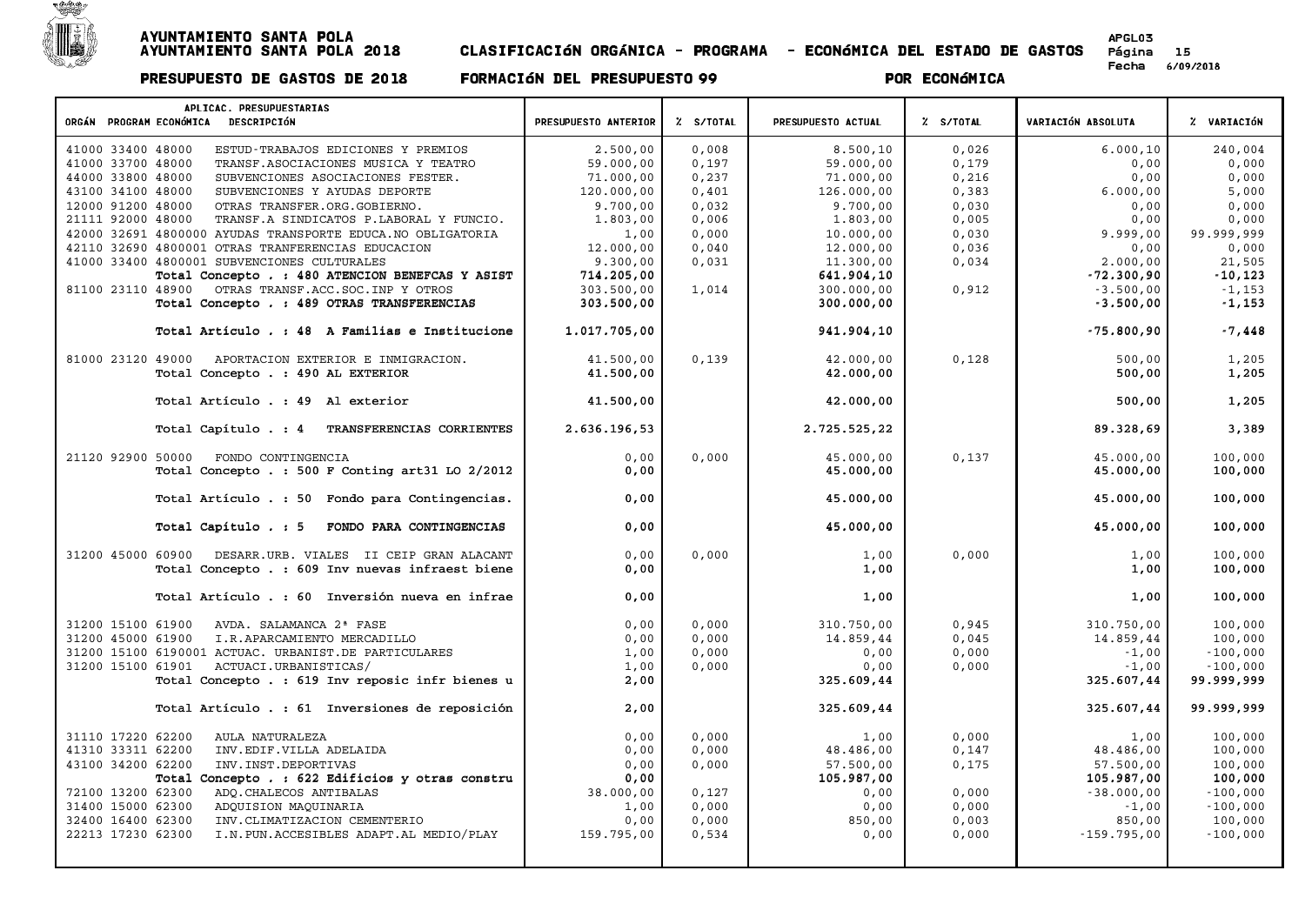

| APLICAC. PRESUPUESTARIAS                                                                  |                      |                |                       |                |                          |                       |
|-------------------------------------------------------------------------------------------|----------------------|----------------|-----------------------|----------------|--------------------------|-----------------------|
| ORGÁN PROGRAM ECONÓMICA DESCRIPCIÓN                                                       | PRESUPUESTO ANTERIOR | Z S/TOTAL      | PRESUPUESTO ACTUAL    | Z S/TOTAL      | VARIACIÓN ABSOLUTA       | % VARIACIÓN           |
| 81200 23100 62300<br>I.R. INSTAL. CLIMATIZ. CENTRO SERV. SOCIALES                         | 479.191,06           | 1,602          | 0,00                  | 0.000          | $-479.191.06$            | $-100,000$            |
| 41000 33000 62300<br>INSONORIZACION CASA CULTURA-SALAS ESTUDI                             | 0,00                 | 0,000          | 21.791,18             | 0,066          | 21.791,18                | 100,000               |
| 31200 33600 62300<br>CLIMATIZ. CAPILLA VIRGEN DE LORETO                                   | 0,00                 | 0,000          | 1,00                  | 0,000          | 1,00                     | 100,000               |
| 31200 45000 62300<br>I.R.PLUMA CARGA CAMION                                               | 11.240,00            | 0,038          | 0,00                  | 0,000          | $-11.240,00$             | $-100,000$            |
| 66000 92500 62300<br>AIRES ACONDICIONADOS JUZGADO                                         | 0,00                 | 0,000          | 1,710,00              | 0,005          | 1,710,00                 | 100,000               |
| 32400 16400 62301<br>INV. PARARRAYOS CEMENTERIO                                           | 0,00                 | 0,000          | 2.500,00              | 0,008          | 2.500,00                 | 100,000               |
| 41000 33000 62301<br>INV. INST. CASA CULTURA                                              | 0,00                 | 0,000          | 79.243,92             | 0,241          | 79.243,92                | 100,000               |
| 31200 92000 62301<br>PLAN AHORRO ENERG. EDIFICOS PUBLICOS                                 | 1,00                 | 0,000          | 0,00                  | 0,000          | $-1,00$                  | $-100,000$            |
| Total Concepto . : 623 Maquinaria, instalaciones<br>22150 32600 62400                     | 688.228,06<br>0,00   | 0,000          | 106.096,10            | 0,018          | $-582.131,96$            | $-84,584$             |
| ADQS.BICICLETAS P.I.T.<br>22210 43200 62400<br>ADQUISIC.VEHICULO-CASETA TURISMO           | 15.000,00            | 0,050          | 6.000,00<br>17.000,00 | 0,052          | 6.000,00<br>2.000,00     | 100,000<br>13,333     |
| 63300 92000 62400<br>ADQ.VEHICULOS NOTIFICADORES                                          | 0,00                 | 0,000          | 16.300,00             | 0,050          | 16.300,00                | 100,000               |
| 63300 92000 62401<br>ADO. VEHICULO PAROUE MOVIL                                           | 0.00                 | 0,000          | 28.000,00             | 0,085          | 28.000,00                | 100,000               |
| Total Concepto . : 624 Elementos de transporte                                            | 15.000,00            |                | 67.300,00             |                | 52.300,00                | 348,667               |
| 41000 33000 62500<br>INV. MOBIL.C. CULTURA                                                | 0,00                 | 0,000          | 3.631,21              | 0,011          | 3.631,21                 | 100,000               |
| 41200 33210 62500<br>INV. MOBIL. BIBLIOTECA GA Y LIFE RESORT                              | 0,00                 | 0,000          | 2.200,00              | 0,007          | 2.200,00                 | 100,000               |
| 41000 33000 62501<br>INV. MOBIL. EPA                                                      | 0.00                 | 0,000          | 12,100,00             | 0,037          | 12,100,00                | 100,000               |
| Total Concepto . : 625 Mobiliario                                                         | 0,00                 |                | 17.931,21             |                | 17.931,21                | 100,000               |
| 72100 13200 62600<br>SISTEMAS INFORMATICOS POLICIA LOCAL                                  | 0,00                 | 0,000          | 19.000,00             | 0,058          | 19.000,00                | 100,000               |
| 64000 92010 62600<br>I.R.FOTOCOPIADORAS-FAX                                               | 0,00                 | 0,000          | 50.000,00             | 0,152          | 50.000,00                | 100,000               |
| 64000 92010 62601<br>I.R.ESCANERES Y SERVIDOR                                             | 0,00                 | 0,000          | 30.000,00             | 0,091          | 30.000,00                | 100,000               |
| Total Concepto . : 626 Equipo procesos de inform                                          | 0,00                 |                | 99.000,00             |                | 99.000,00                | 100,000               |
| 72100 13200 62700<br>INFORMATIZACION VEHICULOS POLICIA                                    | 0,00                 | 0,000          | 39.400,00             | 0,120          | 39.400,00                | 100,000               |
| 42110 32100 62700<br>I.R.COLEGIOS                                                         | 8.115,00             | 0,027          | 0,00                  | 0,000          | $-8.115,00$              | $-100,000$            |
| Total Concepto . : 627 Proyectos complejos                                                | 8.115,00             |                | 39.400,00             |                | 31.285,00                | 385,521               |
| 72100 13200 62900<br>ADQ.ETILOMETROS POL.LOCAL                                            | 0,00                 | 0,000          | 8.000,00              | 0,024          | 8.000,00                 | 100,000               |
| 72500 13200 62900<br>ADOUISICION TETRAS                                                   | 0,00                 | 0,000          | 0,00                  | 0,000          | 0,00                     | 0,000                 |
| 31110 17220 62900<br>ADQ.DRONES TURISMO Y PLAYAS                                          | 0,00                 | 0,000          | 1,00                  | 0,000          | 1,00                     | 100,000               |
| 31200 45000 62900<br>CAMARAS CASCO URBANO Y RONDA NORTE                                   | 0,00                 | 0,000          | 57.000,00             | 0,173          | 57.000,00                | 100,000               |
| Total Concepto . : 629 I nuevas en func operat s                                          | 0,00                 |                | 65.001,00             |                | 65.001,00                | 100,000               |
| Total Artículo . : 62 Inversión nueva asociada                                            | 711.343,06           |                | 500.715,31            |                | $-210.627,75$            | $-29,610$             |
| 32200 17100 63100<br>INV. PARQUES Y JARDINES                                              | 0,00                 | 0,000          | 100.000,00            | 0,304          | 100.000,00               | 100,000               |
| 41000 33000 63100<br>I.R.PABELLONES FARO                                                  | 0,00                 | 0,000          | 77.000,00             | 0, 234         | 77.000,00                | 100,000               |
| Total Concepto . : 631 Terrenos y bienes natural                                          | 0.00                 |                | 177.000,00            |                | 177.000,00               | 100,000               |
| 32340 16000 63200<br>REHAB. COLECTOR CALAFATES POL. IN2                                   | 0.00                 | 0.000          | 41.998,23             | 0,128          | 41.998,23                | 100,000               |
| 31110 17230 63200<br>I.R.ASEOS PLAYAS                                                     | 0,00                 | 0,000          | 0,00                  | 0,000          | 0,00                     | 0,000                 |
| 42110 32100 63200<br>I.R.COLEGIOS                                                         | 0.00                 | 0,000          | 50.000,00             | 0,152          | 50.000,00                | 100,000               |
| 41310 33600 63200<br>ACOND.ALMACENES MUSEOS FASE I Y II                                   | 0,00                 | 0,000          | 41.032,82             | 0,125          | 41.032,82                | 100,000               |
| 43100 34200 63200<br>I.R.PISTAS DEPORTIVAS                                                | 0,00                 | 0,000          | 22.586,54             | 0,069          | 22.586,54                | 100,000               |
| 82300 43120 63200<br>I.R.MERCADOS                                                         | 0,00                 | 0,000          | 0,00                  | 0,000          | 0,00                     | 0,000                 |
| Total Concepto . : 632 Edificios y otras constru                                          | 0,00                 |                | 155.617,59            |                | 155.617,59               | 100,000               |
| 41000 33000 63300<br>I.R. INST.C. CULTURA<br>41310 33300 63300                            | 0,00<br>21.779.00    | 0,000<br>0.073 | 1.802,90<br>0,00      | 0,005<br>0.000 | 1.802,90<br>$-21.779.00$ | 100,000<br>$-100,000$ |
| CLIMATIZACION BALUARTE: ADJ. EMERGENCIA<br>41000 33400 63300<br>I.R.INSTALACIONES CULTURA | 15.000,00            | 0,050          | 0,00                  | 0,000          | $-15.000,00$             | $-100,000$            |
| 43500 34200 63300<br>I.R MAQUINA BALONMANO                                                | 0,00                 | 0,000          | 6.655,00              | 0,020          | 6.655,00                 | 100,000               |
| 63300 92000 63300<br>I.R.AIRE ACOND.EDIF.MUNICIP                                          | 0,00                 | 0,000          | 40.000,00             | 0,122          | 40.000,00                | 100,000               |
|                                                                                           |                      |                |                       |                |                          |                       |
|                                                                                           |                      |                |                       |                |                          |                       |
|                                                                                           |                      |                |                       |                |                          |                       |
|                                                                                           |                      |                |                       |                |                          |                       |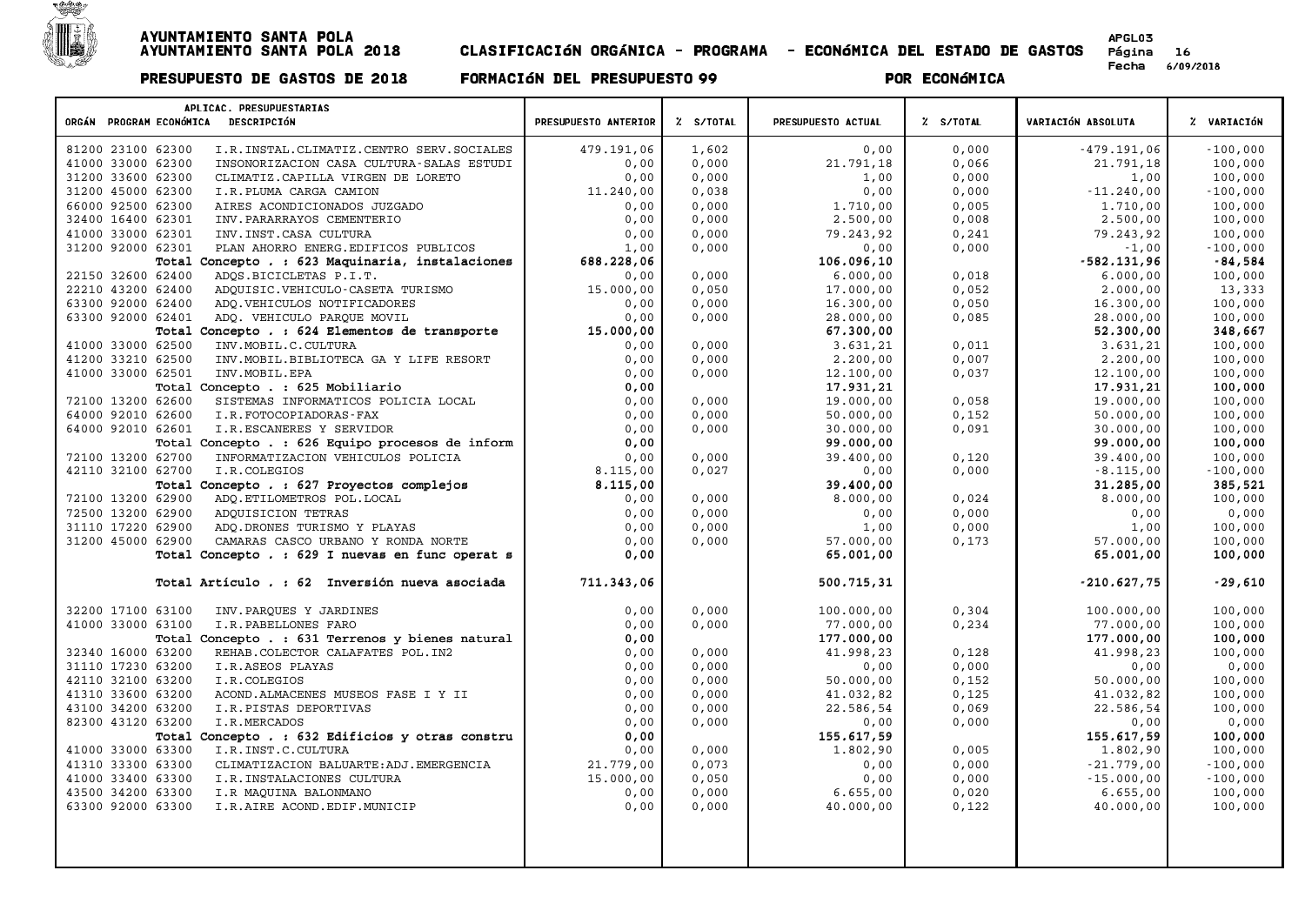

| APLICAC. PRESUPUESTARIAS                                                                                      |                      |                |                        |                |                        |                    |
|---------------------------------------------------------------------------------------------------------------|----------------------|----------------|------------------------|----------------|------------------------|--------------------|
| ORGÁN PROGRAM ECONÓMICA DESCRIPCIÓN                                                                           | PRESUPUESTO ANTERIOR | % S/TOTAL      | PRESUPUESTO ACTUAL     | Z S/TOTAL      | VARIACIÓN ABSOLUTA     | % VARIACIÓN        |
| Total Concepto . : 633 Maq, instalac téc utillaj                                                              | 36.779,00            |                | 48.457,90              |                | 11.678,90              | 31,754             |
| 41000 33000 63500<br>REPOS.MOBIL.C.CULTURA                                                                    | 0,00                 | 0,000          | 4.891,03               | 0,015          | 4.891,03               | 100,000            |
| Total Concepto . : 635 Mobiliario                                                                             | 0,00                 |                | 4.891,03               |                | 4.891,03               | 100,000            |
| 64000 92010 63600<br>INV. INFORMATICAS                                                                        | 26.000,00            | 0,087          | 75.000,00              | 0,228          | 49.000,00              | 188,462            |
| Total Concepto . : 636 Equipos procesos de infor                                                              | 26.000,00            |                | 75.000,00              |                | 49.000,00              | 188,462            |
| 22100 43300 63700<br>I.R. INDUSTRIA                                                                           | 0,00                 | 0,000          | 179.080,00             | 0,545          | 179.080,00             | 100,000            |
| 31200 45000 63700<br>I.R.MAT.Y ACTUACIONES DIVERSAS INFRAESTR                                                 | 0.00                 | 0.000          | 340.000,00             | 1,034          | 340.000,00             | 100,000            |
| Total Concepto . : 637 Proyectos complejos                                                                    | 0.00                 |                | 519.080,00             |                | 519.080,00             | 100,000            |
| 32200 17100 63900<br>ILUMINACION PARQUE FELIPE II                                                             | 0,00                 | 0,000          | 6.000,00               | 0,018          | 6.000,00               | 100,000            |
| I.R.CANALIZ. Y EST. BOMBEO PLAYAS<br>22213 17230 63900                                                        | 0,00                 | 0,000          | 1,00                   | 0,000          | 1,00                   | 100,000            |
| 41310 33600 63900<br>I.R.ARO.PORTUS ILLICITANUS<br>31200 45000 63900<br>I.R. PLUVIALES CTRA. ELCHE-SANTA POLA | 0,00<br>0,00         | 0,000<br>0,000 | 330.000,00<br>3.601,55 | 1,004<br>0,011 | 330.000,00<br>3.601,55 | 100,000<br>100,000 |
| I.R. COLECT. SANEAMIENTO C/ASTILLEROS<br>31200 45000 63901                                                    | 0,00                 | 0,000          | 9.469,24               | 0,029          | 9.469,24               | 100,000            |
| Total Concepto . : 639 I reposic func op. servic                                                              | 0,00                 |                | 349.071,79             |                | 349.071,79             | 100,000            |
|                                                                                                               |                      |                |                        |                |                        |                    |
| Total Artículo . : 63 Inversión de reposición a                                                               | 62.779,00            |                | 1.329.118,31           |                | 1.266.339,31           | 2.017,138          |
| 72400 13400 64000<br>PLAN MOVILIDAD URBANA SOSTENIBLE                                                         | 0,00                 | 0,000          | 0,00                   | 0,000          | 0.00                   | 0,000              |
| 31200 15100 64001<br>PLAN AUDITORIA ENERGETICA                                                                | 1,00                 | 0,000          | 0,00                   | 0,000          | $-1.00$                | $-100,000$         |
| Total Concepto . : 640 Gastos invers c inmateria                                                              | 1,00                 |                | 0,00                   |                | $-1,00$                | $-100,000$         |
|                                                                                                               |                      |                |                        |                |                        |                    |
| Total Artículo . : 64 Gastos en inversiones de                                                                | 1,00                 |                | 0,00                   |                | $-1,00$                | $-100,000$         |
| Total Capítulo . : 6<br>INVERSIONES REALES                                                                    | 774.125,06           |                | 2.155.444,06           |                | 1.381.319,00           | 178,436            |
| 22100 43300 71000<br>TRANSFERENCIA CAPITAL ADL Y T'AVALEM                                                     | 0.00                 | 0.000          | 0.00                   | 0.000          | 0.00                   | 0.000              |
| 22100 43300 7100901 TRANSFERENCIA CAPITAL ADL y T'AVALEM                                                      | 32.920,00            | 0,110          | 0,00                   | 0,000          | $-32.920,00$           | $-100,000$         |
| Total Concepto . : 710 A ORG.AUT.ADMTVOS.ENTIDAD                                                              | 32.920,00            |                | 0,00                   |                | $-32.920.00$           | $-100,000$         |
|                                                                                                               |                      |                |                        |                |                        |                    |
| Total Artículo . : 71 A 00 Autónomos de la EL                                                                 | 32.920,00            |                | 0,00                   |                | $-32.920,00$           | $-100,000$         |
| 32340 16000 77000<br>INV. SERVICIO ALCANTARILLADO                                                             | 230.000,00           | 0,769          | 233.589,01             | 0,710          | 3.589,01               | 1,560              |
| Total Concepto . : 770 A EMPRESAS PRIVADAS                                                                    | 230.000,00           |                | 233.589,01             |                | 3.589,01               | 1,560              |
| Total Artículo . : 77 A empresas privadas                                                                     | 230.000,00           |                | 233.589.01             |                | 3.589,01               | 1,560              |
| Total Capítulo . : 7<br>TRANSFERENCIAS DE CAPITAL                                                             | 262.920,00           |                | 233.589,01             |                | $-29.330.99$           | $-11,156$          |
| 21112 22100 83000<br>PAGAS ANTICIPADAS AL PERSONAL                                                            | 120.000,00           | 0,401          | 120.000,00             | 0, 365         | 0.00                   | 0,000              |
| Total Concepto . : 830 Ptamos a c plazo. Des sect                                                             | 120.000,00           |                | 120.000,00             |                | 0,00                   | 0,000              |
| 21112 22100 83100<br>PRESTAMOS VIVIENDA PERSONAL                                                              | 0,00                 | 0,000          | 36.060,00              | 0,110          | 36.060,00              | 100,000            |
| 21112 22100 831000 PRESTAMOS VIVIENDA PERSONAL                                                                | 36.060,72            | 0,121          | 0,00                   | 0,000          | $-36.060, 72$          | $-100,000$         |
| Total Concepto . : 831 Ptamos a 1 plazo. Des sect                                                             | 36.060,72            |                | 36.060,00              |                | $-0,72$                | $-0,002$           |
|                                                                                                               |                      |                |                        |                |                        |                    |
| Total Artículo . : 83 Concesión de préstamos fu                                                               | 156.060,72           |                | 156.060,00             |                | $-0,72$                | 0,000              |
| Total Capítulo . : 8<br>ACTIVOS FINANCIEROS                                                                   | 156.060,72           |                | 156.060,00             |                | $-0,72$                | 0,000              |
| 21130 01100 9110000 CCPC.RED AGUA C.CRUZ-MUELLE 10 <sup>ª</sup> A.                                            | 9.973,00             | 0,033          | 0,00                   | 0,000          | $-9.973,00$            | $-100,000$         |
| 21130 01100 9110001 CCPC.2ªA.RENOV.INFRAE.HIDRAULI.10ª ANU                                                    | 4.117,00             | 0,014          | 4,200,00               | 0,013          | 83,00                  | 2,016              |
|                                                                                                               |                      |                |                        |                |                        |                    |
|                                                                                                               |                      |                |                        |                |                        |                    |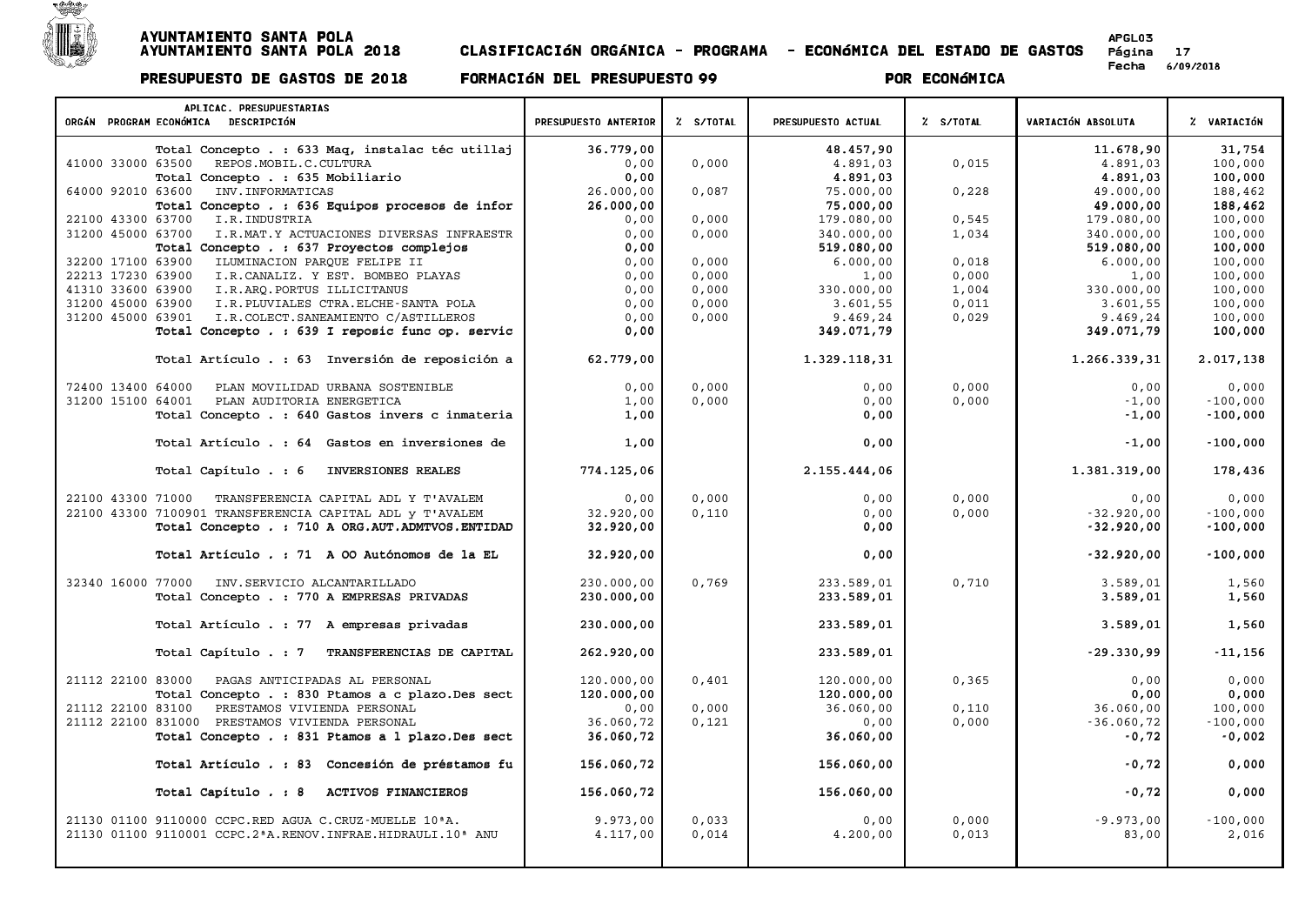

| APLICAC. PRESUPUESTARIAS<br>ORGÁN PROGRAM ECONÓMICA DESCRIPCIÓN                                                              | PRESUPUESTO ANTERIOR   | % S/TOTAL      | PRESUPUESTO ACTUAL     | % S/TOTAL      | <b>VARIACIÓN ABSOLUTA</b> | % VARIACIÓN          |
|------------------------------------------------------------------------------------------------------------------------------|------------------------|----------------|------------------------|----------------|---------------------------|----------------------|
| 21130 01100 9110002 CCPC.RENOV.INFRAESTR.HIDRAULI.10 <sup>ª</sup> A.                                                         | 4.944,00               | 0,017          | 5.019,00               | 0,015          | 75,00                     | 1,517                |
| 21130 01100 9110003 CCPC.BOMBEO COSTA HISPANIA 10 <sup>ª</sup> ANU                                                           | 2.188,00               | 0,007          | 2.221,00               | 0,007          | 33,00                     | 1,508                |
| 21130 01100 9110004 CCPC. 1ªA. BULEVAR AV. SALAMANCA                                                                         | 0,00                   | 0,000          | 13.174,00              | 0,040          | 13.174,00                 | 100,000              |
| 21130 01100 9110005 CCPC. - ZONA V.CARABASI 9ª ANU                                                                           | 4.252,00               | 0,014          | 4.400,00               | 0,013          | 148,00                    | 3,481                |
| 21130 01100 9110006 CCPC.REDUCTOR PRESIO.AVD.SALAMANCA 9ªANU                                                                 | 3.433,00               | 0,011          | 3.485,00               | 0,011          | 52,00                     | 1,515                |
| 21130 01100 9110007 CCPC.SUST.RED.ALCANTARILL.CALVARIO 9ª ANU                                                                | 13.055,00              | 0,044          | 13.251,00              | 0,040          | 196,00                    | 1,501                |
| 21130 01100 9110008 CCPC. 1ªANU.ADO.VEHIC.POLICIA LOCAL                                                                      | 0,00                   | 0,000          | 4.868,00               | 0,015          | 4.868,00                  | 100,000              |
| 21130 01100 9110009 CCPC. ALCANTARILLADO ZONA CALVARIO 10ªA.                                                                 | 17.145,00              | 0,057          | 17.460,00              | 0,053          | 315,00                    | 1,837                |
| 21130 01100 9110010 CCPC. INV. AIRE ACONDIC. POL. LOCAL 2ª ANU                                                               | 0,00                   | 0,000          | 3.846,00               | 0,012          | 3.846,00                  | 100,000              |
| 21130 01100 9110012 CCPC. 1ª.ANU. PLAYAS ACCESIBLES                                                                          | 0,00                   | 0,000          | 10.931,00              | 0,033          | 10.931,00                 | 100,000              |
| 21130 01100 9110013 CCPC.GRUA Y VEHIC.ELECTRICO 5ª ANU                                                                       | 6.637.00               | 0,022          | 6.677,00               | 0,020          | 40,00                     | 0,603                |
| 21130 01100 9110014 CCPC. COLECTOR ALEJO BONMATI 5 <sup>ª</sup> ANU                                                          | 3.337,00               | 0,011          | 3.400,00               | 0,010          | 63,00                     | 1,888                |
| 21130 01100 9110015 CCPC.REDIRECC.CAUDAL C/PALENCIA 5ª ANU                                                                   | 14.662,00              | 0,049          | 14.750,00              | 0,045          | 88,00                     | 0,600                |
| 21130 01100 9110016 CREDITO ICO (PLAN PAGO A PROVEEDORES)                                                                    | 133.000,00             | 0,444          | 255.000,00             | 0,776          | 122,000,00                | 91,729               |
| 21130 01100 9110017 CCPC SUST. ACUMULADOR CALDERA P.HDZ.4ªan                                                                 | 794,00                 | 0,003          | 800,00                 | 0,002          | 6,00                      | 0,756                |
| 21130 01100 9110018 CCPC. EQUIPAMIENTO GRUA POL. LOCAL 5ª ANU                                                                | 517,00                 | 0,002          | 520,00                 | 0,002          | 3,00                      | 0,580                |
| 21130 01100 9110019 CCPC ESTACION BOMBEO PALENCIA 5 <sup>ª</sup> ANU                                                         | 2.092.00               | 0,007          | 2.100,00               | 0,006          | 8.00                      | 0,382                |
| 21130 01100 9110020 CCPC VEHICULOS SERV.GENERALES 4º ANU                                                                     | 2.964,00               | 0,010          | 3.000,00               | 0,009          | 36,00                     | 1,215                |
| 21130 01100 9110021 CCPC VEHICULO POLICIA LOCAL 4ª ANU                                                                       | 2.650,00               | 0,009          | 2.658,00               | 0,008          | 8,00                      | 0,302                |
| 21130 01100 9110022 CCPC LUMINARIAS VARIAS CALLES 4ª ANU                                                                     | 2.423,00               | 0,008          | 2.430,00               | 0,007          | 7,00                      | 0,289                |
| 21130 01100 9110023 CCPC CABINA ALMACENAMIENTO IBM 4 ª ANU                                                                   | 2.153,00               | 0,007          | 2.200,00               | 0,007          | 47,00                     | 2,183                |
| 21130 01100 9110024 CCPC SALVAESCALERAS OF. GR. ALACANT 4 ANU                                                                | 896,00                 | 0,003          | 900,00                 | 0,003          | 4,00                      | 0,446                |
| 21130 01100 9110025 CCPC MEJORA ACERAS E INFRAESTRUC. 4ªANU                                                                  | 3.519,00               | 0,012          | 3.529,00               | 0,011          | 10,00                     | 0,284                |
| 21130 01100 9110027 CCPC CERRAMIENTO PISTA DEPORTIVA 3ªANU                                                                   | 3.178,00               | 0,011          | 3.188,00               | 0,010          | 10,00                     | 0,315                |
| 21130 01100 9110028 CCPC ADOUISIC. EOUIPOS INFORMATICOS 3 ANU                                                                | 1,392,00               | 0,005          | 1.396,00               | 0,004          | 4,00                      | 0,287                |
| 21130 01100 9110029 CCPC PROGRAMAS SISTEMA INFORMACION 3 <sup>ª</sup> an                                                     | 2.456,00               | 0,008          | 2.464,00               | 0,007          | 8,00                      | 0,326                |
| 21130 01100 9110031 ccpc vehic.policia 3ªanu (78)                                                                            | 9.857,00               | 0,033          | 9.871,00               | 0,030          | 14,00                     | 0,142                |
| 21130 01100 9110032 ccpc. 3ªanu.vehic.jardineria (79)                                                                        | 3.625,00               | 0,012          | 3.630,00               | 0,011          | 5,00                      | 0,138                |
| 21130 01100 9110033 ccpc.3 <sup>ª</sup> anu.vehic.eléctrico (80)                                                             | 1.371,00               | 0,005          | 1.373,00               | 0,004          | 2,00                      | 0,146                |
| 21130 01100 9110034 CCPC.3 <sup>ª</sup> ANU ADQ.INFORMATICAS 15.renovac.                                                     | 2.587,00               | 0,009          | 2.591,00               | 0,008          | 4,00                      | 0,155                |
| 21130 01100 9110035 CCPC.1ª AN.CANAL COMUNIC. POLICIA LO                                                                     | 0,00                   | 0,000          | 3.783,00               | 0,012          | 3.783,00                  | 100,000              |
| Total Concepto . : 911 A. ptmos lp de entes SP                                                                               | 259.217,00             |                | 409.115,00             |                | 149.898,00                | 57,827               |
| 21130 01100 9130001 BMN.amort.actuac.urban.proy.vial(16580)                                                                  | 3.000,00               | 0,010          | 5.300,00               | 0,016          | 2.300,00                  | 76,667               |
| 21130 01100 9130002 BMN. amort.1 <sup>ª</sup> .materiales v.p. (16564)                                                       | 9.000,00               | 0,030          | 12.900,00              | 0,039          | 3.900,00                  | 43,333               |
| 21130 01100 9130003 BMN.señaliz.vial 1ªa. (16572)                                                                            | 9.000,00               | 0,030          | 16.600,00              | 0,050          | 7.600,00                  | 84,444               |
| 21130 01100 9130004 BMN.1 <sup>ª</sup> a.amortz.parques y jard. (16556)                                                      | 44.000,00              | 0,147          | 90.900,00              | 0,276          | 46.900,00                 | 106,591              |
| 21130 01100 9130005 CAJA RURAL C.CARPAS ADAPT.MRDIO.N.4953                                                                   | 0,00                   | 0,000          | 3.200,00               | 0,010          | 3.200,00                  | 100,000              |
| 21130 01100 9130006 CAJA RURAL C.INV.INFANT-PRIMAR.N.5359                                                                    | 0,00                   | 0,000          | 5.000,00               | 0,015          | 5.000,00                  | 100,000              |
| 21130 01100 9130007 CAJA RURAL C.INV. PASOS PEATON.N.3154                                                                    | 0,00                   | 0,000          | 4.050,00               | 0,012          | 4.050,00                  | 100,000              |
| 21130 01100 9130008 CAJA RURAL C INV. INSTAL. MERCADOS N. 4558                                                               | 0,00                   | 0,000          | 100,00                 | 0,000          | 100,00                    | 100,000              |
| 21130 01100 9130009 CAJA RURAL C.INV.APLIC.INFORMAT.N.4652                                                                   | 0,00<br>19.834,00      | 0,000<br>0,066 | 4.000,00<br>18.600,00  | 0,012<br>0,057 | 4.000,00                  | 100,000              |
| 21130 01100 9130030 CAM SABA.-SANEAMIENTO.Nº.5834-89 Nº83477                                                                 |                        |                |                        |                | $-1.234,00$               | $-6,222$             |
| 21130 01100 9130031 C.A.M. PLAN ASFALT-ACERAS.N.240-96 (83378)                                                               | 15.741,00<br>53.500,00 | 0,053<br>0,179 | 0,00                   | 0,000          | $-15.741,00$              | $-100,000$           |
| 21130 01100 9130032 CAMSAB Nº244-68 ALA ESTE CASTILLO (58386)                                                                | 29.860,00              |                | 53.500,00              | 0,163          | 0,00                      | 0,000                |
| 21130 01100 9130033 B. POPULAR Nº4100278. GIMNA.R. CUESTA<br>21130 01100 9130034 B. POPULAR N. 4100387.I. CENTR. ESCOLARES92 | 18.490,00              | 0,100<br>0,062 | 0,00<br>32.254,29      | 0,000<br>0,098 | $-29.860,00$<br>13.764,29 | $-100,000$<br>74,442 |
|                                                                                                                              | 12.950,00              |                |                        |                |                           | 5,019                |
| 21130 01100 9130041 CAM. SABADELL I.R. SANEAMIENTO/10:N.52585<br>21130 01100 9130047 CAM-SABADELL TRANSF.E.P.SNTO.N.758704   | 22.600,00              | 0,043<br>0,076 | 13.600,00<br>23.400,00 | 0,041<br>0,071 | 650,00<br>800,00          | 3,540                |
| 21130 01100 9130048 C.RURAL CENTRAL. POLIDEP.01.Nº.705258                                                                    | 15.200,00              | 0,051          | 7.550,00               | 0,023          | $-7.650,00$               | $-50,329$            |
| 21130 01100 9130050 BBVA AMORT. PREST. 42882281. PALMERAL (BCL)                                                              | 82.140,00              | 0,275          | 82.139,00              | 0,250          | $-1,00$                   | $-0,001$             |
|                                                                                                                              |                        |                |                        |                |                           |                      |
|                                                                                                                              |                        |                |                        |                |                           |                      |
|                                                                                                                              |                        |                |                        |                |                           |                      |